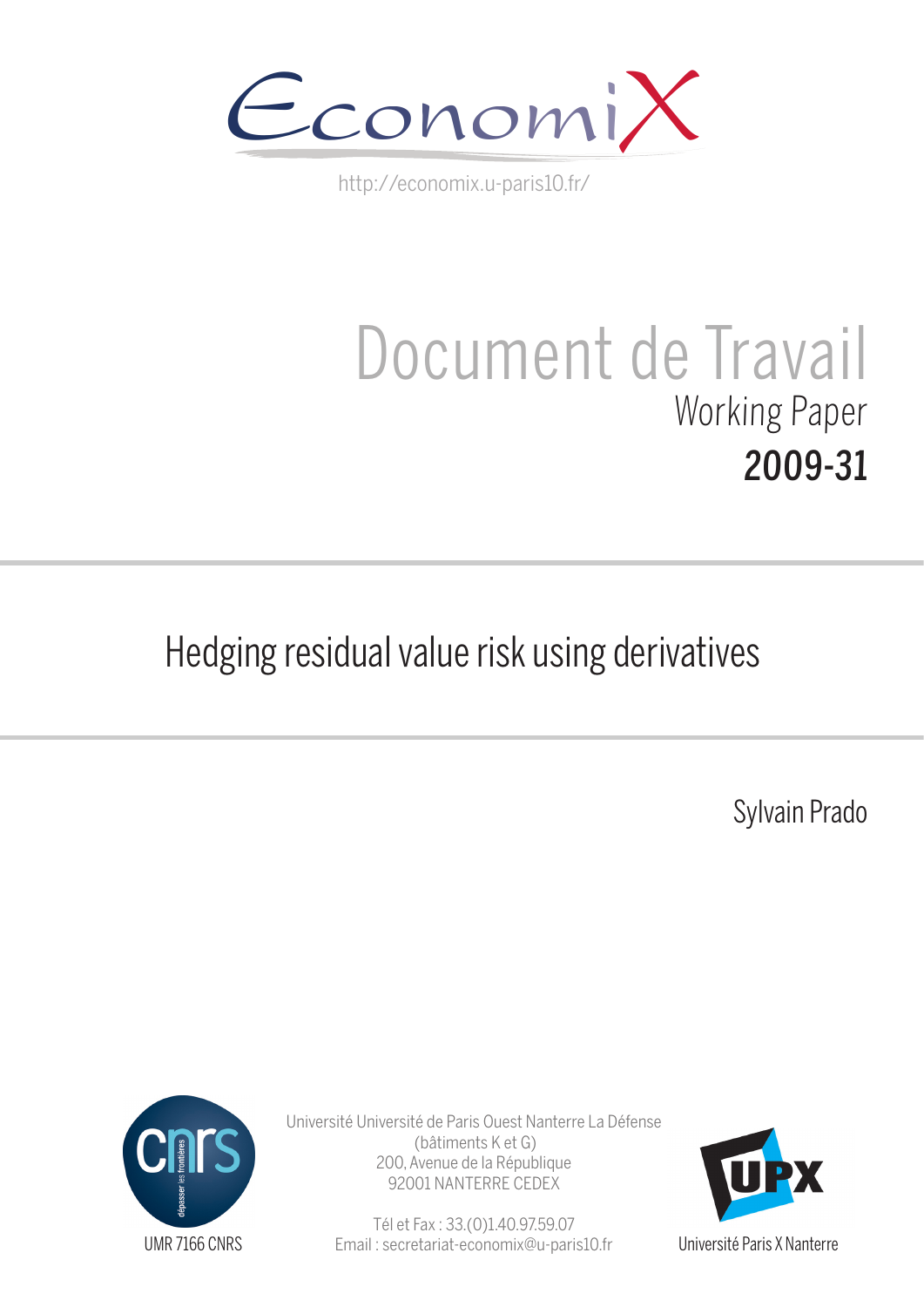# Hedging residual value risk using derivatives

Sylvain Prado<sup>1</sup>

December 2008

#### Abstract

In the leasing industry the lessor faces a risk, at the end of the contract, in not recovering sufficient capital value from resale of the asset. We propose a model to hedge residual value risk using the Gaussian copula methodology. After discussing residual value risk and credit risk modelization, a new derivative product is introduced and analyzed; the Collateralized Residual Values (CRV). The model is applied to an European auto lease portfolio of operating lease contracts pertaining to a major company. Our results indicate that the Önancial product is easy to customize, and to implement through the contract characteristics and the level of correlation.

Keywords: residual value risk, credit risk, credit derivatives, factor modeling, copula.

JEL Classification: C10, G13.

- PhD Candidate at the University of Paris. Member of 'EconomiX' group in Paris, France.
- T +44 (0) 20 8754 2256
- F +44 (0) 20 8754 2288
- E sylvain.prado@ge.com sylvain.prado@gmail.com
- Meridian Trinity Square
- 23-59 Staines Road Hounslow, Middlesex
- TW3 3HF, UK

<sup>1</sup> Senior Asset Analyst at GE Capital Solutions Europe in London, UK.

GE Capital Solutions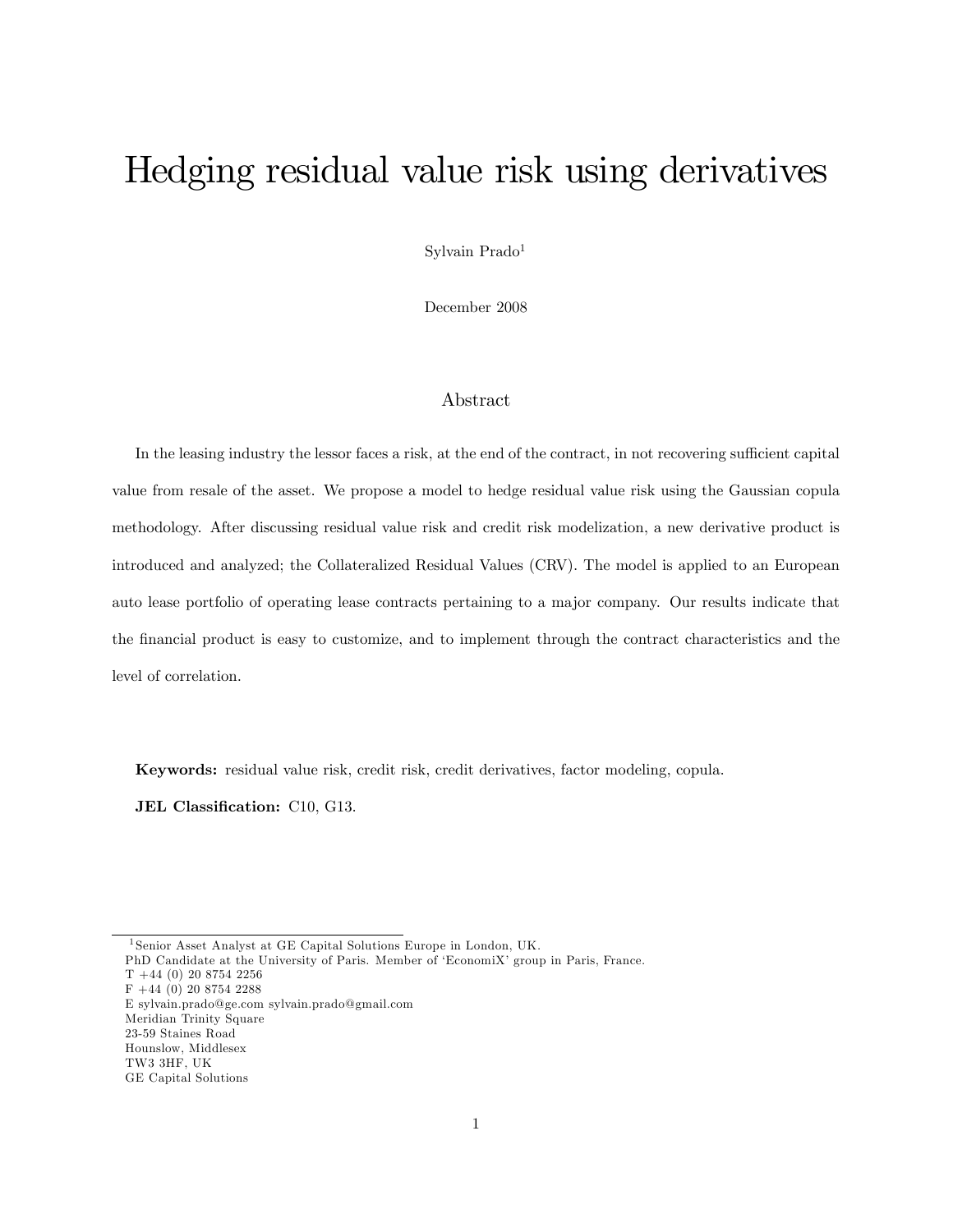#### 1 Introduction

A lease is a contract in which one party transfers the use of an asset to another party for a specific period of time, at a predetermined rate. Leasing equipment is an important means of financing, and consequently represents a significant part in many financial institutional portfolio. In 2006, leasing represented more than one-sixth of the world's annual equipment financing requirement <sup>2</sup>. The value of the entire Global leasing market was estimated to be more than \$633 billion  $3$ . Academic results suggest that "leasing allows small firms to finance their growth, and/or survival while for large firms, leasing appears to be a financial instrument used by sophisticated financial managers to minimize the after-tax cost of their capital<sup>44</sup>.

In the leasing industry, residual values are the forecasted prices of equipment in the second hand market. A large part of the rent paid by the customer during a life contract is the difference between the list price and the residual value. The leasing company makes money or losses money depending on whether it accurately predicts the value of the asset at the end of the contract (fair market value). If residual values are forecasted to be higher than what the asset is actually worth at lease-end, then there will be a loss. At the opposite, if residual values are forecasted to be lower, then there will be a gain on resale.

In the European auto lease market, most leases are closed-end leases: leasing companies assume the residual value risk. In 2001, car resale's price fell dramatically, as a result; US leasing companies suffered large losses, and some even dropped out of the business<sup>5</sup>. Residual value risk is a key element in the leasing industry, however; there is minimal literature, and few developed models. The few studies were developed in three main areas; Operational Purpose<sup>6</sup>; The operational perspective aims to set the most accurate residual

<sup>&</sup>lt;sup>2</sup>Percentage market penetrations are highly significatives in United states  $(27.7\%)$ , Germany  $(23.6\%)$ , and Spain  $(29.1\%)$ .

<sup>3</sup>According to the White Clarke Global Leasing report (2008), "Globally, the industry contnued to growth robustly, with the top 50 countries increasing volume by 8.8%" between 2005-2006. The Percentage of the world market volume was respectively 41.1% and 38% for Europe and North America.

<sup>4</sup> See Lasfer and Levis (1998)

<sup>&</sup>lt;sup>5</sup> See Gordon (2001) for a description of the 2001 Leasing industry crisis.

 $6$  Jost and Franke (2005) illustrate the use of a specific tool of statistical modelling to calculate residual value through a wide range of parameters. In Lucko (2003) and Lucko, Anderson-cook, and Vorster (2006), residual values are set using regression methodology. Rode, Paul, and Dean (2002) outline a framework for analysing the uncertainty of residual value for assets, such as power generation facilities, for which few data points exists.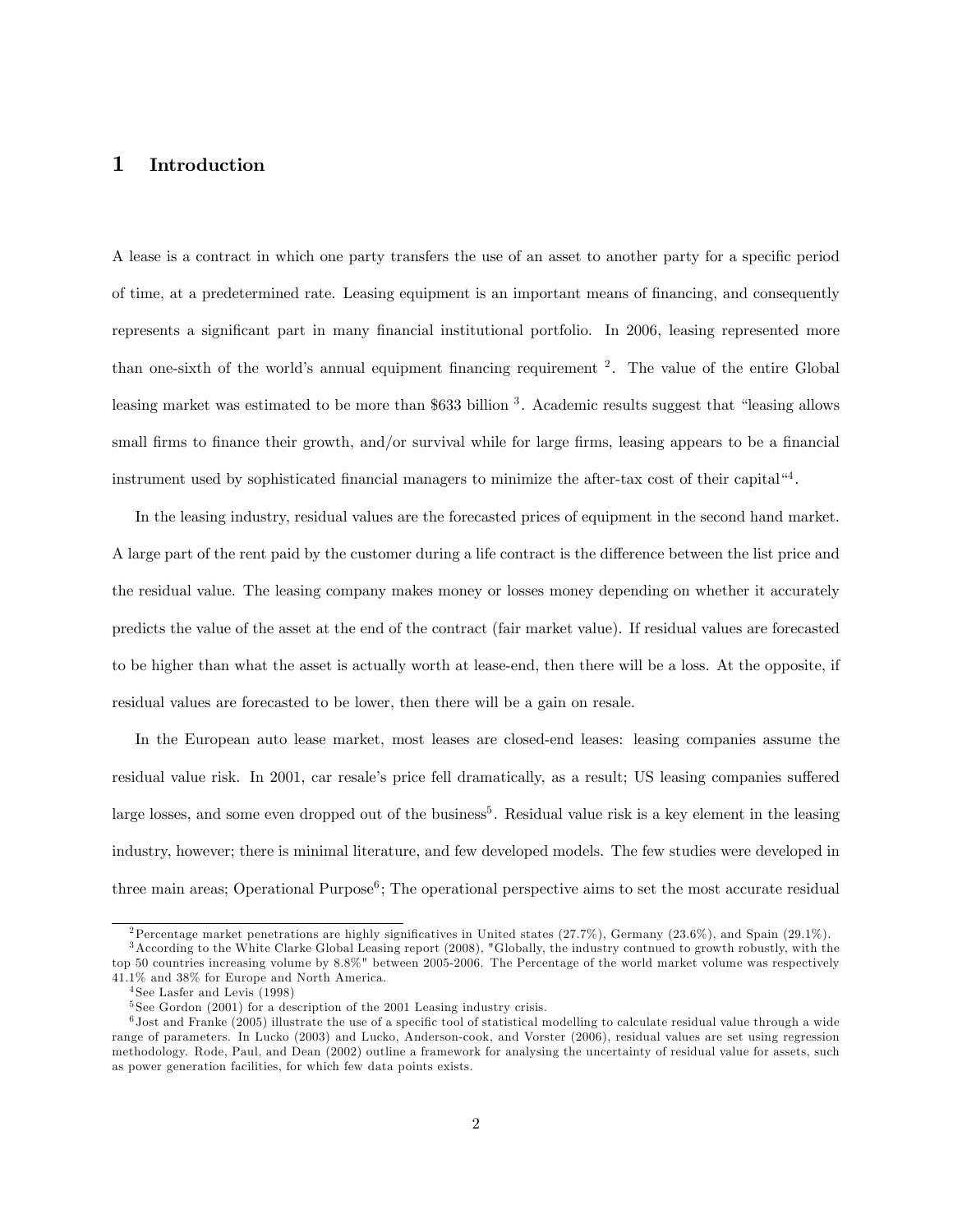value; Basel 2 requirements<sup>7</sup>; defines how to calculate reserves. Studies evaluate Basel 2 accuracy, and reserve calculation in relation to specific credit risk in the leasing industry, and Leasing Contract Valuation<sup>8</sup>; in the valuation analysis, the residual value risk is included through an American option. It allows a comparison of leasing (financial lease and operating lease) v.s. purchase decision. Unfortunately, it does not aim to hedge the specific Residual value risk, let-alone the correlation issue in a portfolio of equipment.

A lack of development on Önancial products hedging residual value risk, sent my research to credit risk. The recent important developments in finance modelling and in new financial products were in credit derivatives. This implies a change in credit management involving banks and other financial institutions. A credit derivative is a contract between two parties that allows the use of a derivative instrument to transfer credit risk from one party to another. The risk seller, in form, has to pay a fee to the risk buyer who will take the risk. Over the last ten years, the credit derivative market has faced a substantial increase. A lot of credit risk models have been developed, therefore; increasing investor interest<sup>9</sup>.

In 1999, Liës Gaussian copula model <sup>10</sup> facilitated a dramatic success of this derivative sector. He proposed a fairly easy, and intuitive model depicting the payment default of a company like the survival probability of a human life<sup>11</sup>. It was also a new tool to evaluate the ongoing issue of credit risk; i.e. correlation. For instance, in a basket of loans there is an individual risk component. Each loan has a risk to default its payment. The systemic risk is the other component. An economic downturn could also impact the whole portfolio, and the systemic risk implies correlation.

Collateralized Debt Obligation (CDO) turns the correlation problem into a solution. It is a credit

<sup>7</sup> Schmit produced several articles on Credit risk in leasing industry to analyse Basel 2 requirements accuracy. See Schmit (2003), Schmit (2004), Irotte, Schmit, and Vaessen (2004), Laurent and Schmit (2007).

<sup>8</sup> T. Copeland and J. Weston (1982) apply an American put with a decreasing exercise price and S.E Miller (1995) includes an American Call Option in a net present value formula to estimate the internal rate of return of the deal. S.R Grenadier (1995), focusing on the real estate arena, adds a residual value insurance that is equivalent to a put option on the underlying asset in the pricing of a varriety of leasing contracts.

 $9$  <sup>9</sup>At the risky end of finance" The economist (April 21st 2007) gives an up to date on the credit derivatives market: ìAccording to the Bank for International Settlements, the nominal amount of credit-default swaps had reached \$20 trillion by June last year. With volumes almost doubling every year since 2000, some reckon the CDS market will soon be worth more than \$30 trillion".

 $10$  See Li (2000).

 $11$ In "Gaussian copula and credit derivatives" the Wall Street Journal (September 12, 2005) tells the story of David Li discovery and his impact on financial markets.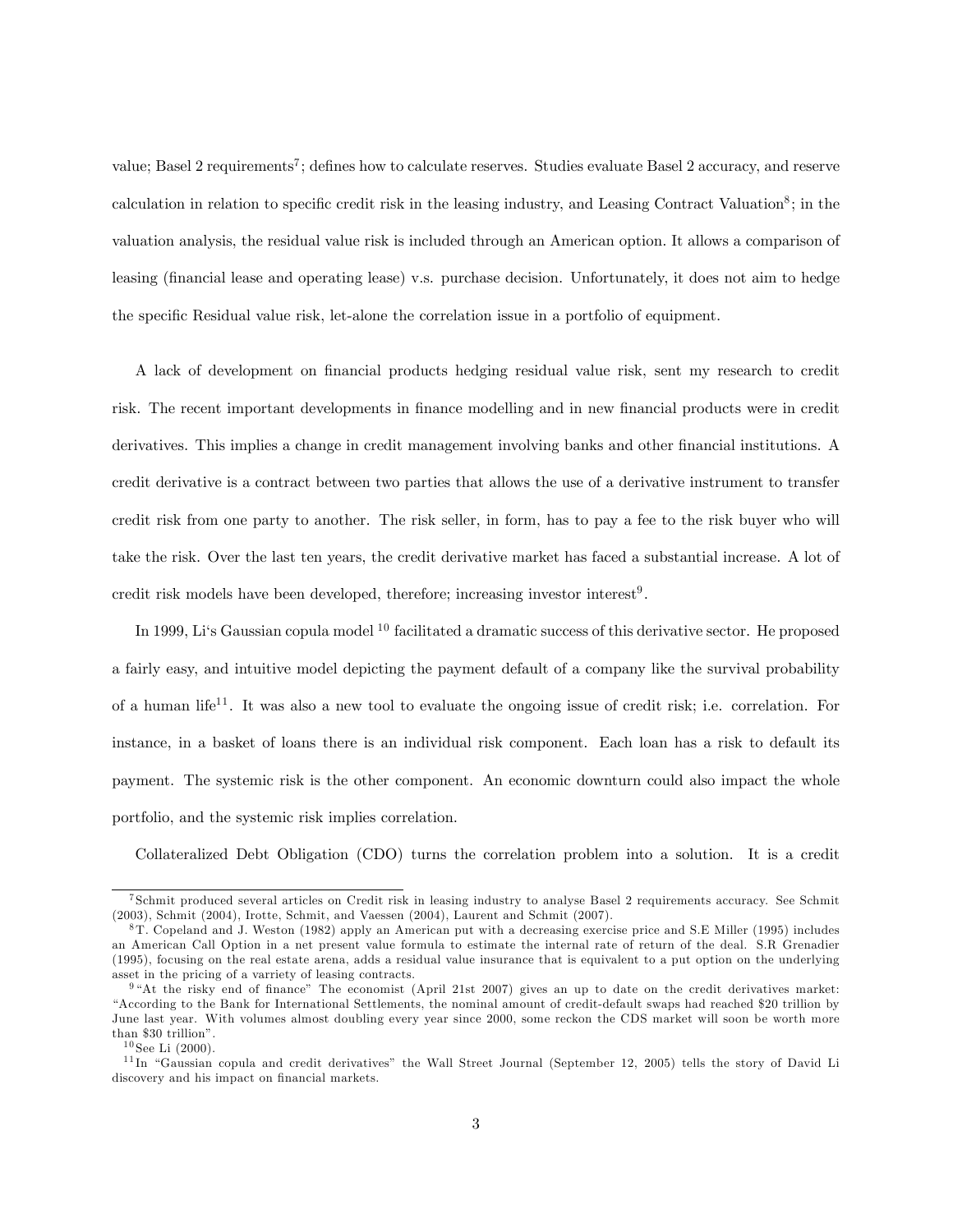derivative created from a portfolio of debt instruments<sup>12</sup>. The risk seller transfers the risk, therefore; the risk buyer takes the risk. Of course, the risk seller has to pay a fee to the risk buyer. The CDO became a successful product by allowing the credit risk division among different tranches. Synthetic  $CDOs<sup>13</sup>$ , in particular, were booming, improving liquidity, and allowing corporate bonds to be sliced and diced on the basis of risk. Investors were able to choose different levels of risk and returns<sup>14</sup>. The growth was so huge that it had a global macroeconomic impact, decreasing the risk of default impact, ináating asset prices and narrowing credit spreads<sup>15</sup>. Prior to summer 2007, there was up to  $30\%$  of banking investment profit.

From that time, all products have slumped suddenly in value due to fraud, and low quality loan underwriting. The "credit crunch" allowed identification of several weaknesses in the industry of loan securitization. Severing the link between borrowers and risk takers, it promoted a lack of accountability. In addition, market protagonists contributed to a credit bubble<sup>16</sup>. Investor did not fully understand the products and had an over reliance on ratings provided by specialized agencies. Moreover, some securities were poorly structured. Thereby, on a cleared market with more incentives, some experts are hoping for a recovery. Fortunately, securitization is not confined to consumer or corporate loans.

Residual value risk and credit risk have a clear analogy, constituting of units that are more or less risky. A lease portfolio is similar to a loan portfolio, both could be divided into systematic and idiosyncratic risks. Losses occur when certain events happen, and again, the correlation risk has a huge impact. Hedging a portfolio of leasing equipment using derivative securities is attractive, and the idea to use some of the significant developments in Credit risk modelling is attractive as well.

 $12$  "Collateralized debt obligations divide the credit risk among different tranches: First senior tranches (rated AAA), second mezzanine tranches (AA to BB), and finally equity tranches (unrated). Losses are applied in reverse order of seniority. Therefore junior tranches offer higher coupons to compensate for the added risk".

<sup>&</sup>lt;sup>13</sup> "Synthetic CDOs do not own cash assets like bonds or loans. Using credit default swaps (a derivatives instrument), synthetic CDOs gain credit exposure to a portfolio of fixed income assets without owning those assets".

 $14$  See Hull (2005)

 $15$   $\kappa$  La multiplication des émissions de CDO semble avoir contribué au resserrement prononcé de spreads intervenu au cours de ces eux dernières années sur l'ensemble des marché de crédit ». Cousseran and Rahmouni (2006).

<sup>«</sup>This derivatives "money" is not being used to buy food, clothes or cars, which is why there has been no general pick-up in inflation. But it has been used to inflate asset prices, Mr Roche [Independent Strategy] argues ». "At the risky end of finance" The economist (April 21st 2007).

 $^{16}$  "Fear and loathing, and a hint of hope" The economist (February 14th 2008).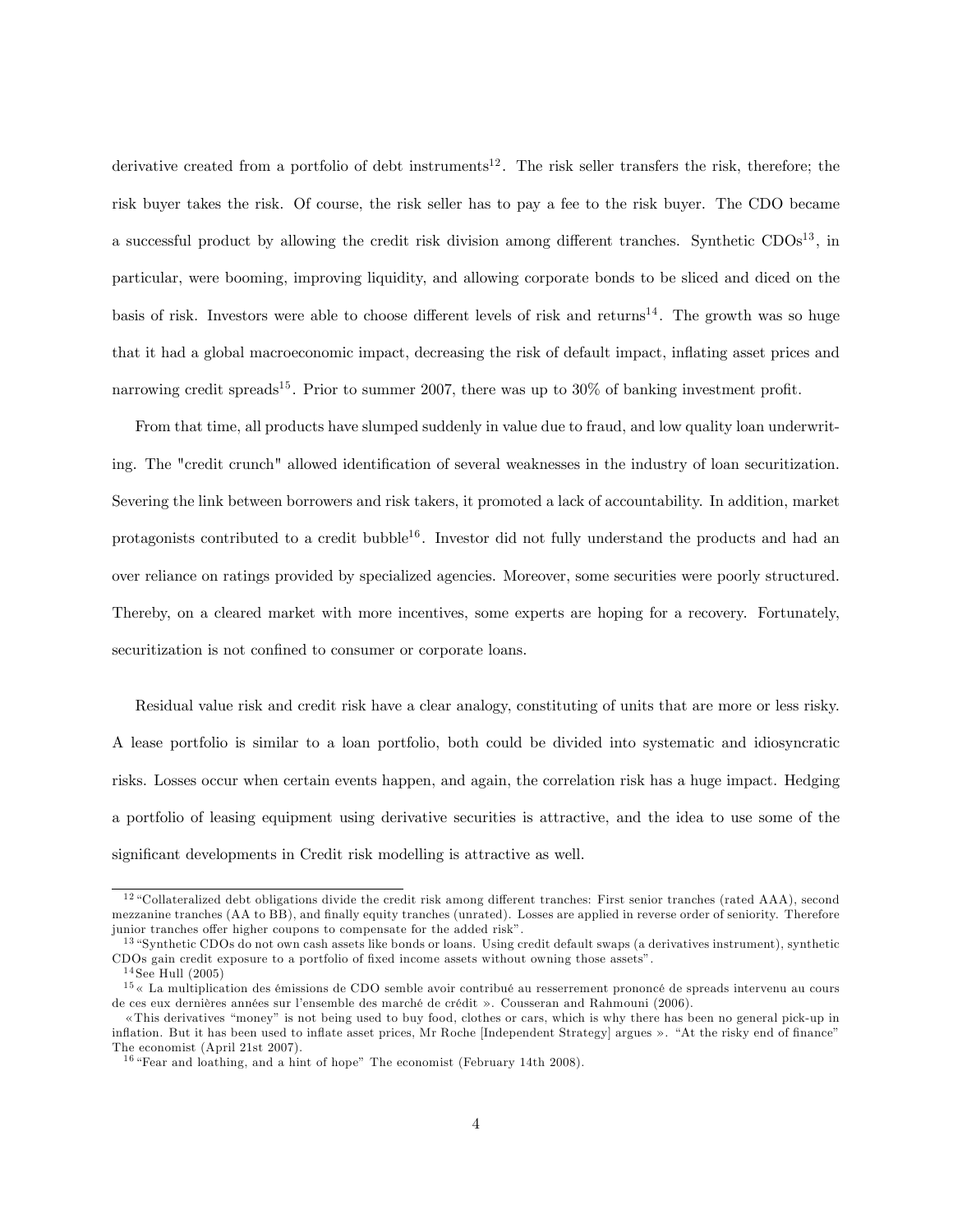Therefore the aim of this research is to transfer a model from the Credit risk to the Residual risk. The one factor model is presented and modified. This modification allows the creation of a new product, the Collateralized Residual Value. Pykhtin and Dev (2003), Örst applied the one factor model to auto lease. They calculated the economic loss associated to Residual risk, leading to an estimate on economic capital. The model was constructed and modified for financial lease with the option to buy out (the lessee has a purchase option at the end of the contract). Moreover, loss distribution was calculated for a fine grained portfolio (specific to large portfolio without significant individual exposure), as a result, the model was only driven by the systematic factor.

Our study differs slightly, as we aim to hedge residual risk using a derivative financial product. This article is intended for people within the leasing industry interested by an innovative Önancial product, as well as people from the financial market concerned by leasing risk opportunities. More specifically, we aim to hedge risk for a classical European contract. The product should cover operating lease contracts on a defined number of units and defined characteristics equipment parameters. We complete this theoretical development by an empirical analysis in which we confront this new derivative with market reality. Research gathered is organized as follow: Sections 2 and 3 provide some backgrounds on residual value risk and CDO pricing; Section 4 describes the model and the Önancial product; Section 5 is an empirical analysis and Section 6 concludes.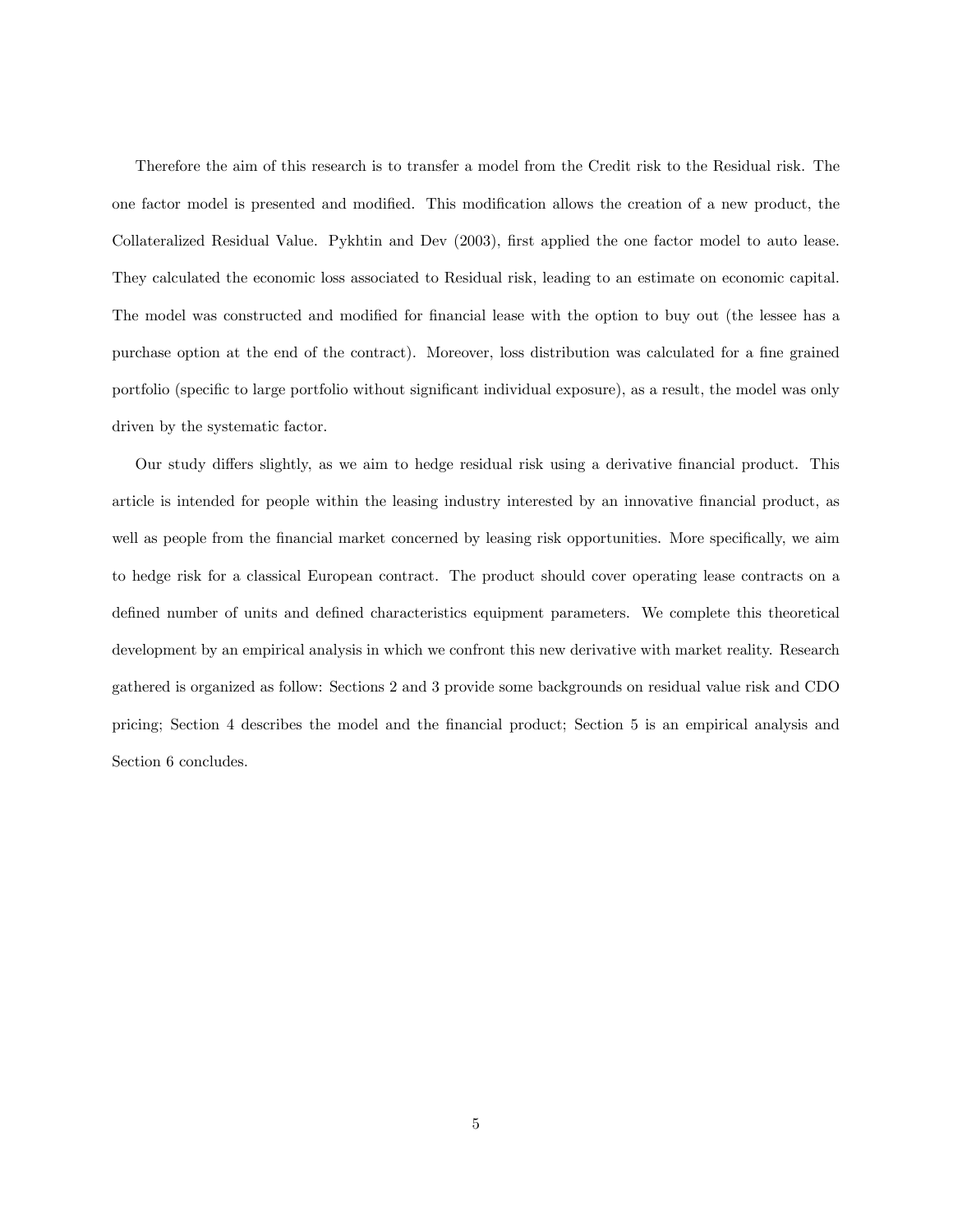### 2 Leasing

The initial idea of leasing is that it is the use of equipment in a business which produces benefits, not the ownership. One characteristic of ownership in leasing contract is residual value risk that generates competitiveness or losses.

#### 2.1 Main characteristics

As previously mentioned, a lease<sup>17</sup> is a contract between two parties where a party (the lessor) provides equipment for usage on a specific period of time to another party (the lessee) for specified payment. Three parties are involved in the process; equipment suppliers, lessors and lessees. The lessor is the party that grants the use of the asset to the lessee. The lessee is the party that obtains the use of the asset from the lessor. The lessor purchases the equipment to the supplier. All along the contract, the lessor has the legal ownership of the asset. To use the asset the lessee makes periodic payments to the lessor at an agreed rate of interest.

There are two families of lease contracts. An *operating lease* can be considered as a typical rental allowing the lessee to use an asset without owning it. A *financial lease* aims to transfer all risks and rewards of ownership to the lessee.

- A lease is defined as a financial lease if it contains one of the following elements:
- The ownership of the asset is transferred to the lessee by the end of the lease term.
- The lessee has an end of contract option to buy the asset lower than the fair market value.

 $17$  Leasing definitions and legislations are quite different from a country to another. As we do not wish to focus on a specific legislation, definitions are made on an international common perspective.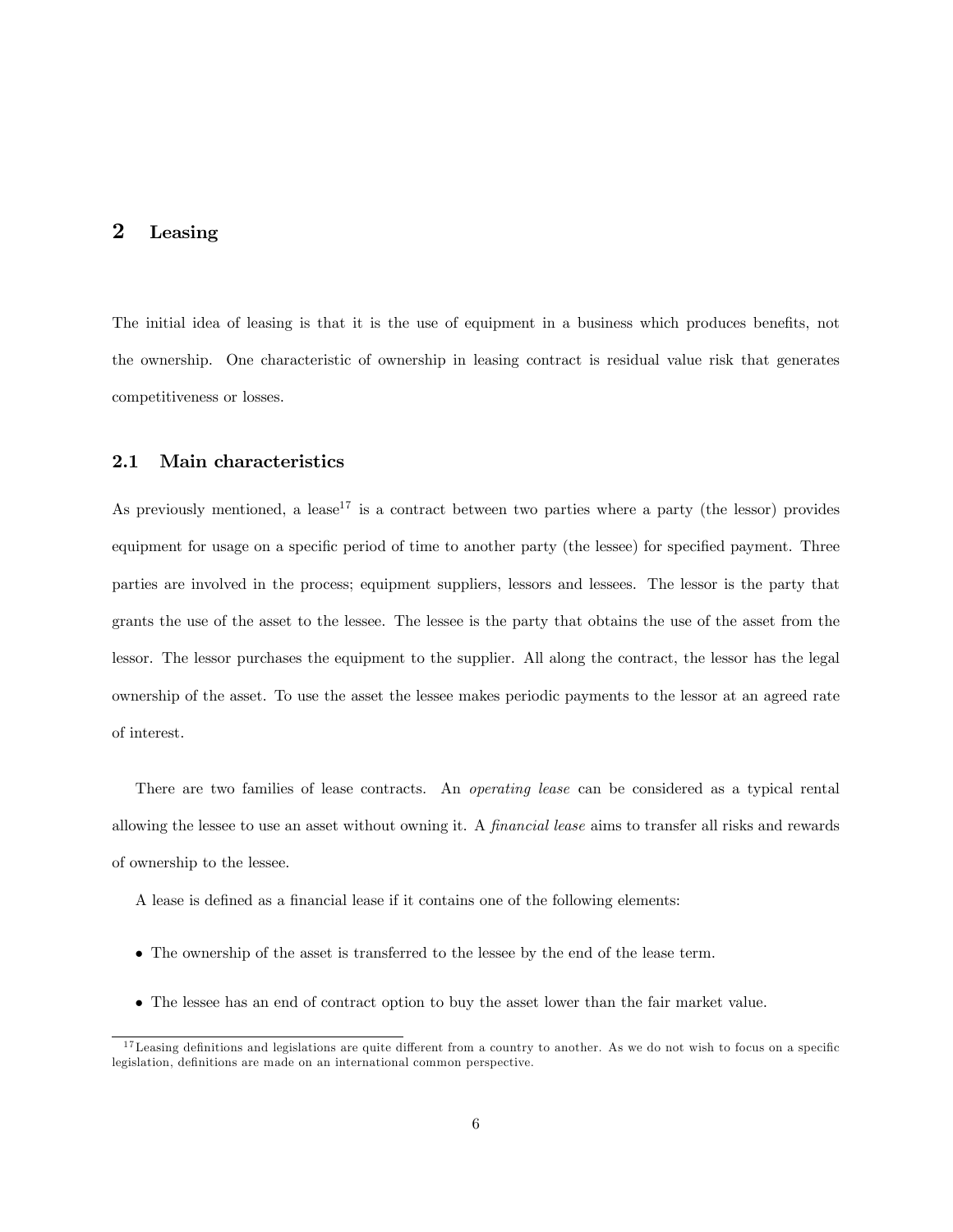- Whether the asset is transferred or not, the lease period is for a majority of the asset useful life.
- Because of the specialized nature of the asset, the lessee only can use the equipment without major modification.

Otherwise, it is an operating lease<sup>18</sup>.

A lease is a financial instrument for the procurement of equipment. Recovery rate on a lease is higher than on a standard loan. But why do enterprises lease? Regarding large firms, leasing minimizes the after tax cost of their capital. For small asset base companies, leasing increases access to equipment finance. The inherent value of the purchased asset acts as collateral. The lessor is the owner of the equipment, and then is secured by the collateral. Another attractiveness is the leasing companies expertise. Leasing companies are not only intermediaries. Their expertise is a real value added in the leasing process. They have knowledge of the asset. They select the appropriate equipment based on the ability of the asset to contribute to cash flow (through various parameters like equipment characteristics, economic life of the asset, taxes or residual value risk). Leasing companies have also skills in Önance, credit, equipment acquisition and dealing. All things considered, they facilitate the flow between equipment suppliers and equipment users.

On lessor side, they are several key elements:

- Asset leased: Used by the lessee for business purpose, it could be any kind of equipment (i.e. printers, trucks...)
- Asset List price: The lessor is usually able to negotiate rebates and the lessee could be part of the acquisition process.
- Lease period: It is a pre requisite agreement between the parties. According to the contract, it could be flexible.

<sup>&</sup>lt;sup>18</sup>In next sections, we propose a model to hedge residual value risk on an operating lease that is the most common contract in Europe for Auto Lease. The model can be extended and modified for a financial lease (see Pykhtin and Dev (2003)).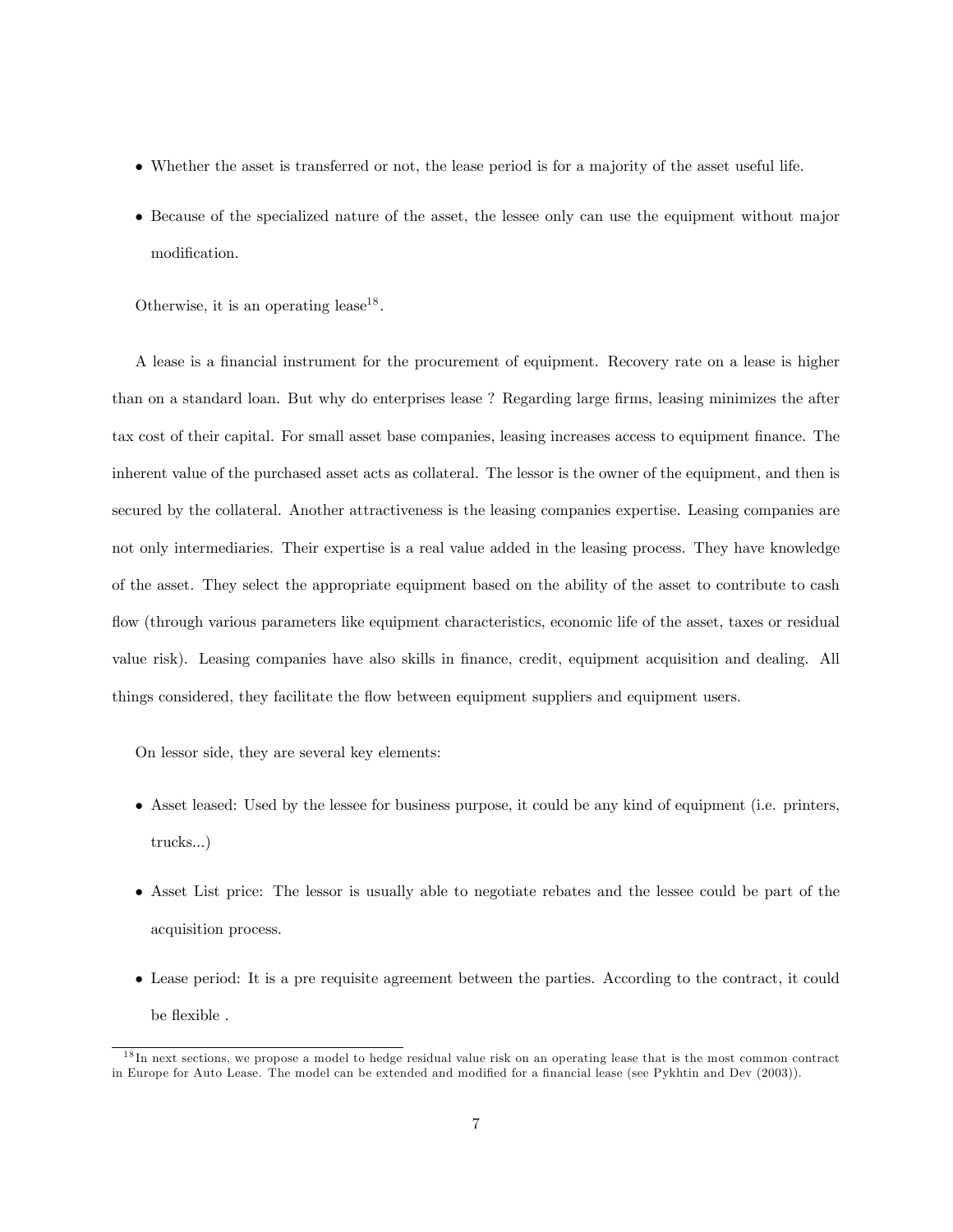- End of term options: At the end of the contract, they are options allowed to the lessee; Lease period can be extended, lease can be renewed, equipment can be bought or returned.
- Residual value: The lessor forecasts the market value of the asset at the end of the contract.
- Depreciation: It might be seen as the variance between the List price and the Residual value all along the lease period.
- Lease payment: As illustrated by Figure 1, several features are included in payments made by the lessee during the contract; depreciation of the asset (usually the larger component), interests on the lessor investment, servicing charges (including operation cost, insurances, counselling, repairs...).



Lease rental = ((List Price - Residual Value) / Lease period) + interest rate + Servicing charges

Figure 1: Lease rental calculation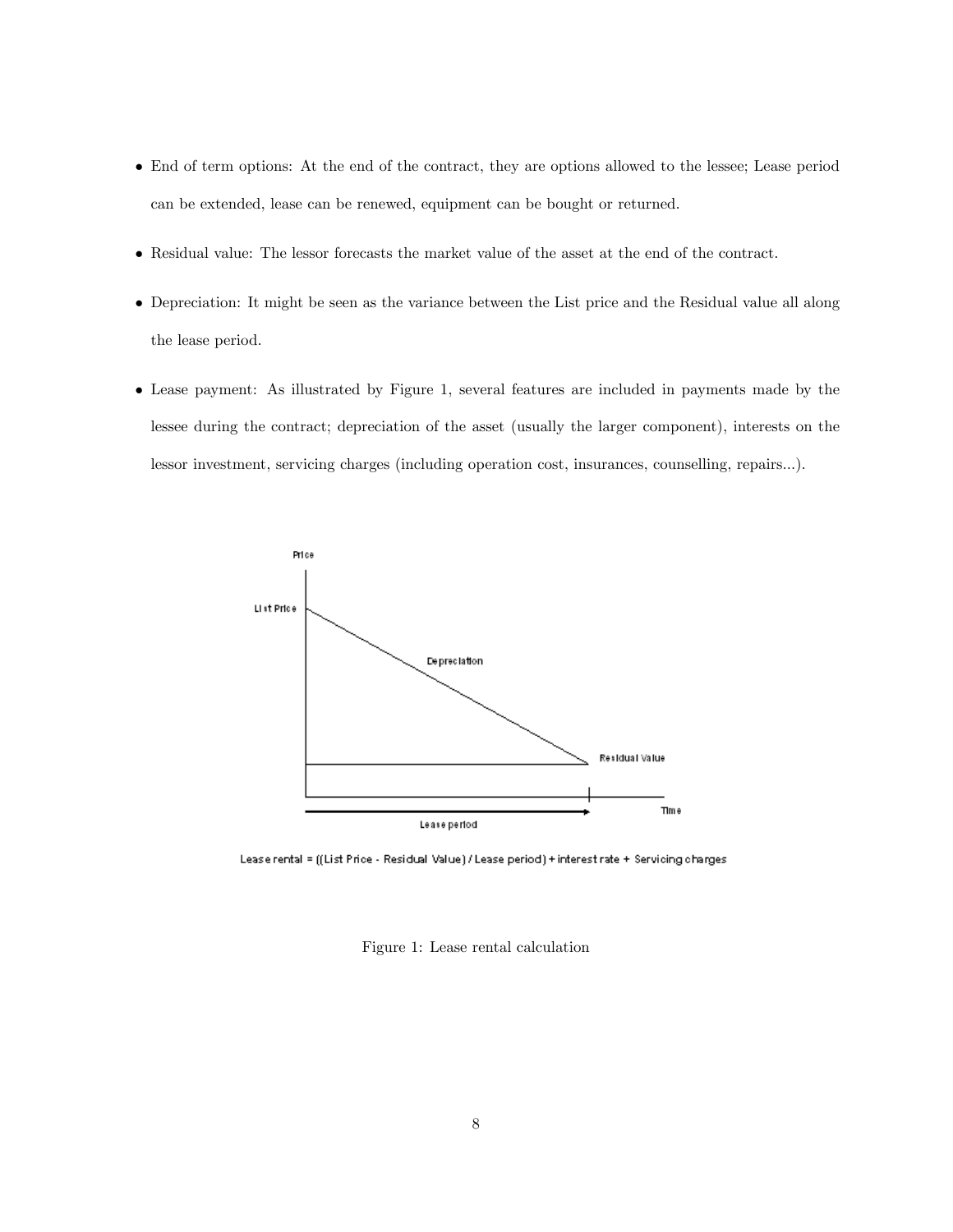#### 2.2 Residual value risk versus competitiveness

The residual value risk is that the lessor faces the risk to not being able to recover sufficient capital value from the resale or disposal of the asset. As illustrated by Figure 2, the fair market value curve implies a gain on sale or a loss on sale depending on the level of residual value.



Figure 2: Depreciation curve

Therefore the lessor has a dilemma: The higher the residual value, the lesser the risk of loss on sale. But the higher the residual value, the lower the rental payment. At the same time, the lower the rental payment, the better the competitiveness. And conversely the less the residual value risk, the worse the competitiveness. Figure 3 displays the mechanism of competitiveness and sales results at the end of the contract.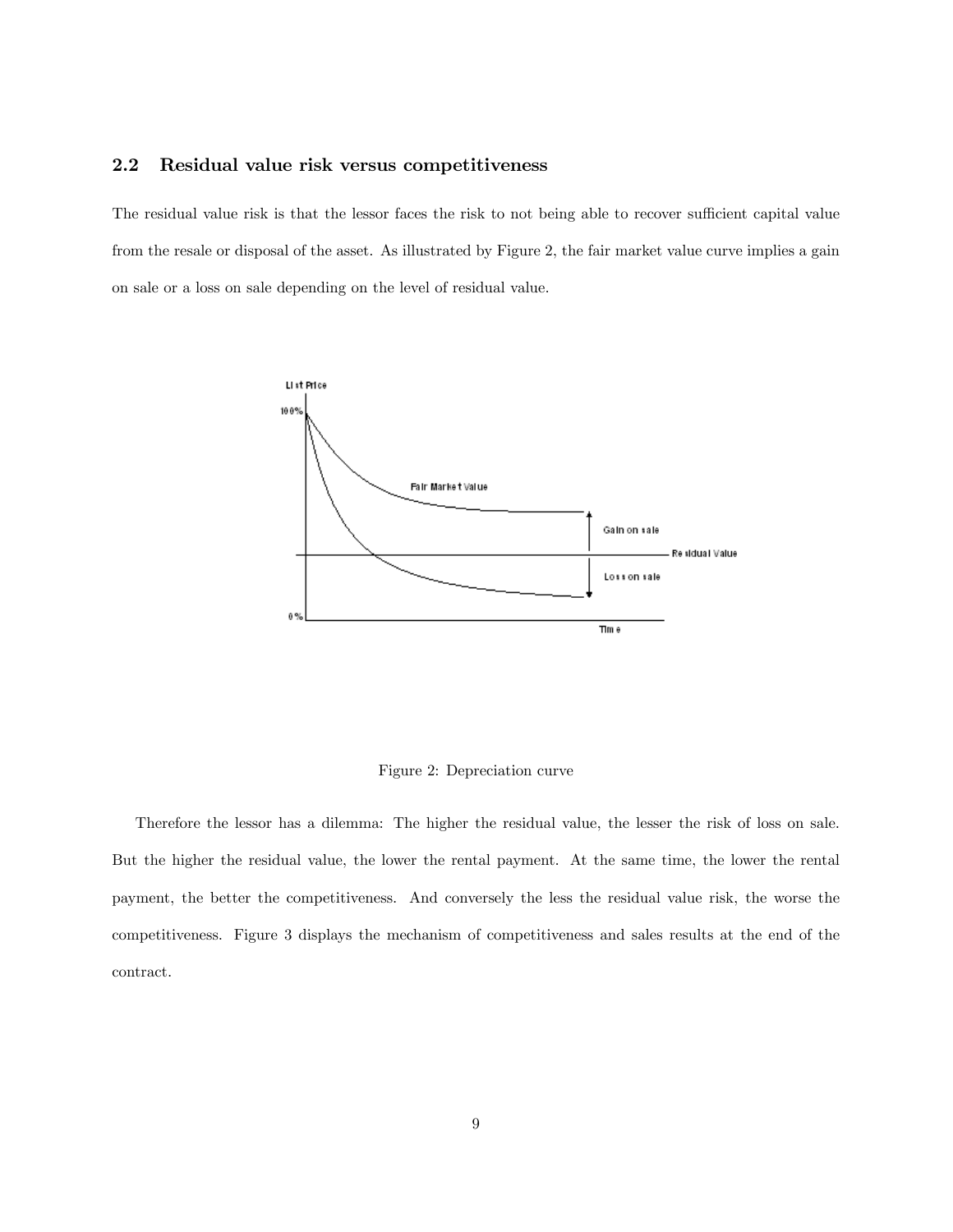

Figure 3: Dynamical benefits

In others words, the lessor has to set a residual value to minimizing residual value risk and maximizing competitiveness. A solution would be the use of a financial product. Hedging residual value risk could be done through a security derivative. Security definition includes financial security (bond, stock) but also capital market securities (mortgage, long-term bonds). It is an investment instrument which offers evidence of debt or equity. A security derivative is a financial security whose value is derived in part from the value and characteristics of another security, the underlying asset<sup>19</sup>. It would allow the lessor to transfer the risk to a fourth party (i.e. insurance company, financial market...).

<sup>&</sup>lt;sup>19</sup> Securitization is the process of aggregating similar securities that can be transferred or delivered to another party.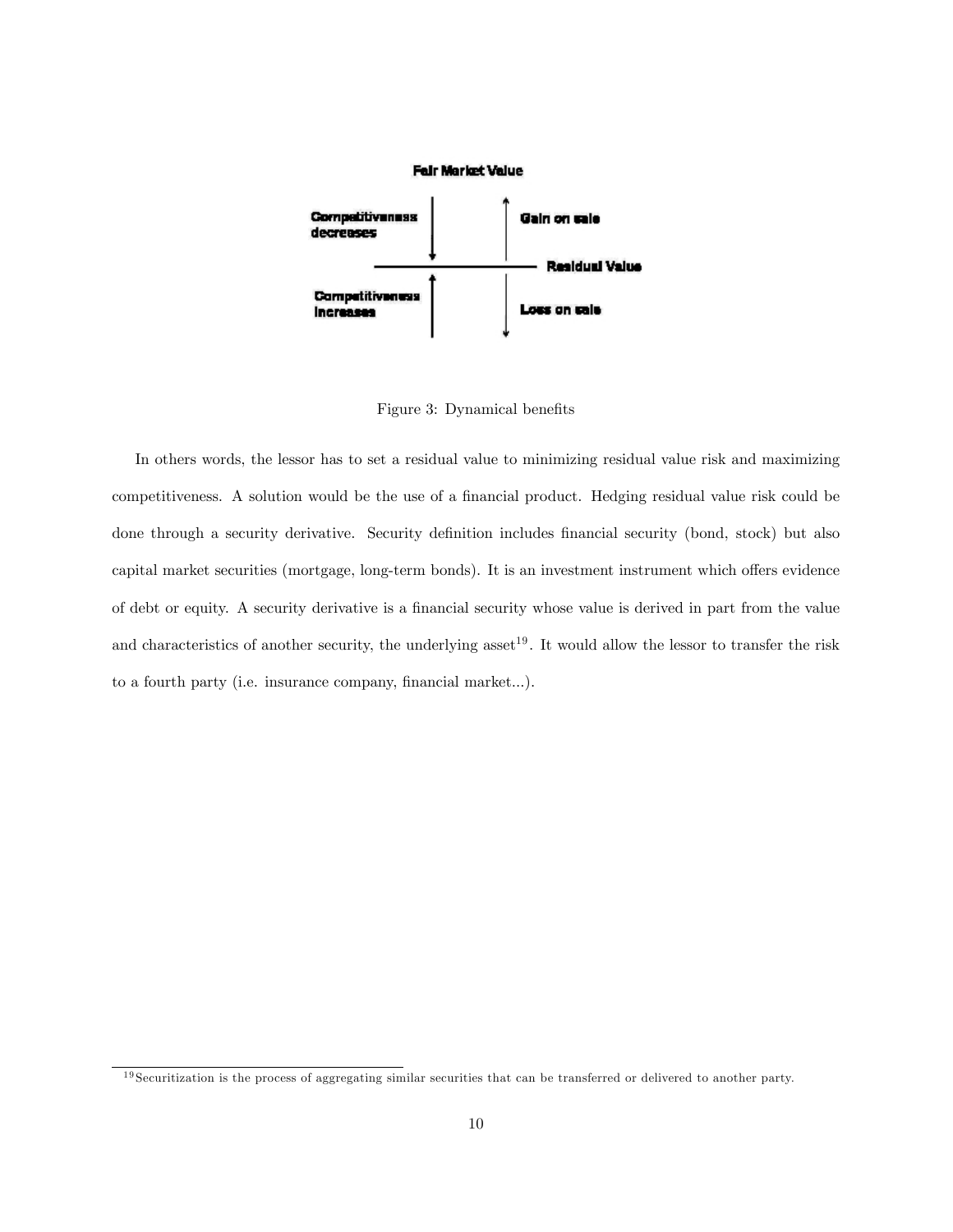#### 3 Model pre requisites

Because it allows to create a link of two survival functions, Gaussian Copula is a key element in our analysis. CDO pricing, default modeling, and the one factor model are also inherent to the financial product presented in Section 4.

#### 3.1 CDO are a subclass of ABS

Asset Backed Securities are securities backed by a pool of assets. ABS include various subclasses ( Commercial Mortgage Backed Securities (CMBS) or credit card ABS...), depending on the underlying asset class. Obligations are usually underlying Collateral Debt Obligation (CDO). The basic idea of CDO is to pool corporate bonds and selling off pieces of the pool. A synthetic CDO replaces pool's bonds by specific credit derivatives, Credit Default Swaps (CDS).

All in all, CDS are triggered by a credit event. A credit event increases the likelihood that the rating of a bond decreases. Consequently, a credit event increases the risk that a bond issuer will default, by failing to repay principal and interest in a timely manner. The events triggering a credit derivative are defined in a bilateral swap confirmation. It is a document that refers to an agreement between the two swap counterparts. There are several standard credit events that could be referred to in credit derivative transactions: Bankruptcy, Failure to Pay, Restructuring, Repudiation, Moratorium.

By selling a CDS, an investor can take exposure to an individual credit. He is receiving periodic payment from his client. At the same time, however, he has to pay contigent payment when default occurs. The client, conversely, can hedge individual credit by buying a CDS. He provides periodic payment to the client and receives contingent when default occurs.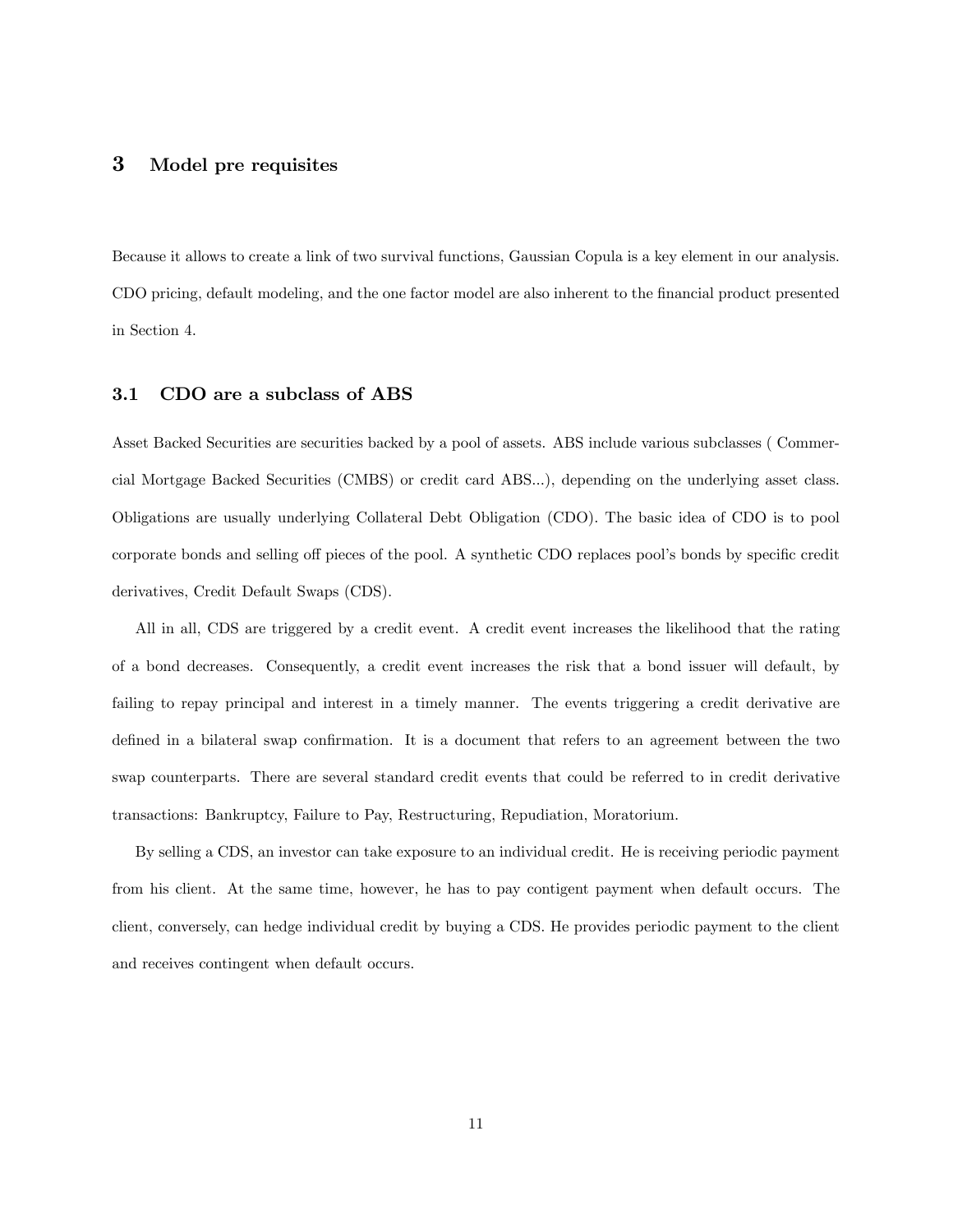#### 3.2 Default, default, default....

Default modeling is about the expected default payment of an obligor in a bank credit portfolio. The obligor (or debtor) is an individual or company that owes debt to another individual or company (the creditor). The obligor borrows or issues bonds.

The following framework defines our model. The model is underlaid by a *probability space*. This probability space is constituted of three parts.  $\mathcal{F}$ , a  $\sigma$ -Algebra, is the information available into a sample space called  $\Omega$ . Elements of  $\mathcal F$  are the measurable events of the model. Events of default are measurable. For instance, the event that an obligor survives or defaults is a measurable event. The last element is Pr, a probability measure. Pr(default) is the probability of default. Finally, to summarize, the probability space  $(\Omega, \mathcal{F}, Pr)$  is underlying our model.

In survival analysis,  $T$  is a random variable denoting the time of default and  $t$  are others different times. If  $T > t$ , then the obligor defaults. The survival function, usually denoted S is defined as  $S(t) = \Pr(T > t)$ . This function must be non increasing:  $S(t + 1) \leq S(t)$ .

We can now define the complement of the survival function. Usually denoted  $F$ , it is a *lifetime distribution* function:  $F(t) = Pr(T \le t) = 1 - S(t)$ . From this concept a default rate per unit time can be calculated, the event density. Usually denoted f, it is the derivative  $f(t) = \frac{d}{dt}F(t)$ .

All of this allows the creation of an advanced function, the *hazard function*. The hazard function, usually denoted  $\lambda$ , is the event rate at time t conditional until time t or later. It is given by  $\lambda(t)dt = \Pr(t \leq t)$  $T < t + dt \mid T > t) = \frac{f(t)dt}{S(t)} = -\frac{S'(t)dt}{S(t)}$  $\frac{f'(t)dt}{S(t)}$  ( $\lambda(t) \geq 0$  and  $\int_0^\infty \lambda(t)dt = \infty$  with no continuous or monotonic constraints).

A cumulative hazard function is  $\Lambda(t) = \int_0^t \lambda(u) du$ .

Because  $\lambda(t) = -\frac{S'(t)}{S(t)}$  $\frac{S'(t)}{S(t)}$ , then  $\frac{d}{dt}\Lambda(t) = -\frac{S'(t)}{S(t)}$  $\frac{S(t)}{S(t)}$  and  $\Lambda(t) = -\log S(t)$ .

Several distributions can be used in duration modeling (usually define on  $\mathbb{R}^+$ ), the most common one being the exponential distribution  $(S(t) = e^{\frac{t}{\lambda}})$ .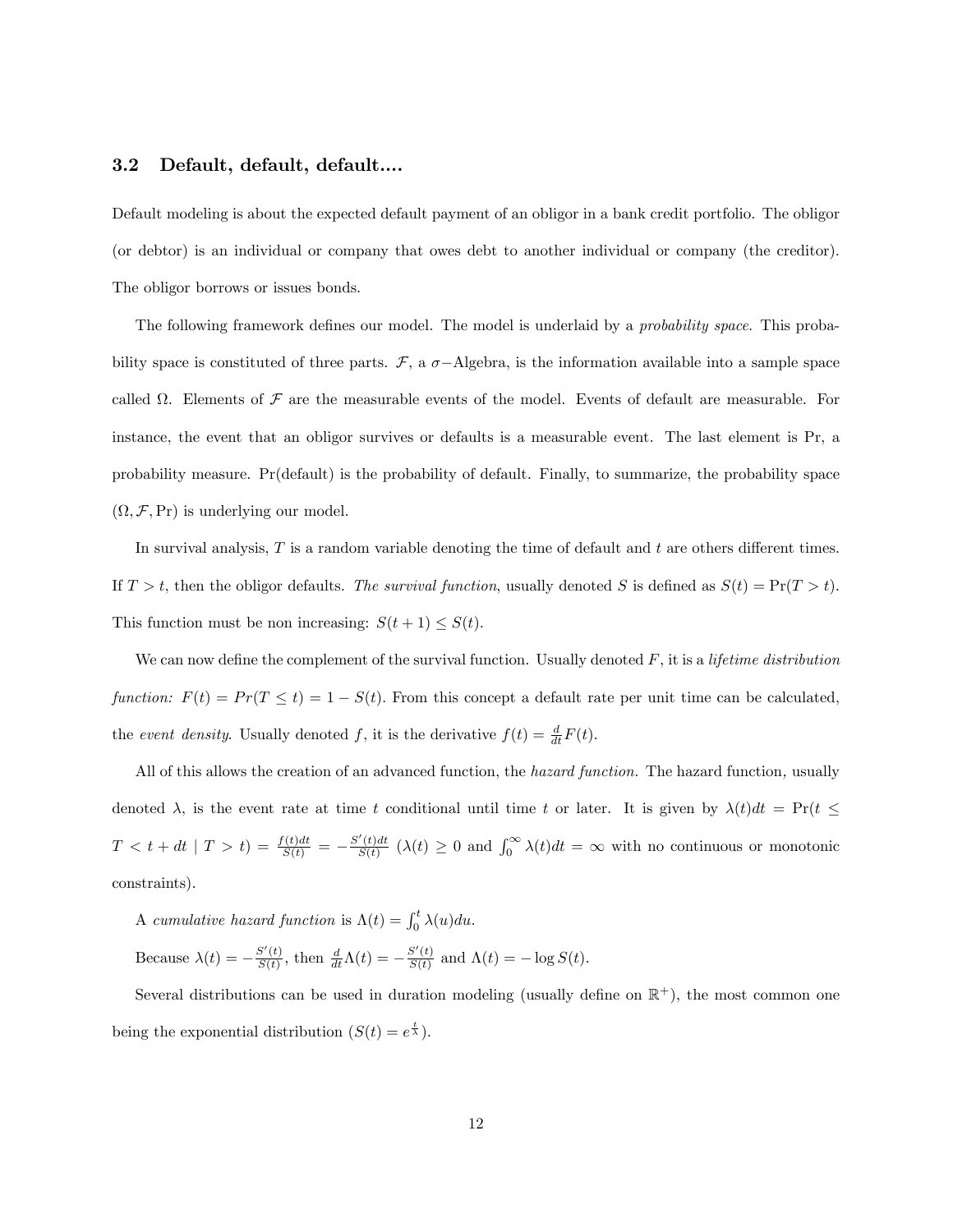#### 3.3 Basic elements on Copulas

Why do we use copula ? In a portfolio, credit risks are non independent. Copulas are a convenient approach to specify a joint distribution of survival times. Using a copula function, we are able to link the survival function of an obligor to the survival function of another obligor in a portfolio .

In our model, we use copula on a three dimensional perspective. For simplification purpose, we will focus on the bivariate distribution function and the two dimensional copula. The following results, however, can be extended to the multivariate case (see Nelsen (2006) and Vershuere (2006)).

For a "rigorous" copula definition, we first have to define the *unit square* and the concept of *subcopula*.

- The unit square  $I^2$  is the product  $I \times I$  where  $I = [0, 1]$ .
- $\bullet$  A two dimensional subcopula is a function  $C'$  defined through the four following properties:
	- $1 \text{ }$  DomC $\ell$  =  $S_1 \times S_2$  (with  $S_1$  and  $S_2$  are subsets of **I** containing 0 and 1).
	- $2\degree$  C/ is grounded<sup>20</sup>.
	- 3\_ Ct is 2-increasing (for every  $x_1 \le x_2$  and  $y_1 \le y_2$ ,  $H(x_1, y_1) \le H(x_2, y_2)$ ).
	- 4 For every u in  $S_1$  and every v in  $S_2$ ,  $C\prime(u, 1) = u$  and  $C\prime(1, v) = v$ .

We are now able to define a *two dimensional copula*: It is a two dimensional subcopula  $C$  whose domain is  $\mathbf{I}^2$ .

Figure 4 gives an intuitive notion of a two dimensional copula. The graph of a two dimensional copula is a continuous surface within the unit cube  $I^3$ .

<sup>&</sup>lt;sup>20</sup> A function H from  $S_1 \times S_2$  is grounded if  $H(x, a_2) = 0 = H(a_1, y)$  for all  $(x, y)$  in  $S_1 \times S_2$  with  $a_1$  and  $a_2$  last elements of  $S_1$  and  $S_2$ .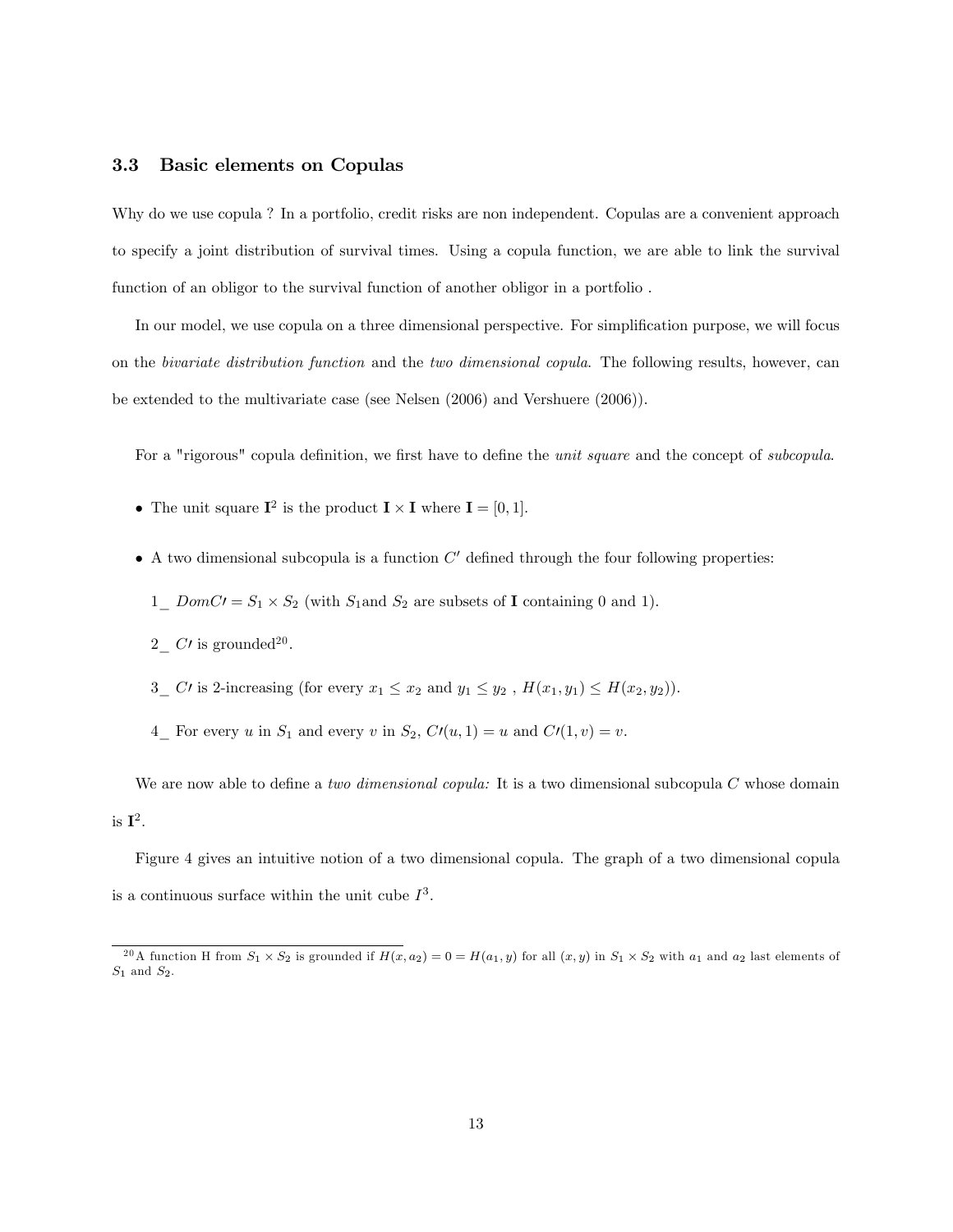

Figure 4: Two dimensional copula

Two others elements are fundamental in our analysis; the *joint bivariate distribution function* and the Sklar Theorem.

A *joint bivariate distribution function* is a function H with domain  $\mathbb{R}^2$  such that H is 2-increasing:

 $H(x, -\infty) = H(-\infty, y) = 0$ , and  $H(+\infty, +\infty) = 1$ . The joint bivariate distribution function is a key element of the Sklar Theorem: Let  $H$  be a joint distribution function with margins  $F$  and  $G$ . Then there exists a copula C, such that for all  $x, y$  in  $\overline{\mathbb{R}}$ ,  $H(x, y) = C(F(x), G(y))$ . Furthermore, if F and G are continuous, the copula C is unique. Otherwise C is uniquely determined on  $Rank \times RanG$ . Conversely, if  $C$  is a copula and  $F$  and  $G$  are distribution functions, then H is a joint distribution function with margins  $F$  and  $G$ .

We can now include random variables. Let X and Y be random variables with distributions functions  $F$ and G, and joint distribution function H. Then there exist a copula C with  $H(x, y) = C(F(x), G(y))$ . If F and G are continuous, C is unique. Otherwise, C is uniquely determined on  $RanF \times RanG$ .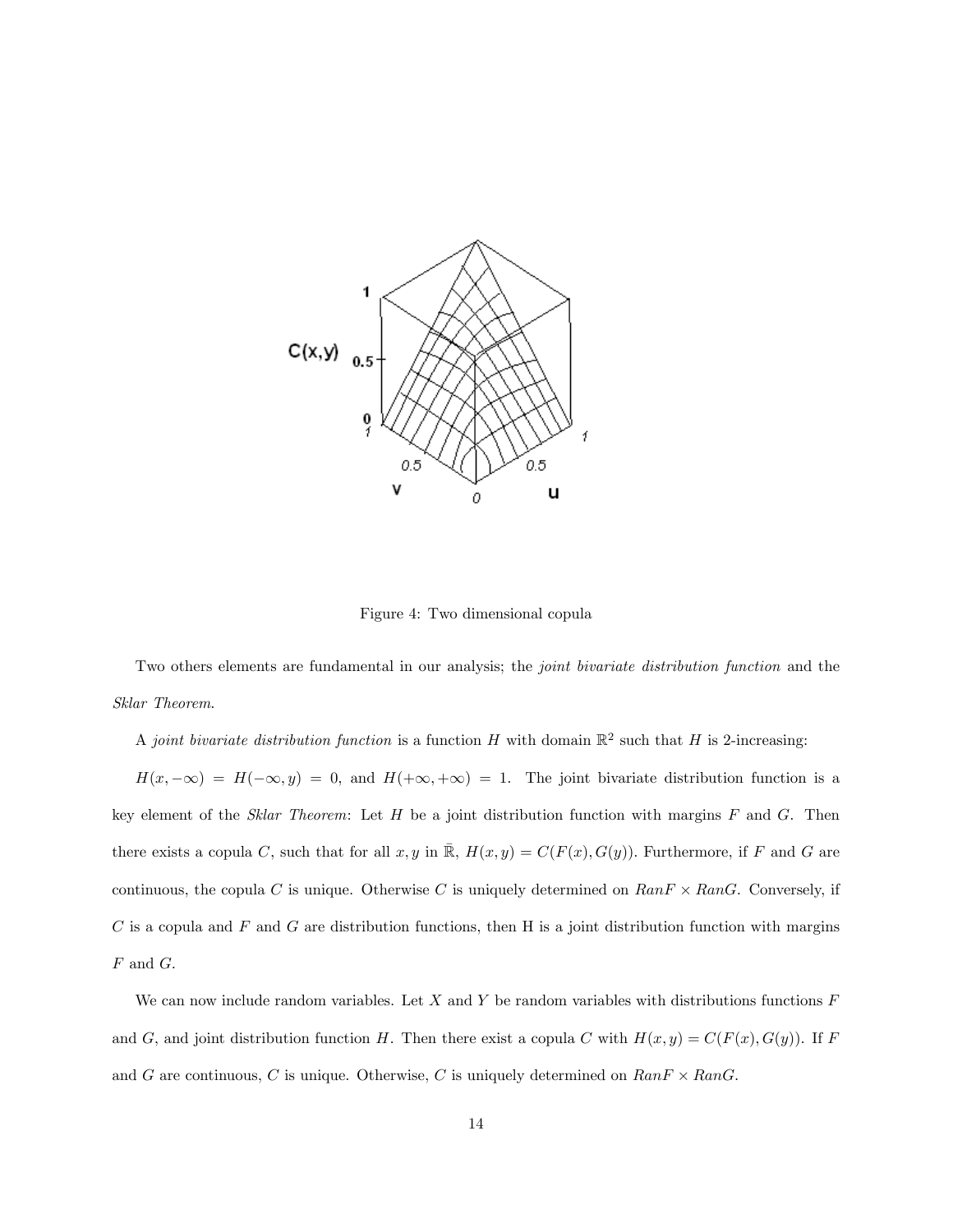In a few words, a copula function is a function that links univariate marginal to their full multivariate distribution:  $C(u, v) = Pr(u \leq U, v \leq V)$ . Therefore, using a copula function, we are able to link the survival function of a credit risk to the survival function of another credit risk in a portfolio.

#### 3.4 Specific pre requisites, the Gaussian copula

In the model presented in this article, we use the Gaussian copula. Let  $\Phi_{\rho}$  be the bivariate normal distribution function with correlation coefficient  $\rho$  ( $0 \leq \rho \leq 1$ ). The bivariate normal is a member of the family of elliptically contoured distributions. The density function of  $\Phi_{\rho}$  is  $\Phi(x, y) = \frac{1}{2\pi\sqrt{1-\rho^2}}e^{(-\frac{1}{2(1-\rho^2)}(x^2+y^2-2\rho xy))}$ .

The densities for such distributions have contours that are concentric ellipses with constant eccentricity.  $\Phi^{-1}$  is the inverse of a normal distribution function.

Finally the Gaussian copula is  $C(u, v) = \Phi_2(\Phi^{-1}(u), \Phi^{-1}(v), \rho)$ .

Consequently variables are jointly elliptically distributed and we can set  $\rho$  using a linear correlation as a measure of dependence: Let  $X$  and  $Y$  follow, respectively, the distribution  $F$  and  $G$ . They jointly follow the distribution function H. Then the linear correlation  $\rho$  for X and Y is defined, using  $u = F(x)$  and  $v = G(y)$ as  $\rho = (X, Y) = \frac{1}{\sqrt{Var(X)}}$  $\frac{1}{Var(X)}\frac{1}{\sqrt{Var(Y)}}\int_0^1\int_0^1 [C(u,v)-uv]dF^{-1}(u)dG^{-1}(v).$ 

Another property of the bivariate normal distribution is radially symmetry. A bivariate normal distribution with parameters  $\mu_x$ ,  $\mu_y$ ,  $\sigma_x^2$ ,  $\sigma_y^2$  and  $\rho$  is radially symmetric about the point  $(\mu_x, \mu_y)$ . It means that  $H(\mu_x+x,\mu_y+y)=\bar{H}(\mu_x-x,\mu_y-y).$ 

Using copula, we are able to work on survival function. Indeed, for a pair of random variable with joint distribution function  $H(H(x, y) = P[X \langle x, Y \langle y] \rangle)$ , the joint survival function copula is given by  $\overline{H}(x,y) = P[X > x, Y > y] = 1 - H(x,y)$ . The relationship is  $\overline{H}(x,y) = 1 - F(x) - G(y) + H(x,y) =$  $-1 + \bar{F}(x) + \bar{G}(y) + C(1 - \bar{F}(x), 1 - \bar{G}(y)).$ 

In the next section, we assume that the correlation of default is driven by a common factor through a Gaussian copula.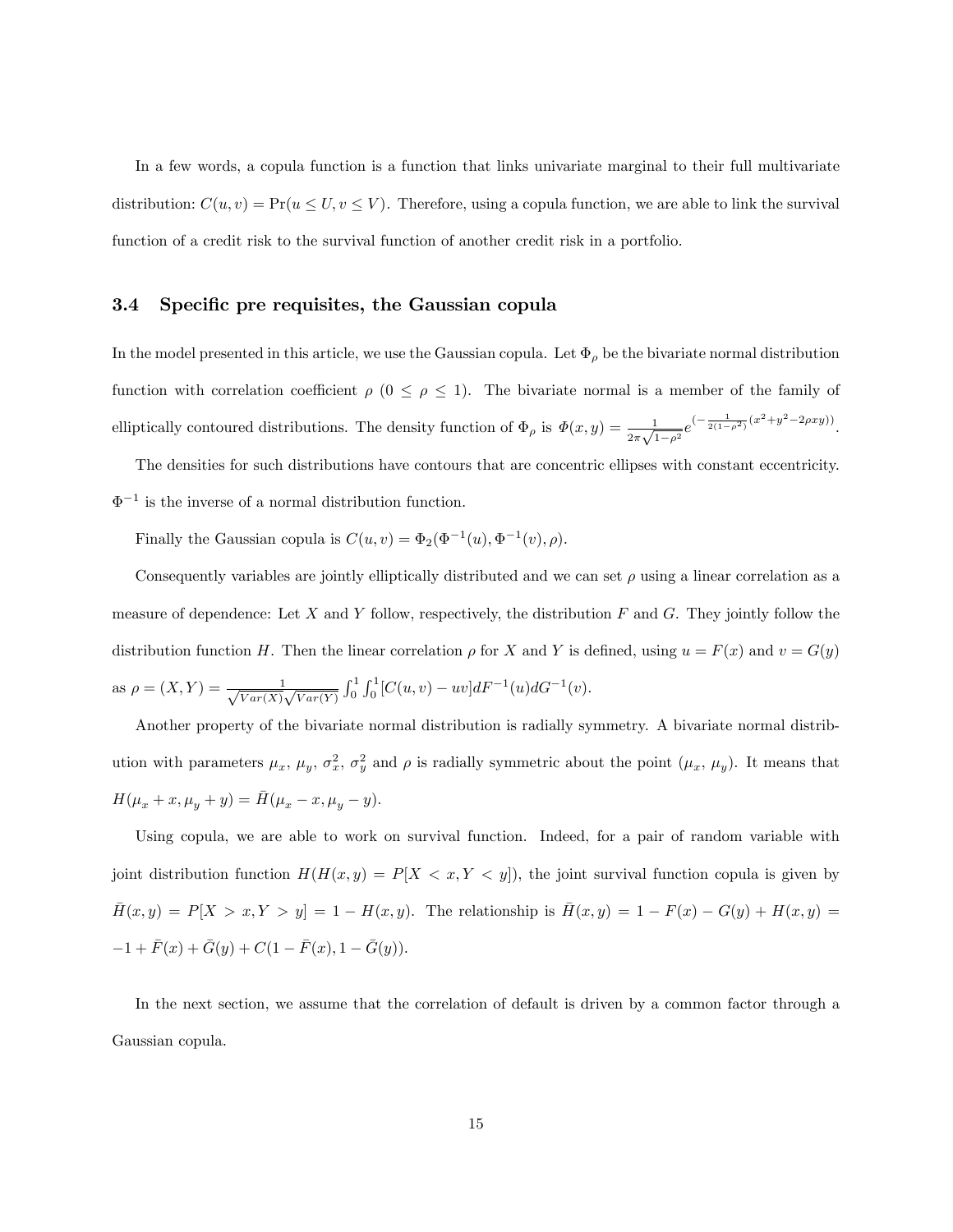#### 3.5 The initial one factor model is used for CDO pricing

To resume the model in one sentence, a firm defaults when its "asset value-like" stochastic process  $X$ , falls below a barrier. X is commonly identified as the amount of asset and  $\overline{X}$  the barrier as the amount of liabilities. The firm defaults when the amount of asset is below the amount of liabilities. The idea was first introduced by Merton (1974). He transferred an option pricing model to the credit risk market. Then he applied the Black and Scholes model to credit risk. We present an alternative model using copula. Value added is in copula flexibility to dependent variables and copula ability to provide scale invariant measure of association between random variables. The intuitive aspect of this model contributed to the growth of credit risk market.

The model described below is the famous standard Gaussian copula developed by Li  $(2000)$  and exposed<sup>21</sup> by Gibson(2004).

In a reference portfolio of  $i = 1, ...N$  credits, for each obligor, default payment occurs when  $x_i$  (reference credit normalized asset value) falls below  $\overline{x_i}$  (the threshold).

$$
x_i = a_i M + \sqrt{(1 - a_i^2)} Z_i
$$
\n(1)

 $x_i$  has three main components:  $M$ ,  $Z_i$ , and  $a_i$ .

M is the common factors affecting all the credits, the systematic risk.  $Z_i$  is the factor affecting only credit *i*.  $a_i$  is the correlation parameter  $(0 \le a_i \le 1)$  and defines default dependency between companies in the economy. The correlation of asset value between credits i and j is equal to  $a_i a_j$ . The random variables are assumed to be independently distributed. Therefore unconditionally on the systematic risk, default payments are correlated but conditionally there are independent.

 $M, Z_i$ , and  $x_i$  are means-zero, unit variance random variables with distribution functions  $G(0, 1), H_i(0, 1)$ ,

 $21$  See also Meneguzzo and Vecchiato (2004) for an empirical study of credit derivatives within the copula framework. Cherubini, Luciano, and Vecchiato (2004) gives an overview of copula applications in Finance.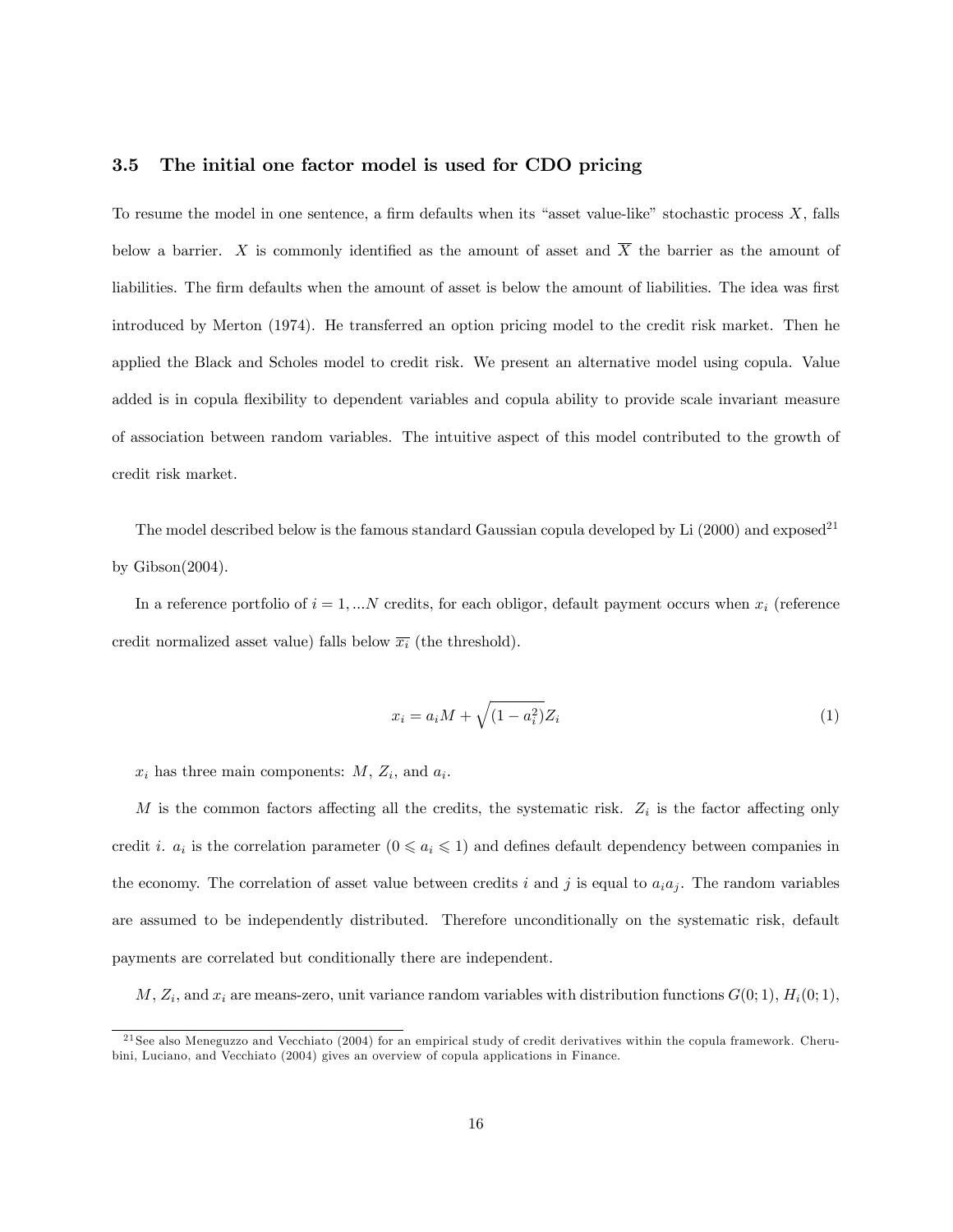and  $F_i(0;1)$ .  $q_i(t)$  is a risk neutral probability that credit i default before t. The default threshold  $\overline{x_i}$  is equal to  $F_i^{\text{-}1}(q_i(t))$ .

When does a default happen ?

A default happens when  $x_i$  falls below  $\overline{x_i}$ .

But  $x_i$  falls below  $\overline{x_i}$  if  $F(x_i) < q_i(t) \Leftrightarrow x_i < F_i^{-1}(q_i(t)) \Leftrightarrow a_i M + \sqrt{1 - a_i^2} Z_i < F^{-1}(q_i(t))$ and finally  $Z_i < \frac{F^{-1}(q_i(t)) - a_i M}{\sqrt{1 - a_i^2}}$ 

Conditional on the value of the factor  $M$ , the probability of default is therefore

$$
q_i(t/M) = H^{-1}\left(\frac{F^{-1}(q_i(t)) - a_i M}{\sqrt{1 - a_i^2}}\right)
$$
\n<sup>(2)</sup>

For any number of default in a portfolio of N obligors, we have to estimate the probability of default on time t and conditional on the common factor M.

Therefore, we set the number of default distribution using a binomial function<sup>22</sup>.

$$
PN(l; t/M) = \binom{l}{N} q_i(t/M) \tag{3}
$$

Once we have the conditional default distribution, we estimate the distribution according the distribution of M.

The unconditional default distribution  $P^{N}(l;t)$  can be calculated as

$$
P^{N}(l;t) = \int_{-\infty}^{\infty} P^{N}(l;t/M)g(M)dM.
$$
\n(4)

In a CDO, the investor is responsible for the interval of loss  $[L, H]$ . The expected loss of a CDO is defined on  $[L, H]$ . We define the loss for any default as  $A(1 - R)$  with A the notional amount of credit and R the

 $^{22}$ The number of default distribution is usually computed through a recursion method (Andersen, Sidenius and Basu (2003) or Hull and White (2004)). In the case of homogeneous credits and for simplification purpose, a binomial function is simpler and lead to similar results.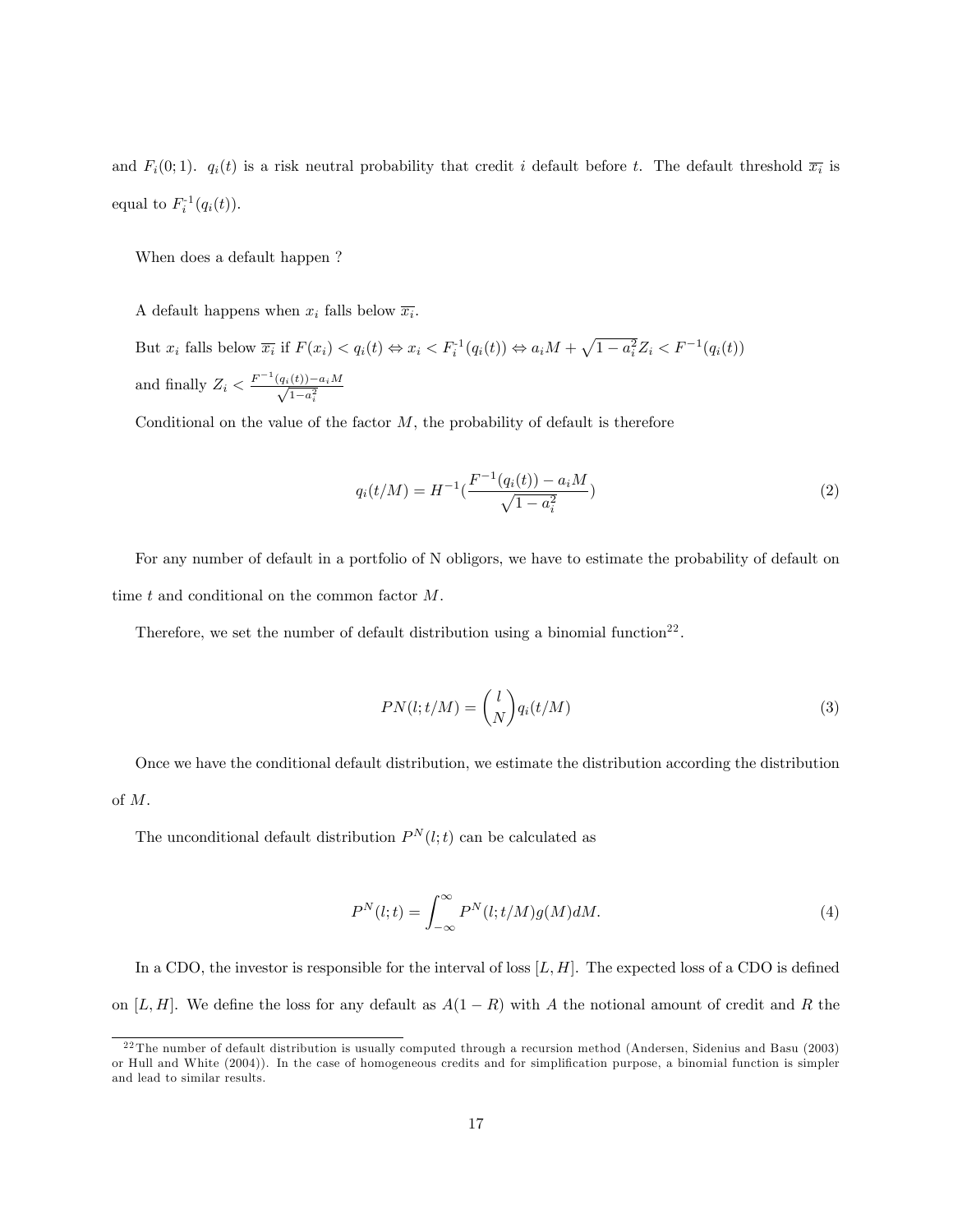recovery rate.

The expected loss is

$$
EL_i = \sum_{l=0}^{N} P^{N}(l; T_i) * max(min(lA * (1 - R), H) - L, 0)
$$
\n(5)

with  $Ti, i = 1, ..., n$  the periodic payment.

Now, how to price a CDO ?

A CDO contract specifies two potential cash flow streams: a Contingent leg and Fee leg.

 On the contingent leg side, the protection seller makes one payment only if the references credit default. The amount of a contigent payment is the notional amount multiplied by  $(1 - R)$ .

The contigent leg is

$$
contigent = \sum_{i=1}^{n} D_i (EL_i - EL_{i-1})
$$
\n(6)

with  $D_i$  the risk free discount factor for payment date i  $(e^{-rt}$ , with r the risk free rate). The risk free discount factor is usually derived from the risk free interest rate.

 On the Öxed leg side, the buyer of protection makes a series of Öxed, periodic payments of CDO premium until the maturity, or until the reference credit defaults.

The expected present value of the Fee leg is

$$
Fee = s\sum_{i=1}^{n} D_i \Delta_i \left[ (H - L) - EL_i \right] \tag{7}
$$

 $\Delta_i$  is the accrual factor for payment date i and s is the spread per annum paid to the tranche investor  $(\Delta_i \approx T_i - T_{i-1}).$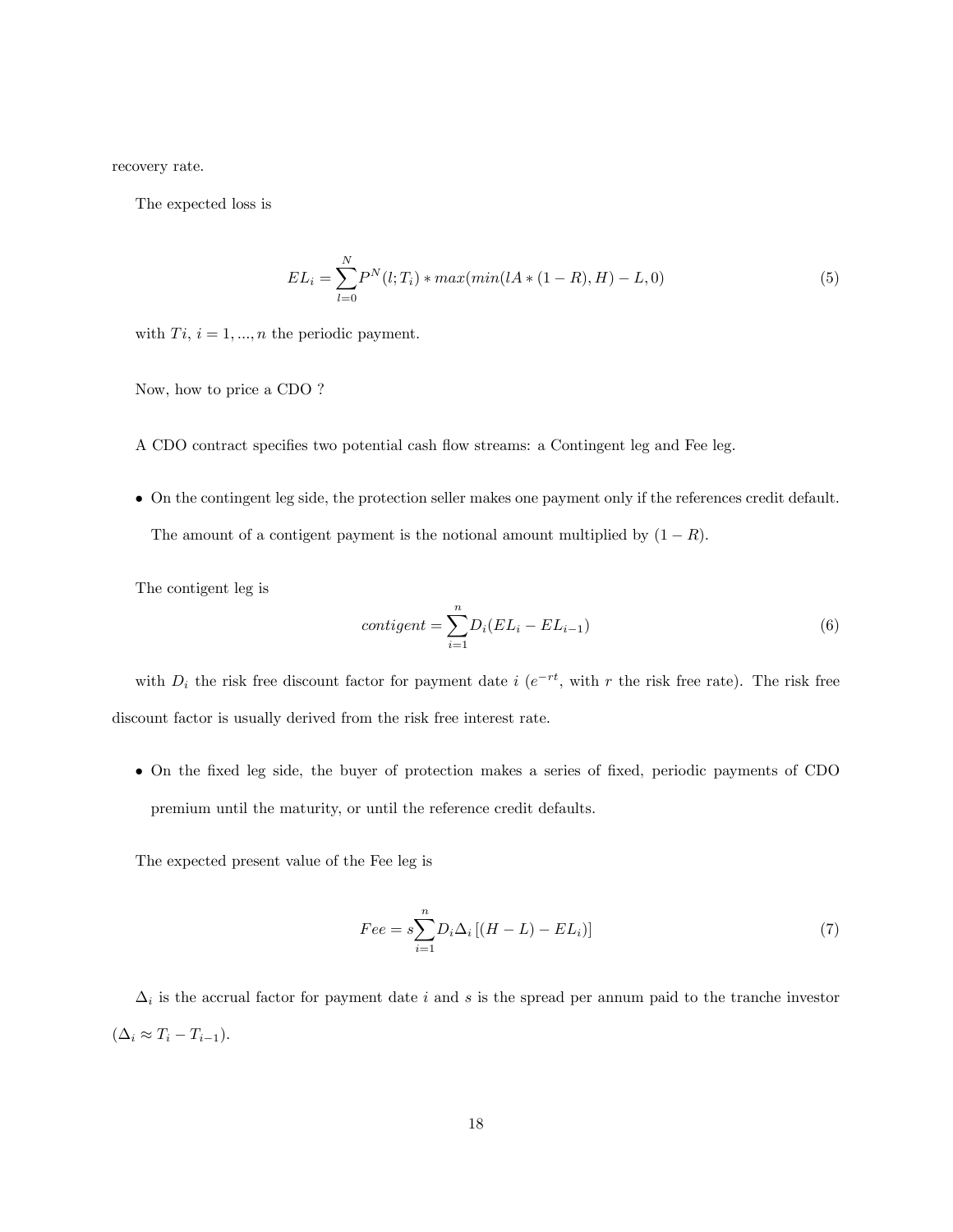The value of the CDO contract to the tranche investor at any given point of time is the difference between the present value of the contigent leg and the present value of the fixed leg. It is the difference between the protection the buyer expects to pay, and the amount he expects to receive.

The Mark To Market value of the tranche, from the perspective of the tranche investor is

$$
MTM = Free-Contigent
$$
\n(8)

At inception the mark to market is equal to 0, therefore the spread is

$$
s = \frac{Contigent}{\sum_{i=1}^{n} D_i \Delta_i \left[ (H - L) - EL_i \right]}\tag{9}
$$

#### 4 A modified model: The leasing model

From equipment leasing specificities and the one factor model, we create a residual value risk model. A new product called Collateralized Residual Value (CRV) is adjusted through the leasing contract parameters.

# 4.1 There is a similarity between credit risk and residual value risk. But there are also dissimilarities and specifically in Auto Lease.

The main idea of the leasing model is that a portfolio of leased equipment is comparable to a portfolio of credit. A portfolio with losses on resales is equivalent to a portfolio of credit with companies defaulting.

 As in a CDO, every unit into the lease portfolio, has an idiosyncratic and a systematic risks; asset specific characteristic impact is resale price (model type, obsolescence...). At the same time, resale price of other assets has a significant impact (bid and ask effect, downturn on the resale price market, inflation  $etc...$ ...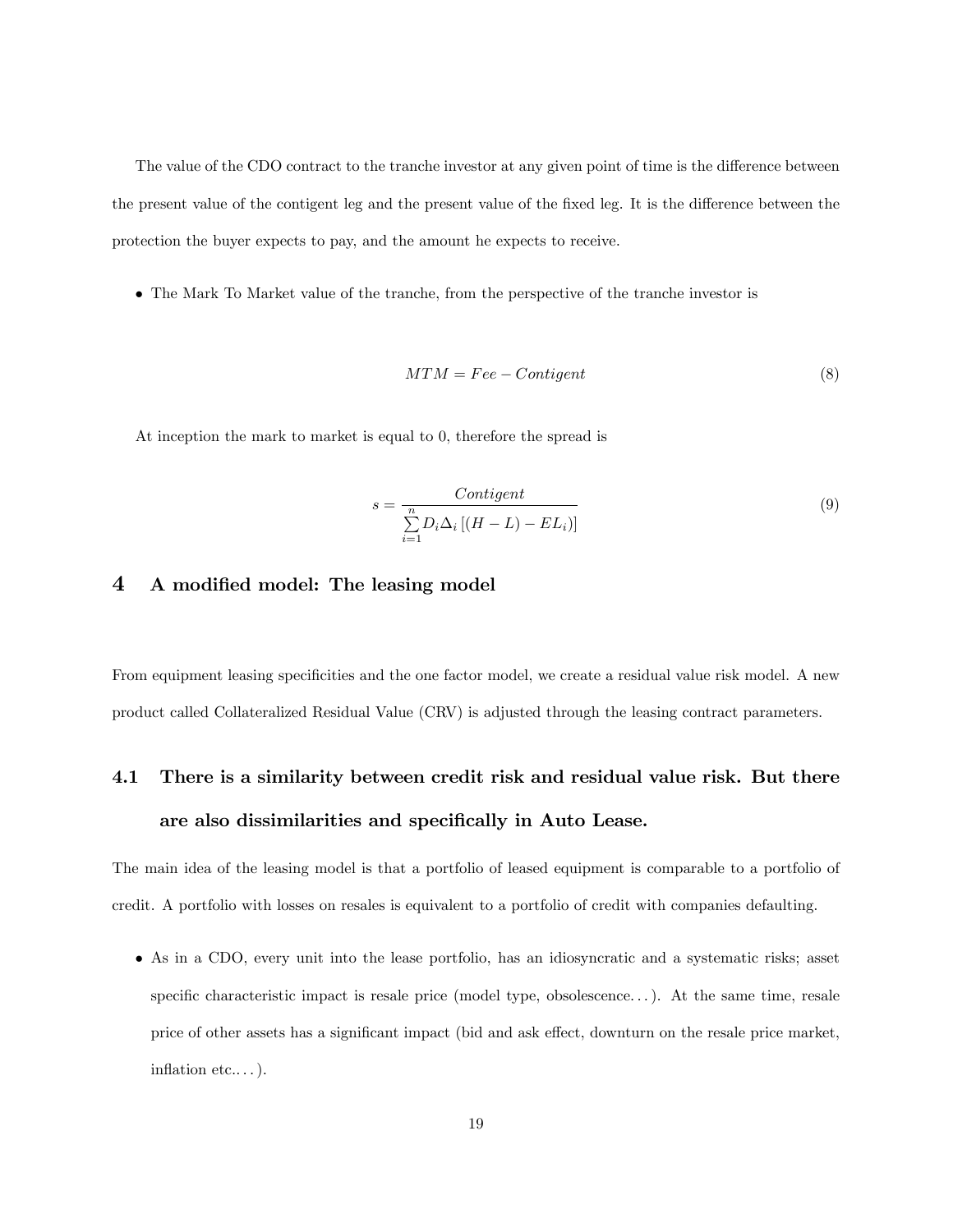There are also dissimilarities:

- First of all, equipment units are resold only one time at the end of the contract, although for a CDO, there is a risk of default throughout the contract. Therefore, the model presented in next section is set for only one period.
- Another dissimilarity (and not the least) is on correlation estimation. Difference is not on calculation but on data source.

In credit risk, they are four main data sources available:

-Default events that are obviously concrete realization of credit risk. They are rare events and as a result there are usually few data available. Approximations and aggregation have to be made to constitute data bases.

-Companies credit ratings: They are provided by credit agencies and reflect the credit risk of a company according to experts points of views. By and large, they are made through balance sheet and macroeconomic analysis.

-Credit spreads: They reflect market perception of credit risk. A large amount of data is available. But spreads could be impacted by external elements like liquidity

-Equity correlation: The factor model (cf Section 3), assumes a theoretical link between equity and credit risk. Correlations are then more easy to compute.

In residual risk, there is one main data source available: for a residual value calculation, inputs are observations from second hand markets. Correlation estimation of residual value is based on resale market statistics. Resale prices, asset characteristics and price index are used to set modelization variables. A large amount of data is available.

• The last dissimilarity is on standard definitions. As multiple factors define a resale, there are issues to define resale asset classes or homogeneity prices.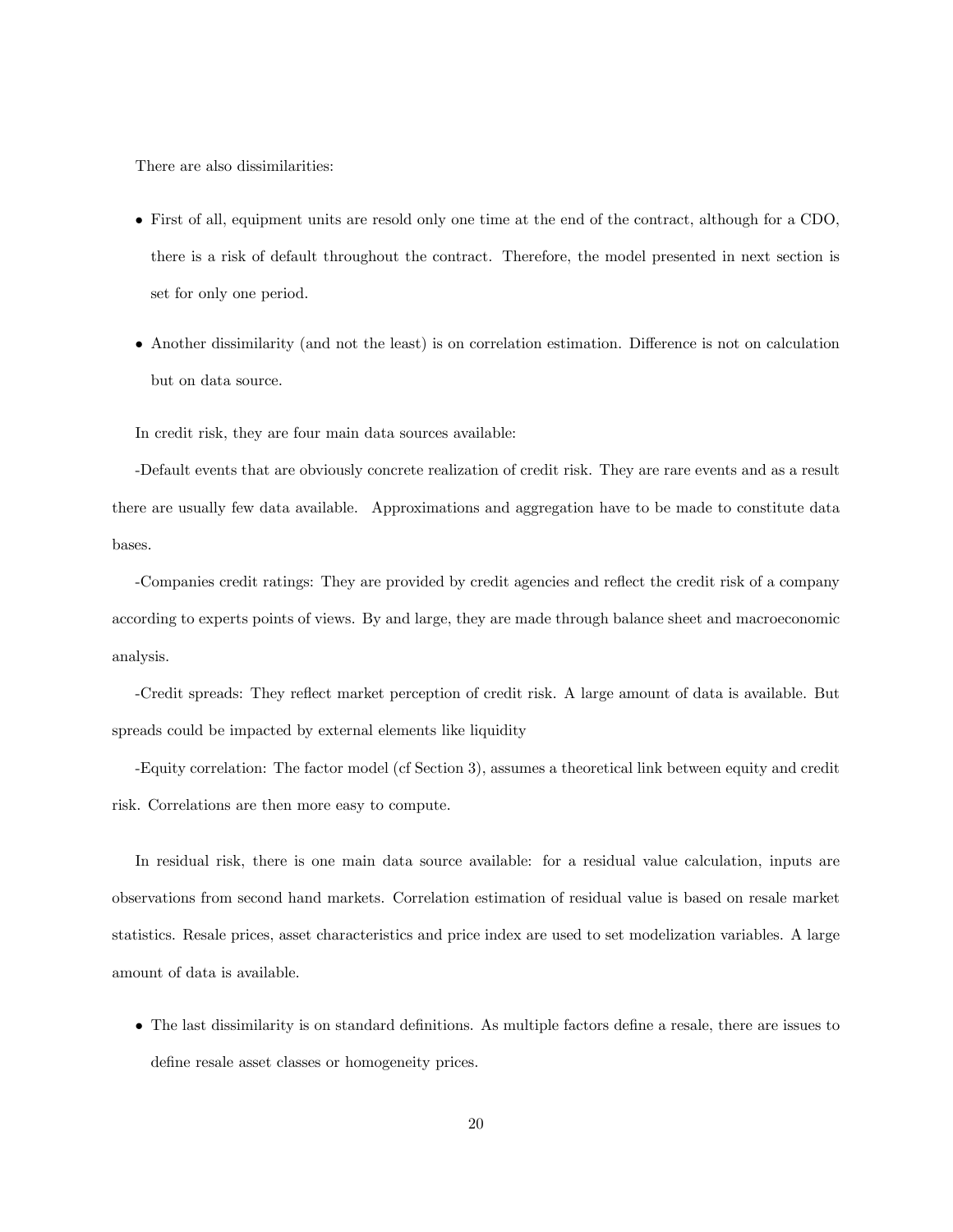Auto lease is an extreme illustration. The high price level in the automotive second hand market involves a high residual value level. Combined to a competitive leasing market, the level of price leads to high risks of loss on sale.

At the same time, automotive is a singular equipment. A car is not only a tool to go from a place to another. It is also a living place and a symbol. Automotive often reflects driver's sociological characteristics. The purchase of a vehicle is a sensitive act, even in business. Therefore, Auto lease is a wide area to analyze. In automotive market multiple factors influence resale price. A second hand vehicle price is impacted by age (time between registration date and resale date), mileage (number of kilometers at the end of the contract), damages (i.e. amount and type), product life cycle (i.e. new model...), make (i.e. Toyota, Renault...), model (i.e. Yaris, Laguna...), version, body type (i.e. break, pick-up...), segment (i.e. small cars...) or external color. Figure 5 gives an overview. Choices have to be made to define similar assets and prices (c.f Section 5).



Figure 5: Multiple factors of automotive market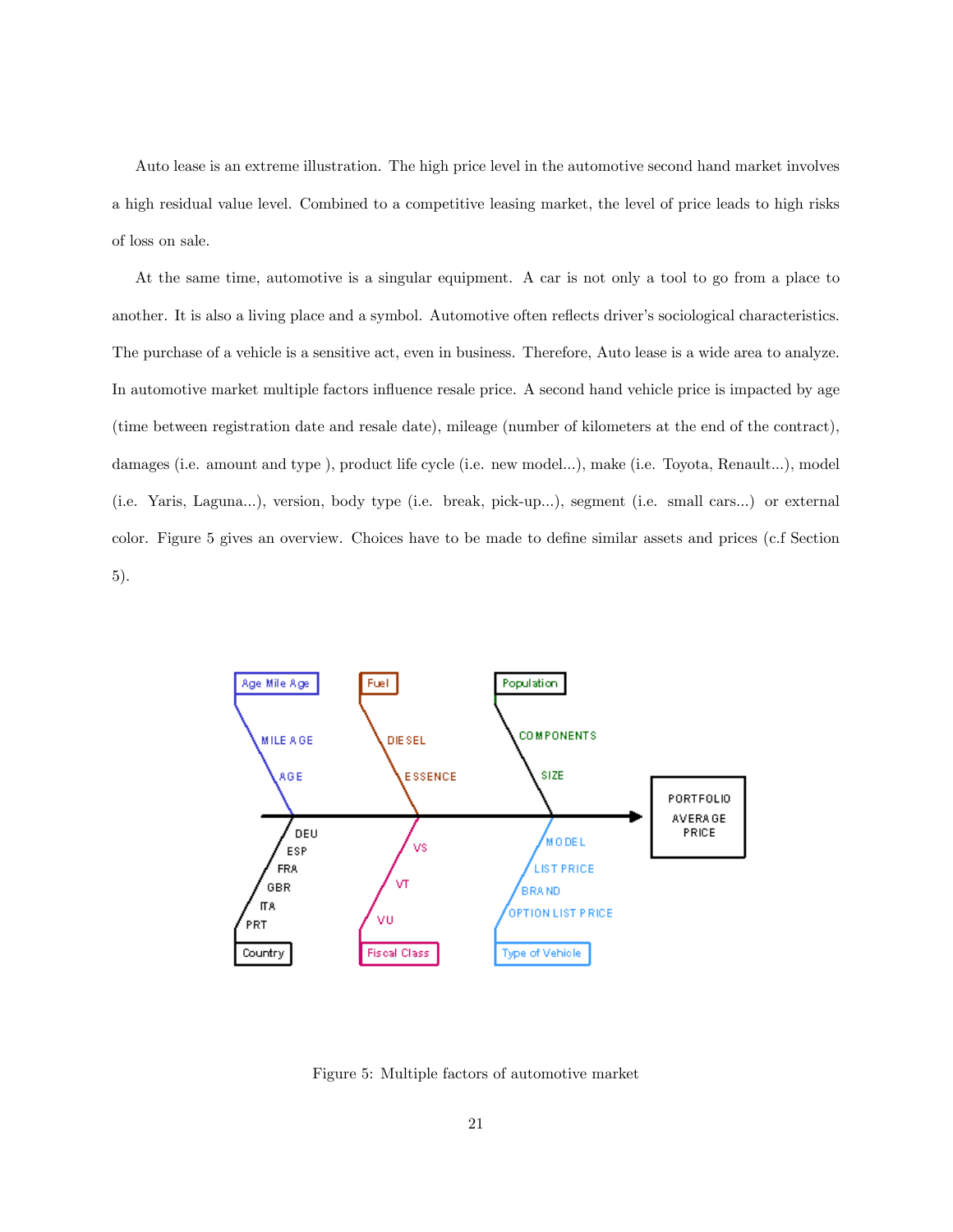#### 4.2 Homogeneous equipment type model

The initial idea is simple: we use the equipment resale value as the asset value-like  $x_i$  and the probability of resale value below residual value  $(x_i \langle \overline{x_i})$  as the probability of default.

In a reference portfolio of  $i = 1, ...N$  units (vehicles, equipment...), for each obligor, losses occur when  $x_i$ (reference unit normalized asset value) falls below  $\overline{x_i}$  (reference unit normalized residual value).

$$
x_i = a_i M + \sqrt{(1 - a_i^2)} Z_i \tag{10}
$$

-The correlation of resale's prices between unit i and j is equal to  $a_i a_j$ .

 $-M$  is the sectorial factor affecting equipment units on resale's market and  $Z_i$  is the risk of loss on resales on unit  $i$ 

 $-Xi$ , M, and Zi are means-zero, unit variance random variables with distribution functions  $F_i(0;1)$ ,  $G(0, 1)$ , and  $H_i(0, 1)$ . The random variables are assumed to be independently distributed.

At that point, the construction is similar to the credit model, but we include residual risk. Resale's value can be lower than residual value. There is a risk of loss on sale.

Three new elements will have an impact on the leasing adjustment of the model.

 $V_i$  is the residual value or in other words the expected fair market value.  $mFMV_i$  is the historical average fair market value,  $eFMV_i$  is the historical standard deviation.

 $mFMV_i$ ,  $eFMV_i$ , and  $V_i$  are set on a percentage of  $Lp$ , List price by unit. As an example, an asset bought  $\epsilon$  10000 and leased for a Residual value of  $\epsilon$  5000 has  $V_i=50\%$ .

Then residual risk is added: Probability of loss at the end of the contract is  $q_i(t)$ .  $q_i(t)$  is a variable with mean  $mFMV_i$ , variance  $eFMV_i$ , and distribution function  $E_i(mFMV_i; eFMV_i)$  The probability of loss depends on residual value:  $q_i = E_i(V_i)$ . So default threshold  $\overline{x_i}$  is equal to  $F_i^{-1}(q_i)$ .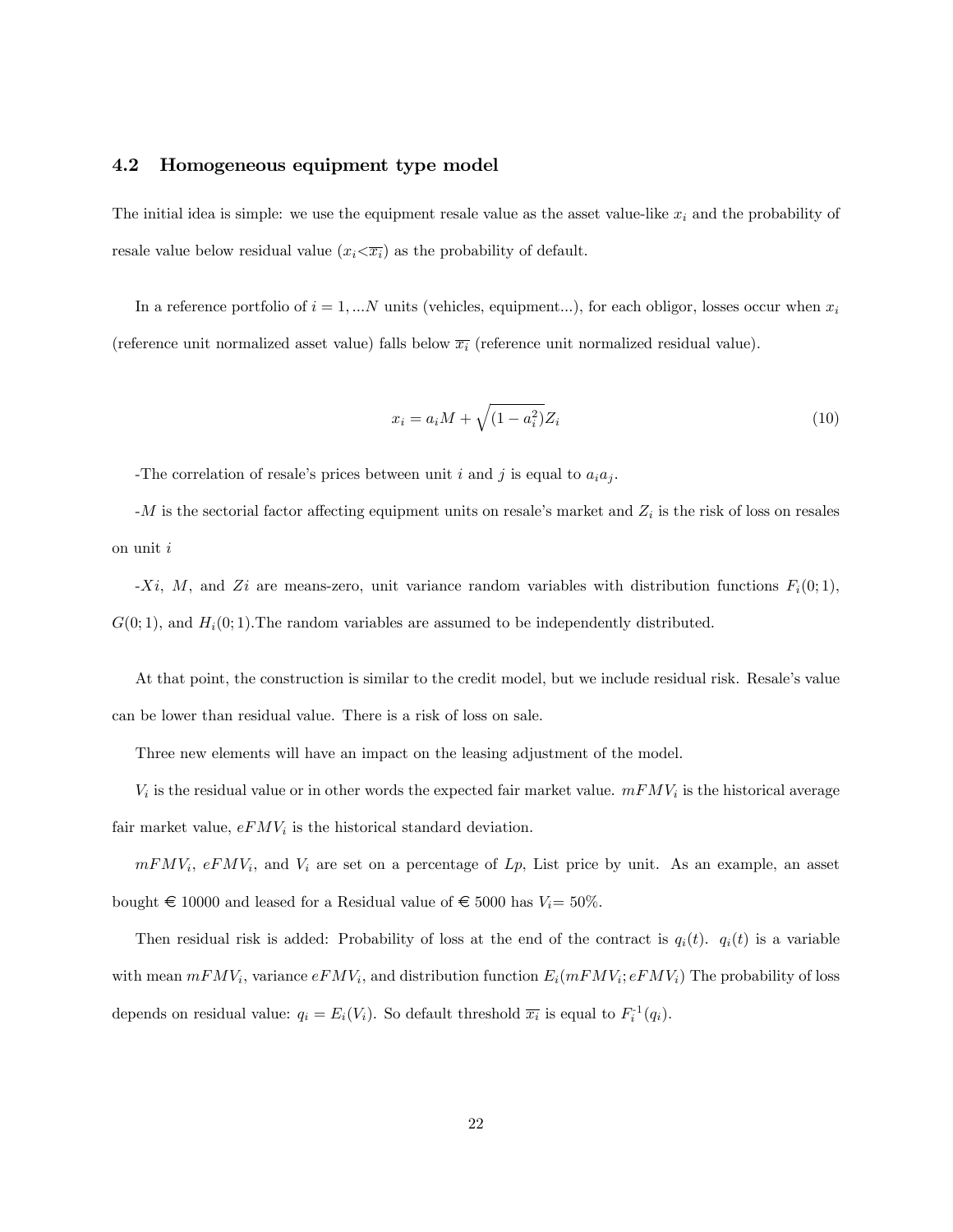Conditional on the value of the sectorial factor  $M$ , the probability of default is therefore

$$
q_i(M) = H^{-1}(\frac{F^{-1}(q_i) - a_i M}{\sqrt{1 - a_i^2}})
$$
\n(11)

Again, conditional probability is  $P^{N}(l; M) = {l \choose N} q_i(M)$  and the unconditional probability can be calculated as  $P^{N}(l) = \int_{-\infty}^{\infty} P^{N}(l)g(M)dM$ .

As a result the recovery rate is equal to the probability of loss. By construction the recovery rate is  $R = qi$ . The loss on sale for any unit is  $(1 - R)Lp$ . Finally, resale price becomes  $RLp$ .

Previous elements allow the creation of a financial product, inspired by Collateral debts obligations:

The Expected loss is

$$
EL = \sum_{l=0}^{N} PN(l) * max(min(Lpl * (1 - R), H) - L, 0)
$$
\n(12)

The contigent leg is

$$
contigent = \sum_{i=1}^{n} D_i(EL)
$$
\n(13)

The premium leg is

$$
Fee = s\sum_{i=1}^{n} D_i \Delta_i \left[ (H - L) - EL_i \right] \tag{7}
$$

The spread is

$$
s = \frac{Continent}{\sum_{i=1}^{n} D_i \Delta_i \left[ (H - L) - EL_i \right]}
$$
\n
$$
(9)
$$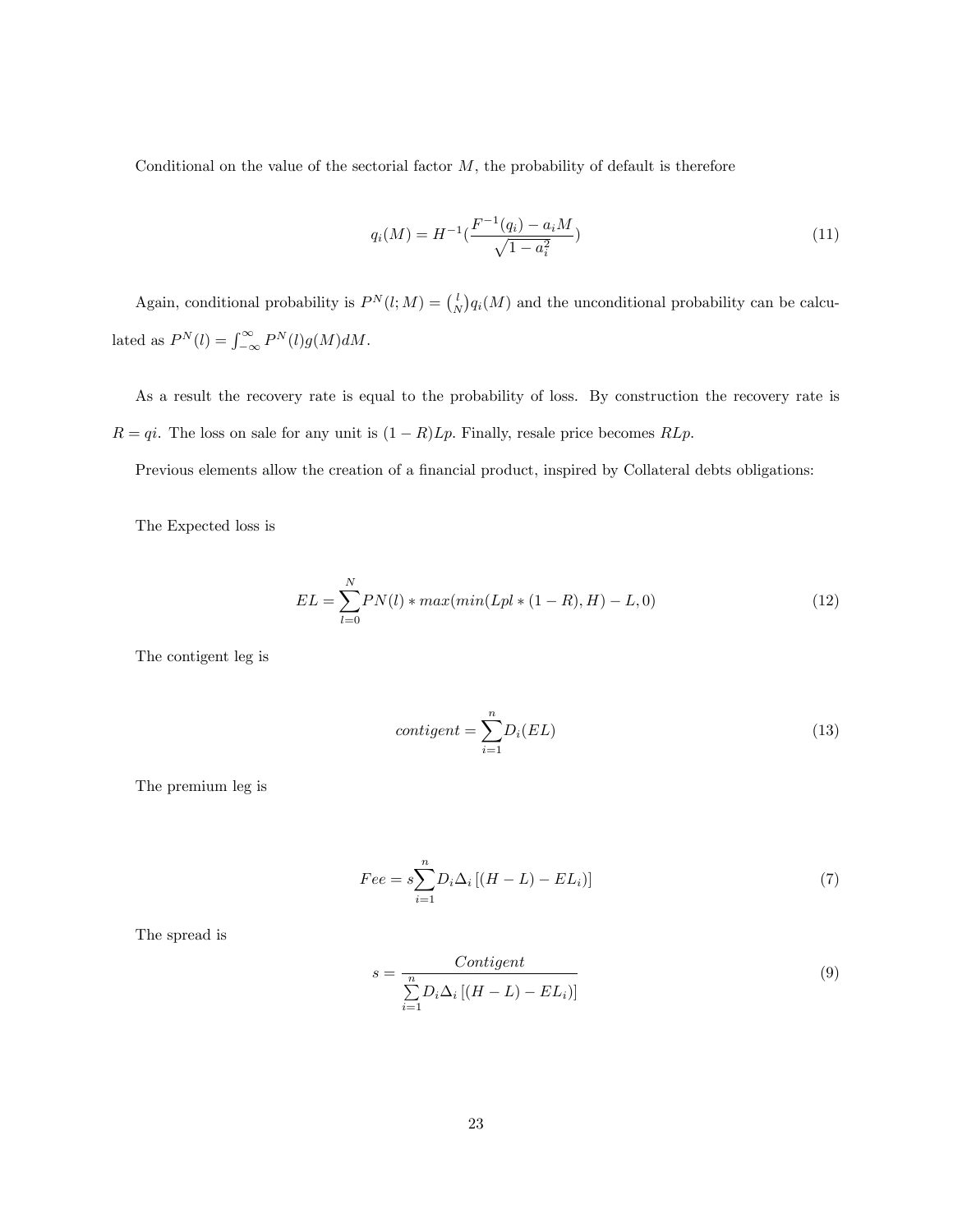#### 4.3 Heterogeneous equipment type model: a portfolio of three different assets

The model is extended to a portfolio with non similar units. A company fleet is commonly constituted of various car model. In an European leasing contract for medium size European company, lessee usually request different categories of cars for an auto lease contract. The fleet is usually divided into three groups: Executives' cars (usually high brand car), Employee cars (medium level cars) and Small cars.

Basically the construction is similar to the homogeneous equipment type model (cf Section 4.2). Three representative's vehicles constitute the model: Ex, Em and Sm.

Now there are different types of asset residual values, number of units, List price etc....

 $VI_i$ ,  $V2_i$ ,  $V3_i$  are residual values for group 1, 2, 3

 $mFMV1_i, mFMV2_i, mFMV3_i$ , are fair market values historical averages,

 $eFMV1_i,eFMV2_i,eFMV3_i$  are historical standard deviation historical averages.

 $mFMV1_i$ ,  $eFMV1_i$ , and  $V1_i$  are set on a percentage of List price. The recovery rate for group 1 is  $R1 = q1i$ , the loss on sale for any unit is  $R1(1-Lp1)$  with Lp1 unit list price. Indeed, resale price is  $R1Lp1$ . The principle is the same for others groups.

For each vehicle, asset value is still  $x_i = a_i M + \sqrt{(1 - a_i^2)} Z_i$ .

For group 1, default threshold  $\overline{x_i}$  is equal to  $F_i^{-1}(q_i)$  with  $q1_i = E_i(V1_i)$  and  $E_i(mFMV1_i; eFMV1_i)$ . The principle is the same for other groups.

The distribution of the number of default, conditional on the common factor M, is computed for each group as  $P^{N_1}(u;M) = {u \choose N_1} q 1_i(M)$ ,  $P^{N_2}(v;M) = {v \choose N_2} q 2_i(M)$ ,  $P^{N_3}(w;M) = {w \choose N_3} q 3_i(M)$  with  $N_1, N_2, N_3$ number of units,  $P^{N_1}, P^{N_2}, P^{N_3}$  the conditional probabilities, and  $u, v, w$  number of defaults for group 1, 2, 3.

The probability of default is computed on the whole portfolio.

$$
P^{N}(u; v; w; M) = P^{N_1}(u; M) P^{N_2}(v; M) P^{N_3}(w; M)
$$

The Expected loss is: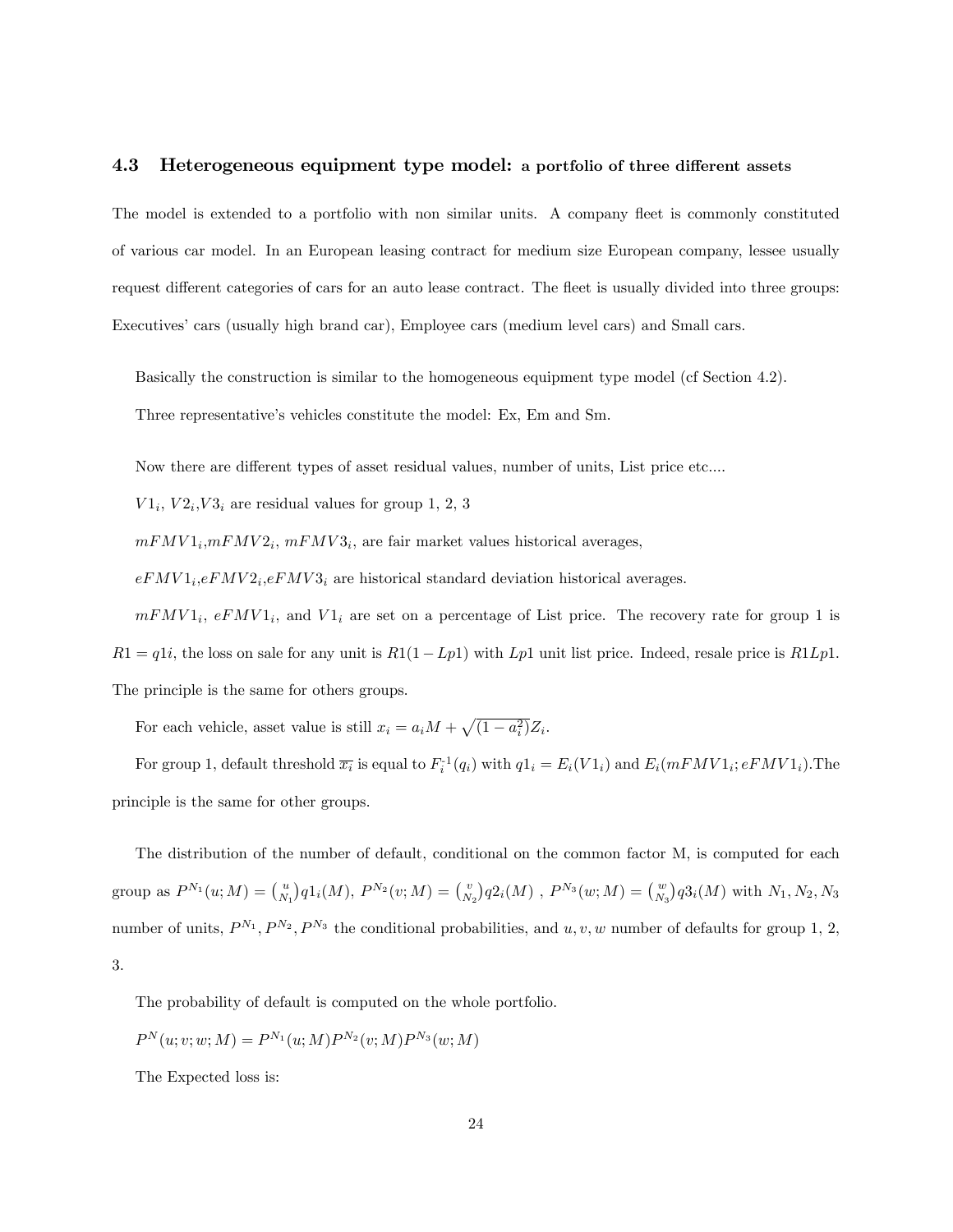$$
EL = \sum_{l=0}^{N} P^{N}(u; v; w; M) * max(min((Lp1u*(1-R1)) + (Lp2u*(1-R2)) + (Lp3u*(1-R3)), H) - L, 0)
$$
 (14)

Premium leg, contigent leg and spread are calculated like in 4.2.

It is straightforward to generalize this approach to more than three vehicle type.

#### 4.4 Collateralized Residual Values

We propose a financial product, the Collateralized Residual Values, that covers residual value risk. We display a sensitivity analysis of the CRV to the main characteristics of the leased asset.

#### 4.4.1 A CRV is a new class of ABS

The Collateralized Residual Values (CRV) is a new class of Asset Backed Securities (ABS). The CRV is inspired by synthetic Collateralized Debt Obligations (CDO) structure. Like a CDO, CRV can be sliced and diced, and tranches can be sold. But CRV is not about credit risk. The purpose is to hedge residual value risk on a portfolio of leases. A credit derivatives, obviously, is more accurate to hedge credit risk in a portfolio of contract.

#### 4.4.2 Sensitivity Analysis on a CRV

What is the sensitivity of a CRV to size, residual value, and fair market variance ?

In the following sensibility analysis, all underlying reference assets are cars. The portfolio is homogeneous. List price ( $\in$  15000), Fair market value ( $\in$  4500) and Correlation ( $\sqrt{0.3}$ ) by car are equal. Cars are leased on a three years contract.

We value four tranches of the CRV. The first tranche absorbs all losses until the first 25% of the portfolio, the second tranche until 50%, the third tranche until 75% and the fourth until 100%.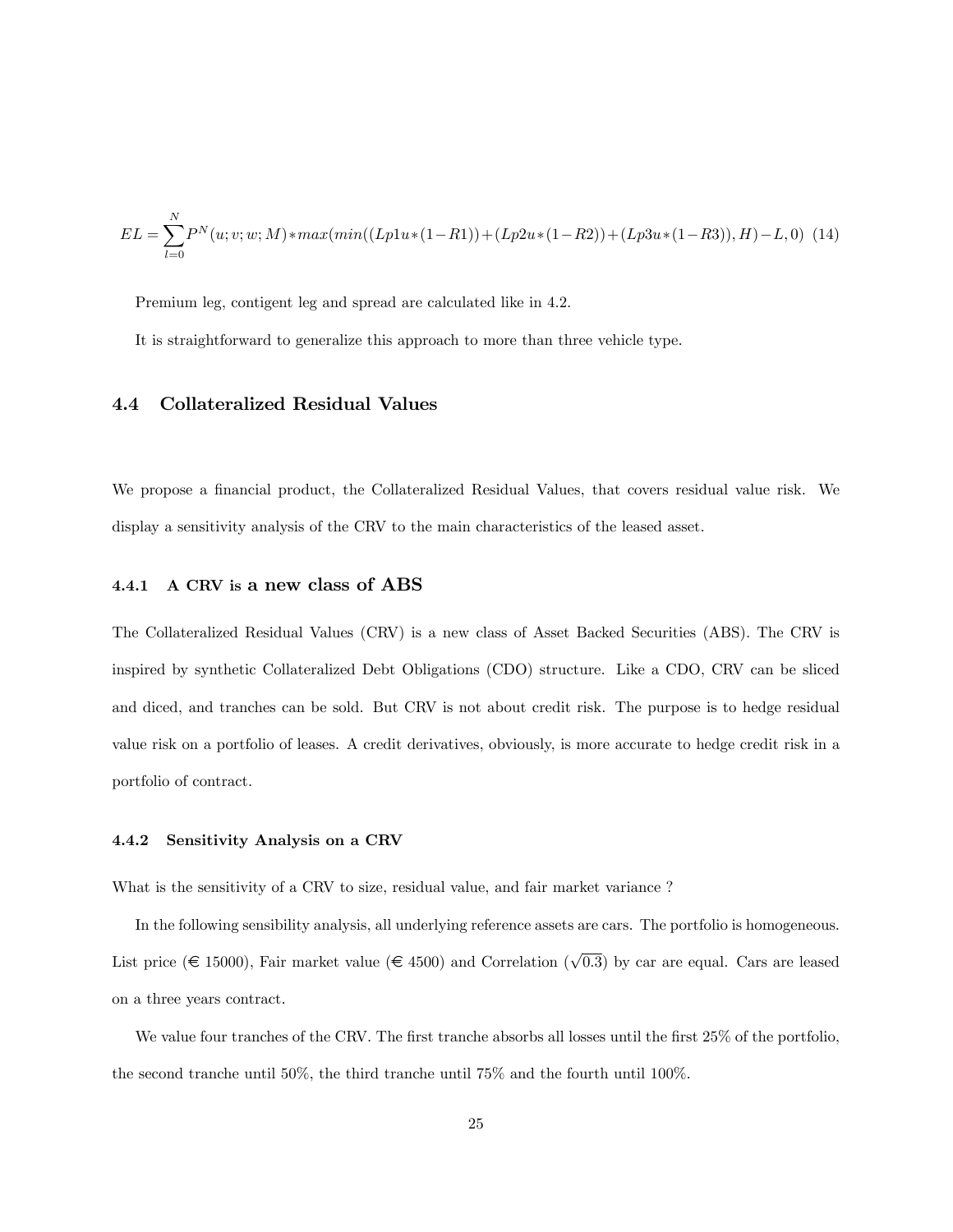Impact of Fleet Size Table 1 shows that the buyer of protection on a fleet of 600 units should be willing to pay 125,21 basis points to hedge the first  $50\%$  losses using a CRV.



Fair Mark et Value Variance= € 1500.

Table 1: Sensitivity to fleet size

According to results, the spread is stable until 500 units. Then the increasing size reduces the cost of protection. An increase in size reduces idiosyncratic effect. There is a diversification of risk .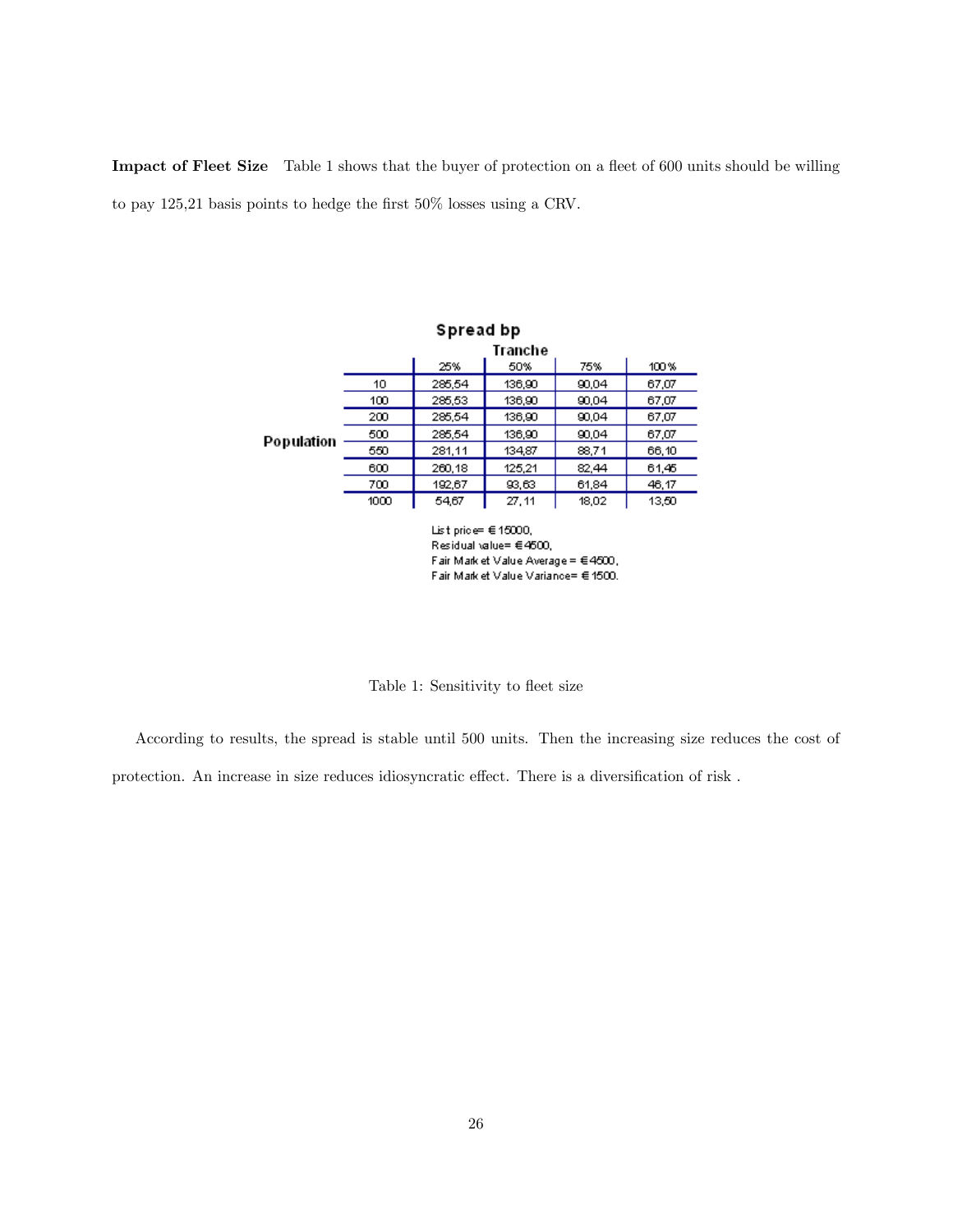#### Impact of Residual Value level







The higher the residual value, the higher the pricing of CRV (Table 2). As illustrated in Section 2.2, decreasing residual value reduces the risk of loss on sales.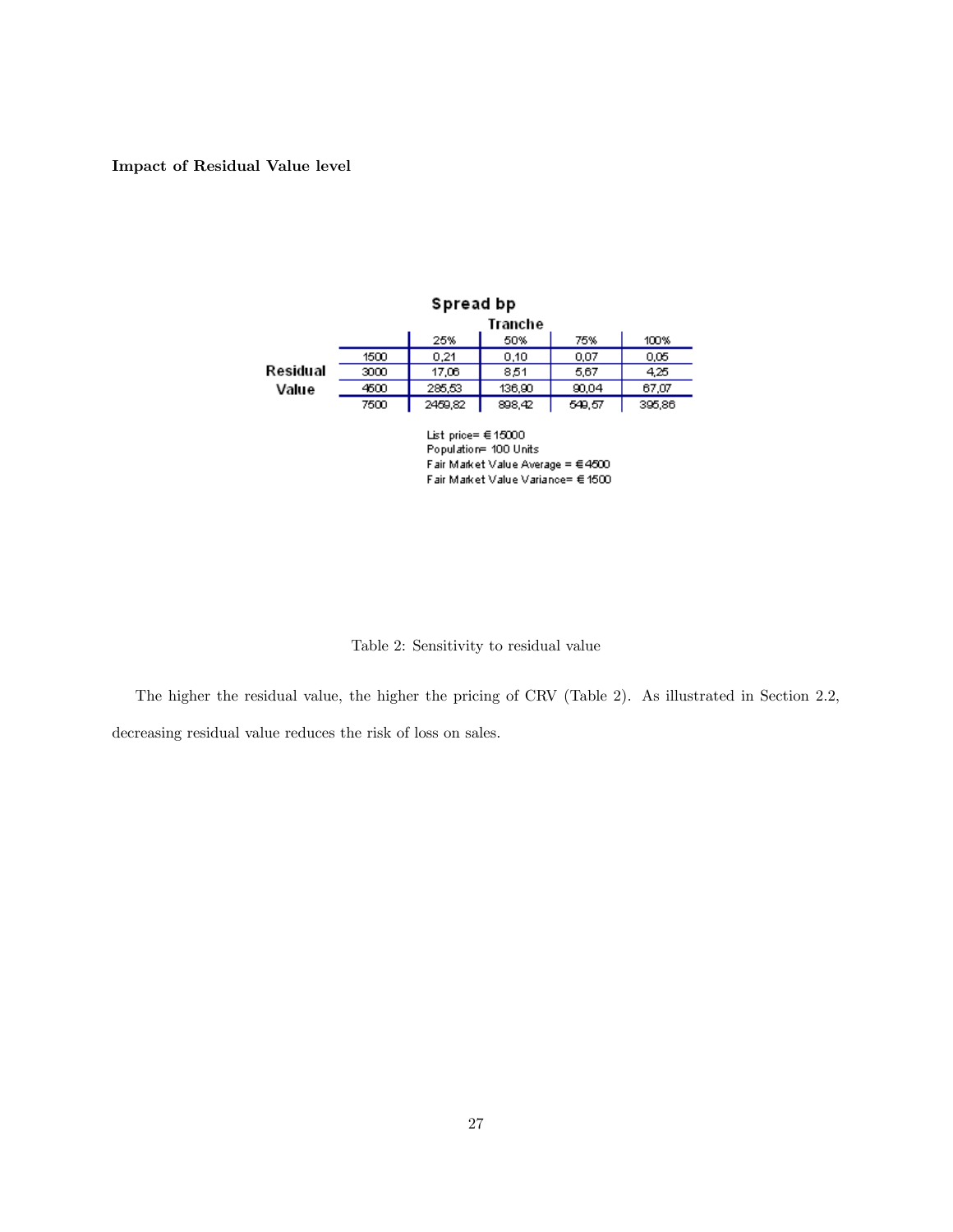#### Impact of Fair Market Value variance



Fair Mark et Value Average = €4500,

Table 3: Sensitivity to fair market value variance

Fair market value distribution tails depends of FMV variance (Table 3). For an higher variance, tail are larger. As a result, the spread is an increasing function of the variance.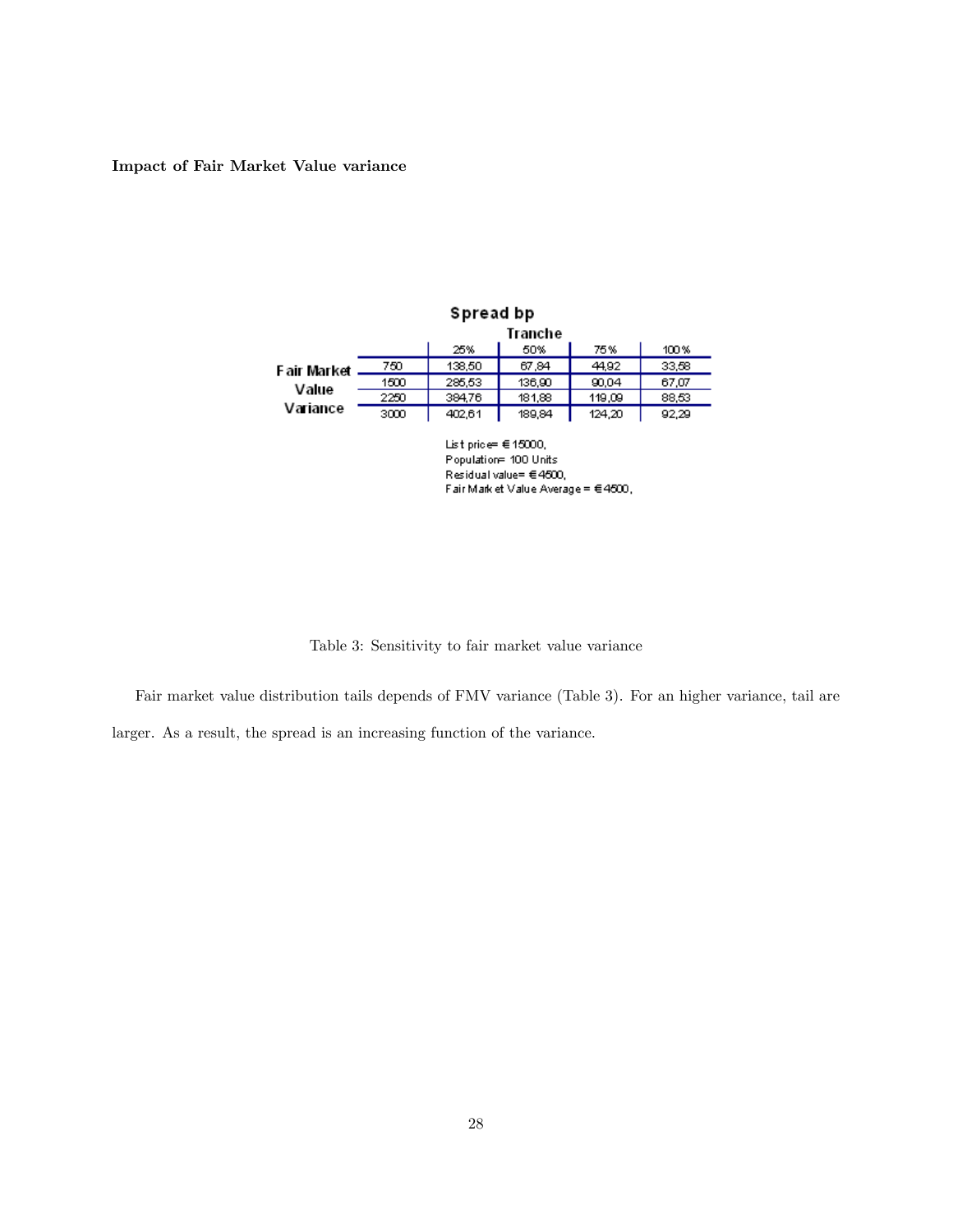### 5 Empirical Analysis

The model is applied to a six years historic resale's portfolio. The observations, between 2000 and 2008, are from a major European leasing company (General Electric Capital Solutions). We first estimate the correlation of assets to a common factor. Then fair market value parameters and residual value are estimated

#### 5.1 Correlation to the one sector factor

According to section 4.2, we have to set the linear correlation  $(a_i)$  between the portfolio and a sectorial factor affecting equipment units on resale's market  $(M)$ . The sectorial factor is assessed using Eurostat Harmonized Consumer Price index (HCPI<sup>23</sup>). The index Purchase of vehicles price allows comparison within European markets. Additionally, a portfolio index has to be created. The portfolio index provides a non-biased historical trend analysis and exposes portfolio sale price at different time.

#### 5.1.1 Automotive Price Index

To set a common factor that would affect the whole portfolio, several HCPIs are available ; HCPI all items, HCPI Energy, HCPI Petroleum products, HCPI Road transport equipment.

The Index "Purchase of vehicle" (Figure 6) appears to be the most relevant. It covers purchases of new vehicles and purchases of second-hand vehicles from other institutional sectors. It is available by country and on European level. This index is included in the modelization as the sectorial factor indicator  $(M)$ . Vehicle customers have to choose between resale market and new market. As a consequence, resale market is strongly impacted by new vehicle market. Therefore, a positive or a negative correlation of the sectorial index with the portfolio can be expected.

 $23$  Graphics of HCPI series are reported in Appendix.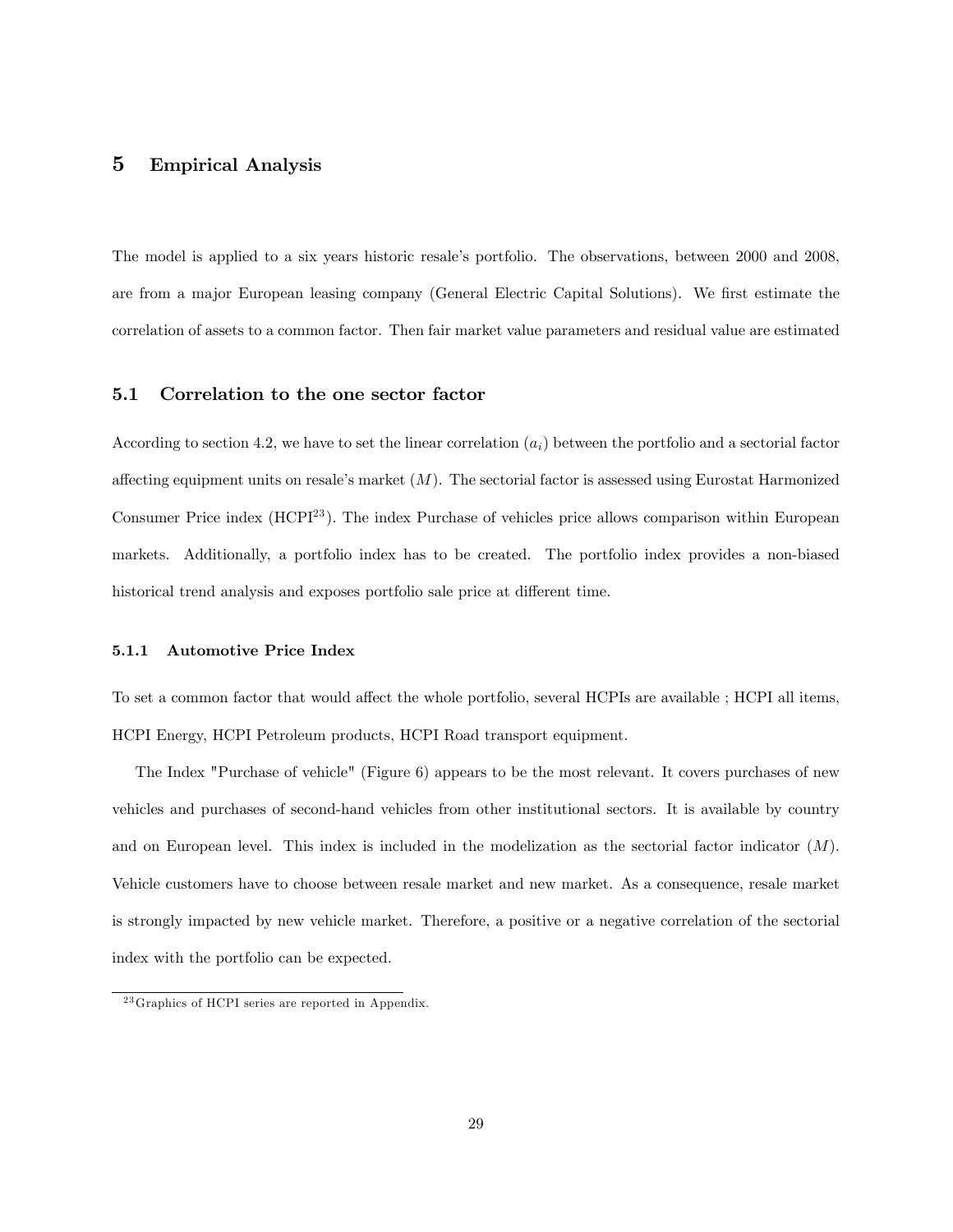

Figure 6: European HCPI

#### 5.1.2 Portfolio Index Creation and Computation

A large amount of parameters impacts resale price and there is a non homogeneity of the portfolio mix from one month to another. As a consequence, average price never reáects accurately portfolio sales price variance through time. Therefore a consistent price variable is created through an index replicating a same artificial portfolio. The idea is to replicate a portfolio mix to allow time series analysis.

Portfolio Index Creation The information comes from resale vehicles statistics from 01/2000 to 01/2008 including France, Germany, Italy, Portugal, Spain and Sweden. We only include normal terminations sales (sales types like wrecks or litigations are excluded). Observations with extreme and incorrect values are cleaned. High damages (95th decile by country) that would alter resale's price and therefore are filtered.

Calculation is a five-steps process:

- 1 Creation of buckets for Age and Mileage (details in appendix).
- 2. Keys are created including the following components: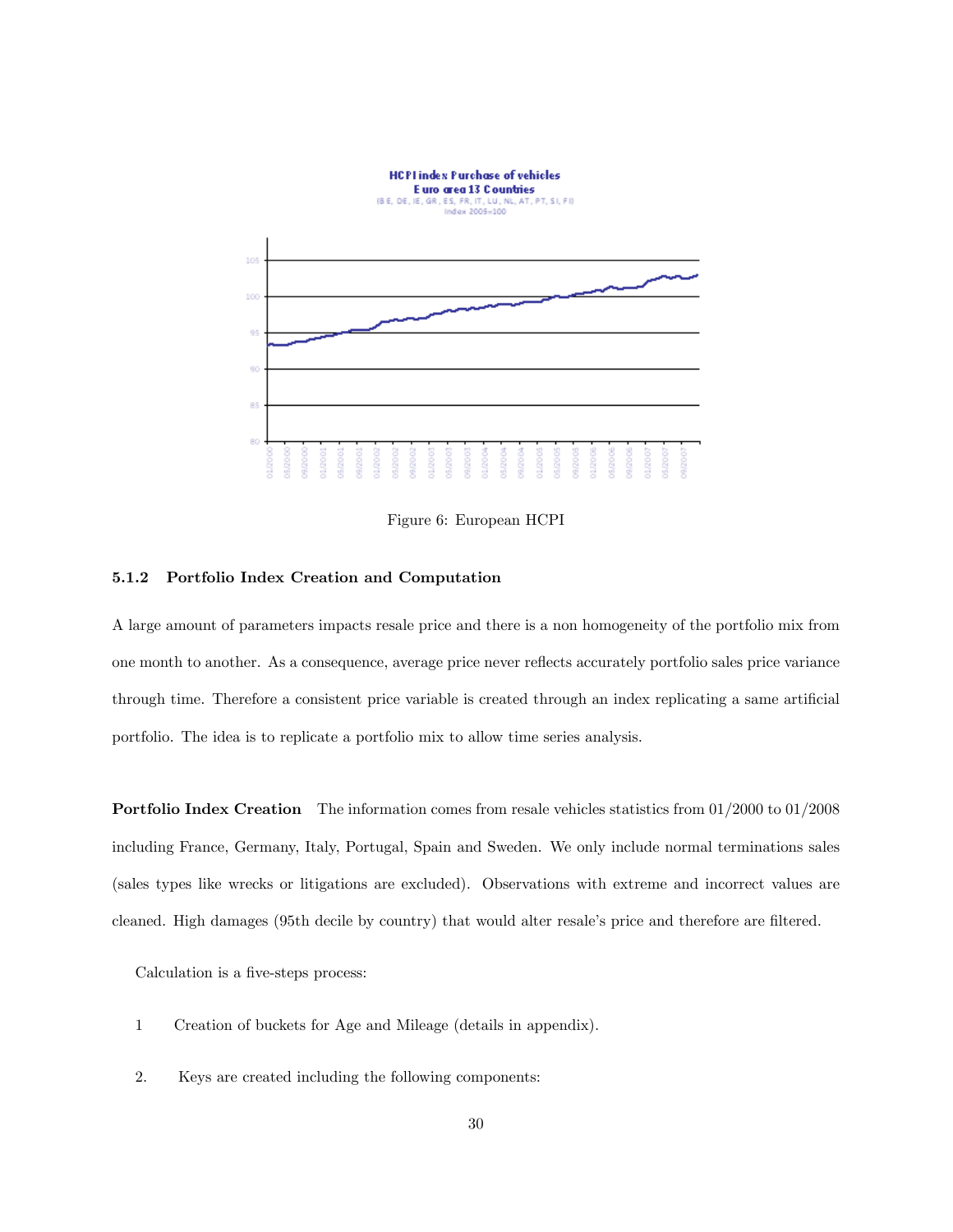$age/mileage/model/fiscal class/fueltype/country$ 

3. Keys with population of less than 100 units on the whole history are excluded

e.g.: $GBR/T oyota/previa/private/light goods/petrol/6.33; 39 month/3.75000, 105000 km$  is excluded.

During the last 8 years, less than 100 units in this bucket have been sold.

Representative and similar samples are created all along the history using the historical key frequency:

- 4. A Random selection is processed by month through the following criteria:
- 1% of units by bucket are selected:

(e.g. for a bucket of 200 units, then 2 units are selected)

- Restricted random sampling with replacement (SAS proc survey)
- Priority levels: The sample is replicated on a monthly basis according to key frequency and by order

of priority; selected month, semester of the selected month, whole history (e.g. If data are not available in the current month, then data are selected in the current quarter etc...).

5. A monthly resale percentage is computed from the sample. The percentage of resale is  $\frac{resaleprice}{Listprice+OptionListprice}$ . It allows a comparison of resale performance between vehicles with different levels of price and option price.

The process is replicated several time to create several sample. 1000 random samples are created by month.

Portfolio Index Computation and results 565 representative buckets are selected from an initial pool of 38257 units. 97000 samples are calculated (97 period).

Among other perspective, it provides a graph distribution by month. Results are available by country and on European level. For instance, Figure 7 displays the simulation result for Portugal on January 2001. The percentage of resale distribution is on a range of [49%-72%].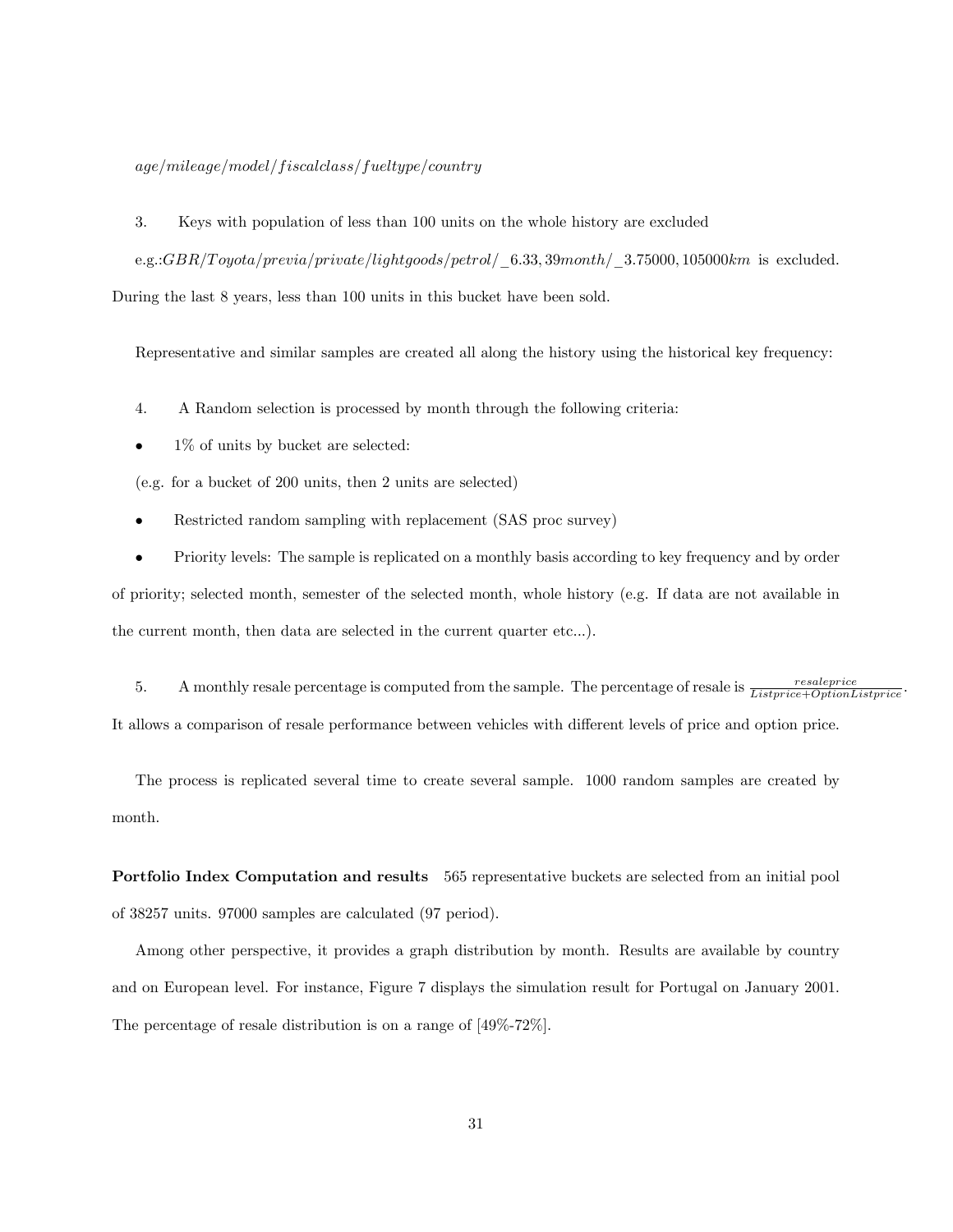

Figure 7: Portugal depreciation distribution on January 2001

#### 5.1.3 Estimation of the correlation between the sectorial factor and the portfolio price

Time series are seasonally adjusted using the TRAMO-SEATS methodology<sup>24</sup>. Graphical results by countries are displayed in Appendix.

<sup>&</sup>lt;sup>24</sup> TRAMO-SEATS: They consist of new versions of programs TRAMO, "Time series Regression with ARIMA noise, Missing values and Outliers", and SEATS, "Signal Extraction in ARIMA Time Series", created by Gómez and Maravall in 1996, of program TERROR, "TRAMO for Errors", and program TSW, a Windows version of TRAMO-SEATS with some modifications and additions, developed by G. Caporello and A. Maravall at the Banco de España.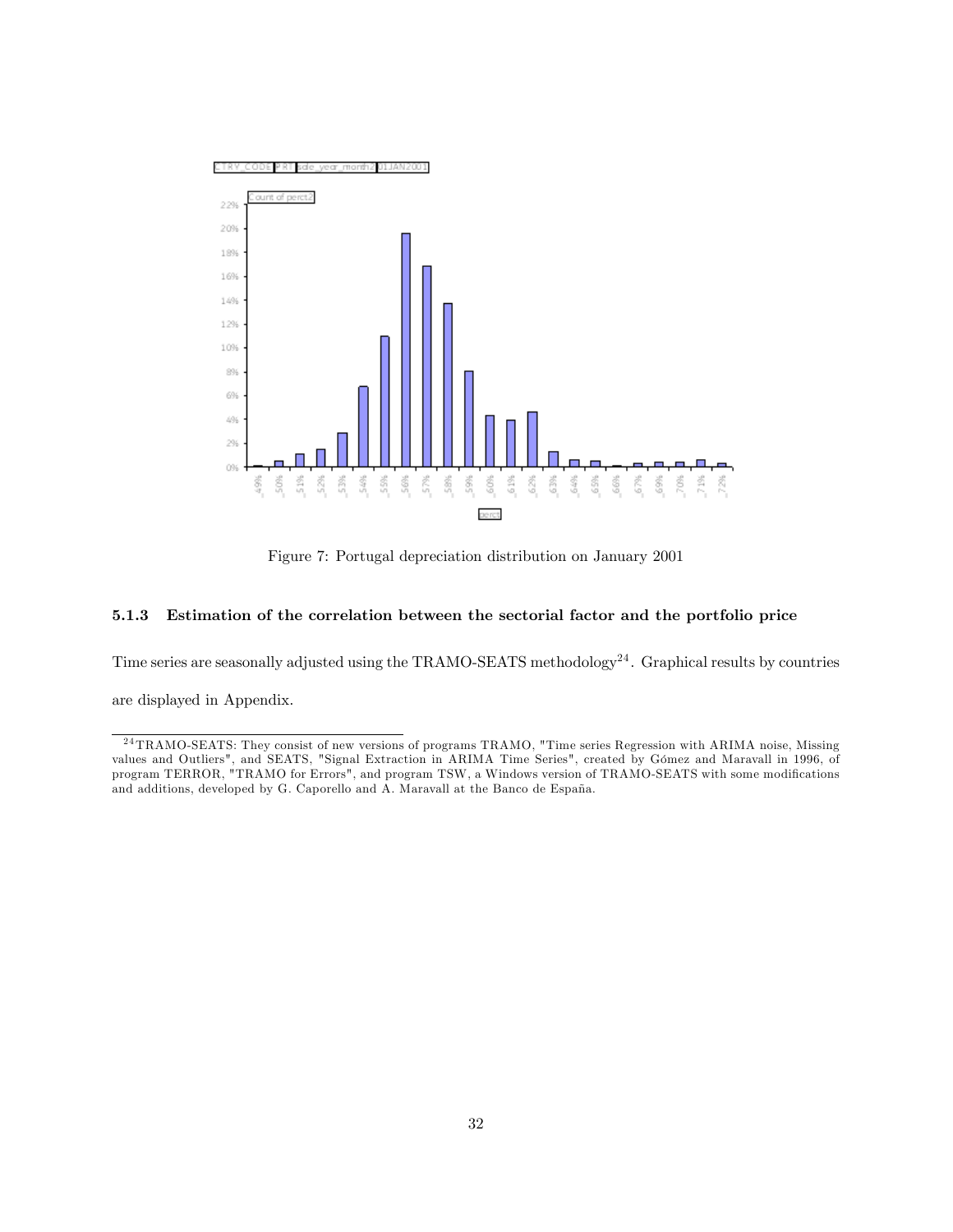

Figure 8: European HCPI and European portfolio YoY variance

Figure 8 illustrates results for Europe. The European HCPI is more stable than the European Portfolio YoY variance value.

A Pearsonís product moment is computed on a year on year annual variance, and results are given in table 4.



Table 4: Pearson Product moment on year on year annual variance

As expected, results are different by country. Correlation are negative or positive with different level of intensity. Impacts are negative for Germany, France and Italy. If "Purchase of vehicle" HCPI increases, then the resale portfolio performance decreases. Therefore unlike the initial credit model, the correlation parameter could be negative  $(-1 \leq a_i \leq 1)$ .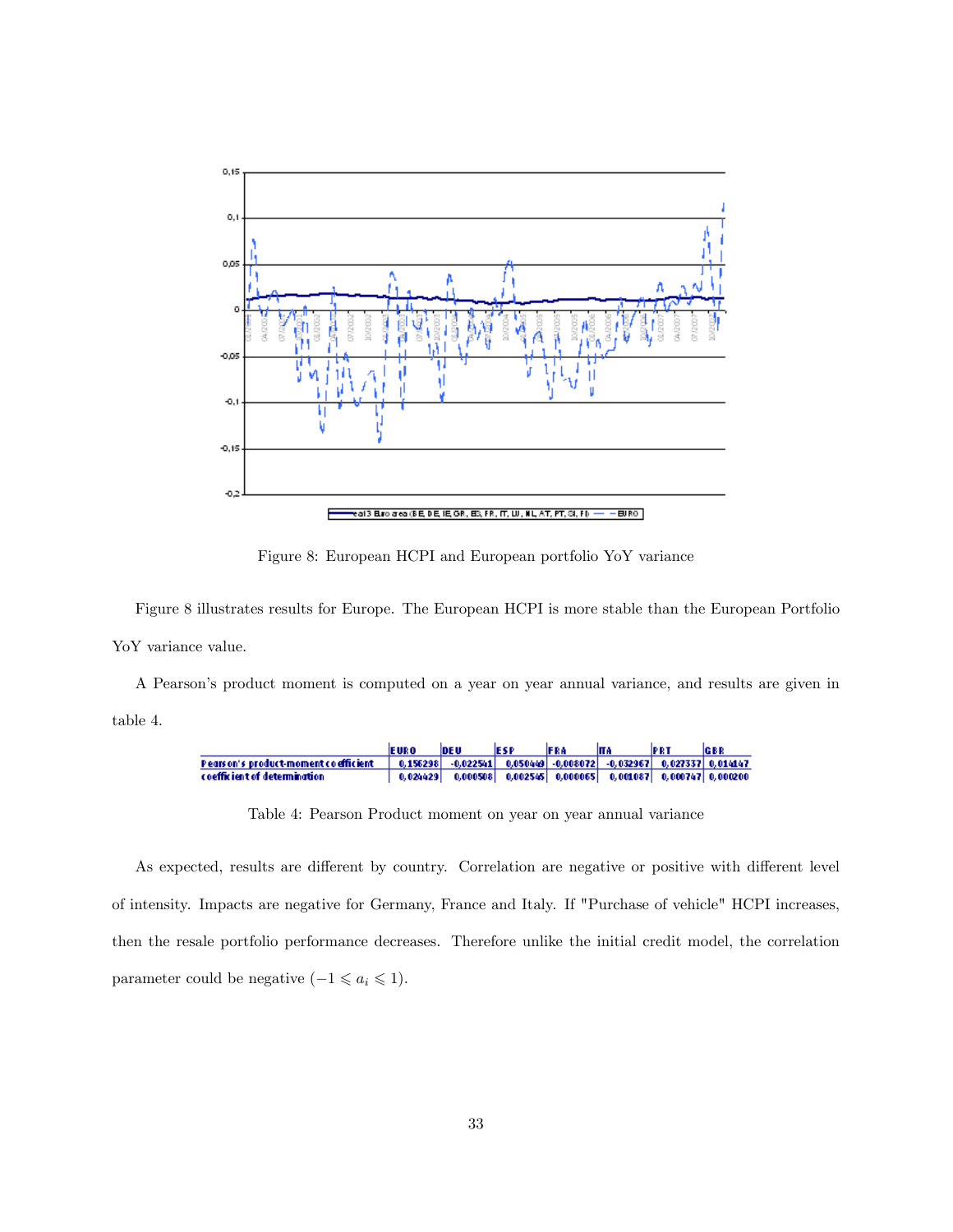#### 5.2 Fair Market Value and Residual Value setting

 $mFMV_i$ , average fair market value,  $eFMV_i$ , standard deviation and residual value  $(V_i)$  are parameters to include in the model.

Fair Market Value estimation is complex We assess the Fair Market value at the end of the contract. In others words, we estimate the depreciation of the asset for the next years.

Resale percentage Mean and Variance of resale percentage are calculated from historical statistics. For simplification purpose, resale price is computed through a percentage of List Price  $(\frac{resal-price}{Listprice+OptionListprice})$ .

FMV subtlety To illustrate our presentation we focus on a specific Key: PEUGEOT 307 Tourisme Diesel \_6.]33,39]month \_4.]105000,145000]km \_FRA.



Figure 9: 36 months contracts / Peugeot 307 depreciation and historical average

Figure 9 shows the time series depreciation of the key. It also shows the historical average depreciation. Since January 2004, the key average depreciation is 37.26% and the standard deviation is 46.76%.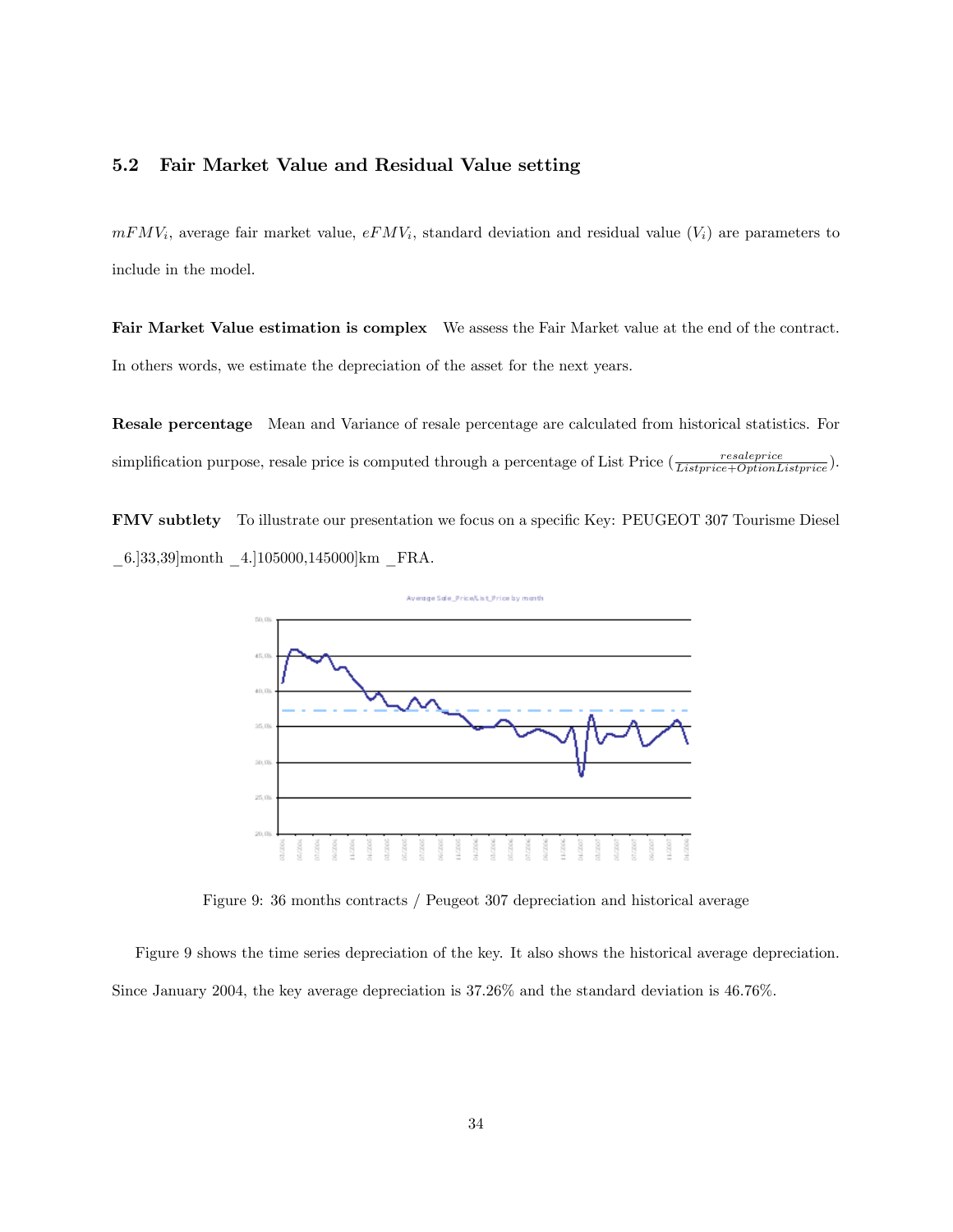

Figure 10: 24 months contracts and 36 months contracts depreciations

Figure 10 compares the depreciation with a 24 months Key: PEUGEOT 307 Tourisme Diesel \_6.]21,27]month  $\_4.]105000,\!145000]\mathrm{km}\_\mathrm{FRA}$  .



Figure 11: Peugeot 306 and Peugeot 307

Figure 11 is a graphic of Peugeot  $306^{25}$  and Peugeot 307 depreciation: PEUGEOT 306 Tourisme Diesel  $\_6.]33,39] \mathrm{month}$   $\_4.]105000,145000] \mathrm{km}$   $\_ \mathrm{FRA}.$ 

 $25$  Peugeot 306 is the previous model version of Peugeot 307.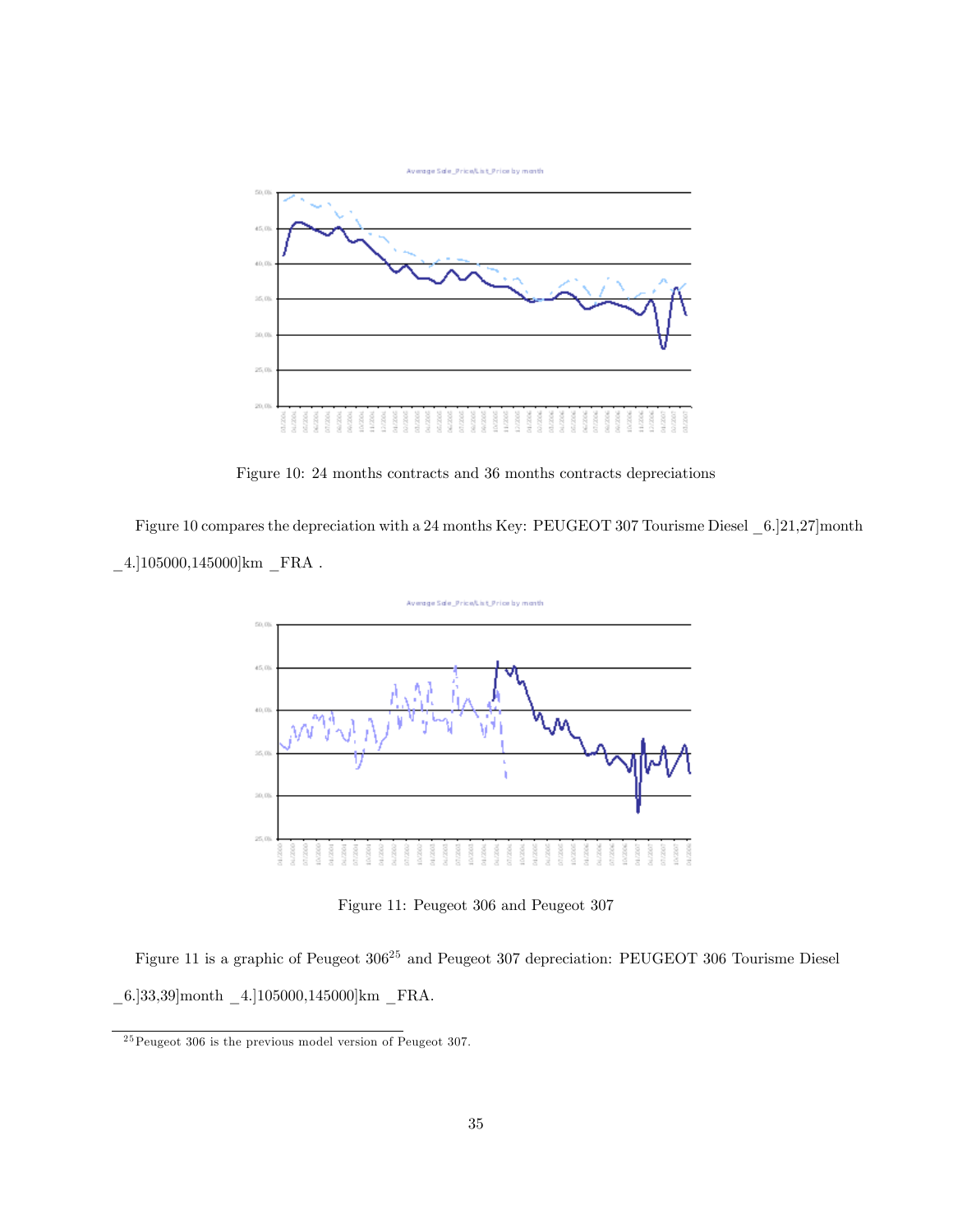Previous graphics illustrate the fact that FMV is not a constant value. There are trends and cycles that are not straightforward to identify. Depreciation in the value of a car occurs based on a range of factors. The factors include cars condition, kilometers traveled and brand reputation. Moreover, brand reputation contains mechanics and popularity. Consequently, different methodologies are possible to forecast average fair market value.

Leasing industry usually works with internal modelization. Standard models have inside a model life cycle and a segment analysis. New legislations or macroeconomic impacts also are sometime included. Additionally, External companies (Eurotax, X-ray, Cap) provides forecasted FMV. Forecasts are based on market data, modelization and expertise.

#### 5.2.1 RV and FMV, a new perspective

In an operating lease contract, Residual value is defined as the forecasted fair market value. It is an input in rental calculation. It also drives the risk of loss on sales at the end of the contract. What is the impact of a CRV ?

Elements of the contract become different. Using securitization product, elements of the contract have to be redefined.

The fair market value still has to be forecasted. But residual value is now a threshold. As illustrated in Figure 12, the threshold is a level of risk chosen by the lessor and the lessee. In the model,  $mFMV$  is a forecasted average of fair market value at the end of the contract. And  $eFMV_i$  is the estimated standard deviation of fair market value. So considered residual value is now an adjustment variable. Therefore the securitization product allows several choices within different levels of risk, different levels of rents, different market spreads, and different fair market value variance. Additionally, hedging can be made on specific tranches.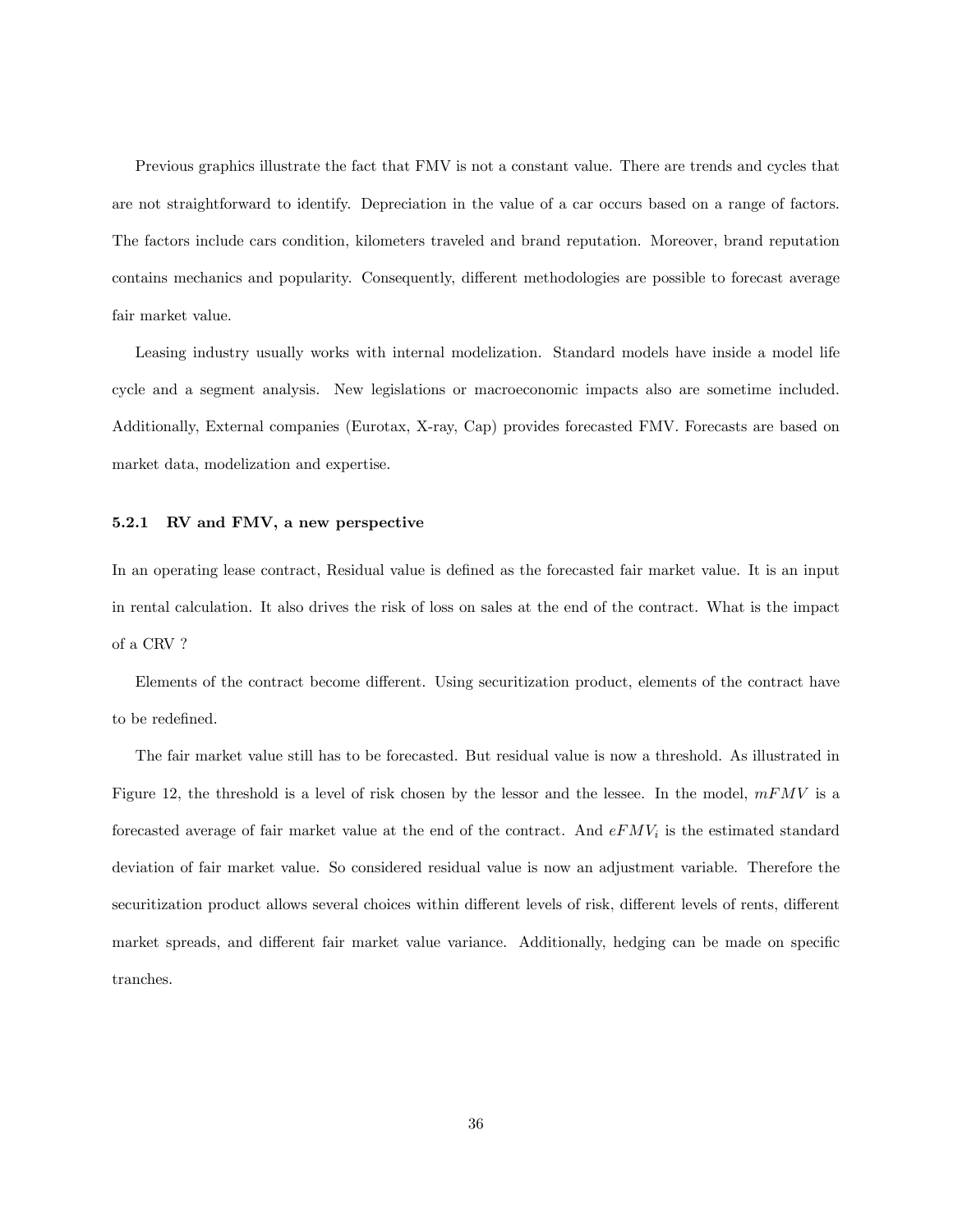

Figure 12: Sale results through fair market value and residual value level

For simplification purpose, the threshold is set at  $mFMV$  value in the next illustration. It means that the contract position is neither conservative or risk taking.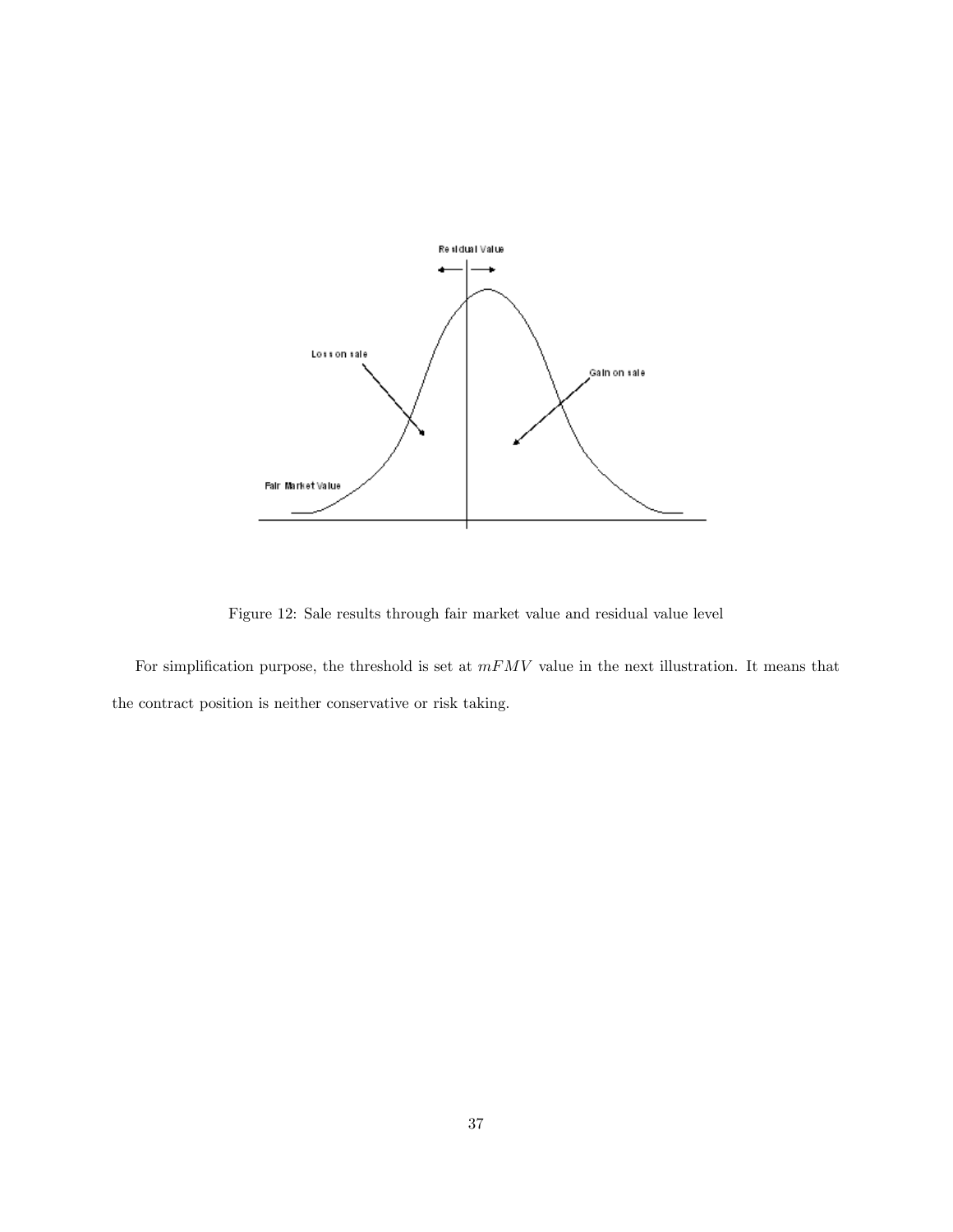#### 5.2.2 Six CRV

#### Spread bp

|                            | Bucket      |             |             |           |           |           |
|----------------------------|-------------|-------------|-------------|-----------|-----------|-----------|
|                            |             | 2           | 3           | 4         | 5.        | 6         |
| Population                 | 200 units   | 200 units   | 200 units   | 200 units | 200 units | 200 units |
| List price                 | 30 000 €    | 30 000 €    | 25 000 €    | 20 000 €  | 20000€    | 20000€    |
| Residual value             | 10 533 €    | 14745€      | 4468€       | 8414E     | 4 262 €   | 10 628€   |
| Fair Market Value Average  | 10,533€     | 14745€      | 4468€       | 8414€     | 4 262 €   | 10 628€   |
| Fair Market Value Variance | 31          | 37          | 27          | 57        | 48.       | 168       |
| Correlation                | $-0.008072$ | $-0.022541$ | $-0.032967$ | 0.050449  | 0014147   | 0,027337  |
| Tranche 25%                | 261.04      | 200.37      | 571.03      | 282.84    | 751.42    | 399,49    |
| Tranche 50%                | 125,60      | 9726        | 262,99      | 133,85    | 337,65    | 184,97    |
| Tranche 75%                | 82,69       | 6422        | 170,83      | 87,67     | 217,75    | 120,34    |
| Tranche 100%               | 61.64       | 47.93       | 126.50      | 65,18     | 160.69    | 89.18     |

| Bucket 1 | PEUGEOT 307 Véhicule de Tourisme Diesel _6.]33,39]month _4.]105000,145000]km _FRANCE      |
|----------|-------------------------------------------------------------------------------------------|
| Bucket 2 | Audi A4 Personenkraftwagen D = 6.133.391month = 4.1105000.1450001km = G.ERMANY            |
| Bucket 3 | FORD MONDEO Vetture D 6.133.391 month 4.1105000.1450001km ITALY                           |
| Bucket 4 | RENAULT MÉGANE Turismos D_8.]45,51]month _4.]105000,145000]km _S PAIN                     |
| Bucket 5 | VAUXHALL VECTRA PRIVATE / LIGHT GO ODS P 6.133.39 Imonth 2.145000.750001km UK.            |
| Bucket 6 | RENAULT MEGANE Ligeiro de Passageiros \$95 _8.]45,51]month _4.]105000,145000]km _PORTUGAL |

Table 5: Pricing of six CRV

A CRV is built accordingly to leasing contract characteristic. As illustrated in Table 5 for six CRV, inputs in pricing are population size, list price, fair market value mean, fair market value variance and residual value. Through the selected residual value level and tranches limits, lessor and lessee can choose a level of risk. Moreover, in case of negative correlation parameter, CRV could go against a downturn in the sectorial market and create opportunities for risk diversification. Like standards derivatives, CRV allows insurance or hedging for the lessor and, for the buyer taking opposite position in the financial market, speculation or arbitrary.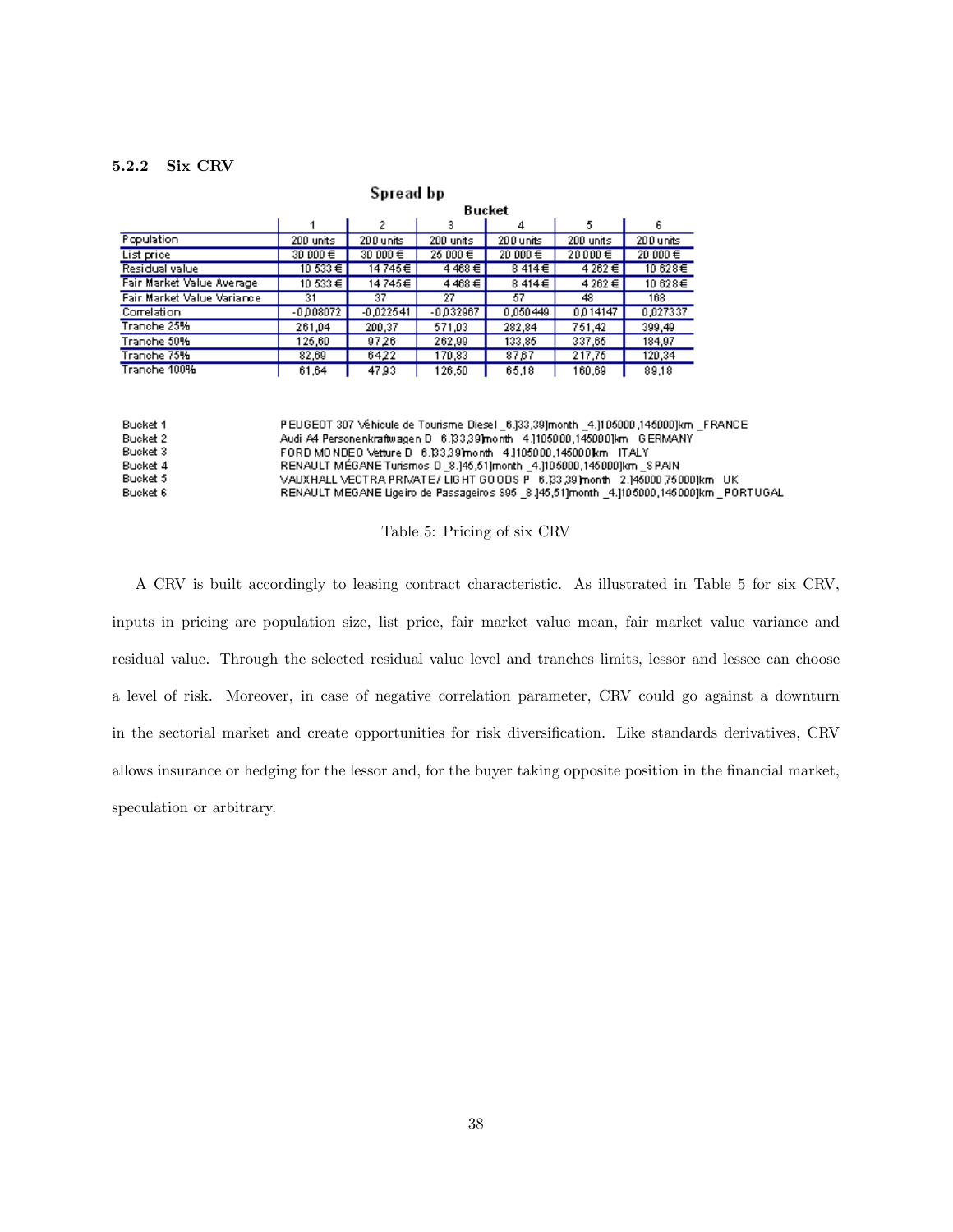# 6 Conclusion

Li Gaussian copula model, initially used for credit risk, is transposed in residual value risk of the leasing industry. The Collateralized Residual Value (CRV), a new derivative product, is proposed. Pooling together a large portfolio of equipment that has been leased, the derivative converts end of contract risks into an instrument that may be sold in the capital market. As a standard derivative, it is a tool that transfers risk, and can be used for hedging or speculation. Moreover, it allows the lessor and lessee to select their degree of exposure to residual value risk and to improve competitiveness. As a result, the model is a contribution geared for people from the leasing industry interested by an innovative financial product, as well as people from the financial market concerned by leasing risk opportunities.

The present analysis could be extended in various ways. The accuracy of the correlation parameter can be improved by a complete macroeconomic analysis, and the fair market value parameter can also be improved. Finally, other families of copula could be tested.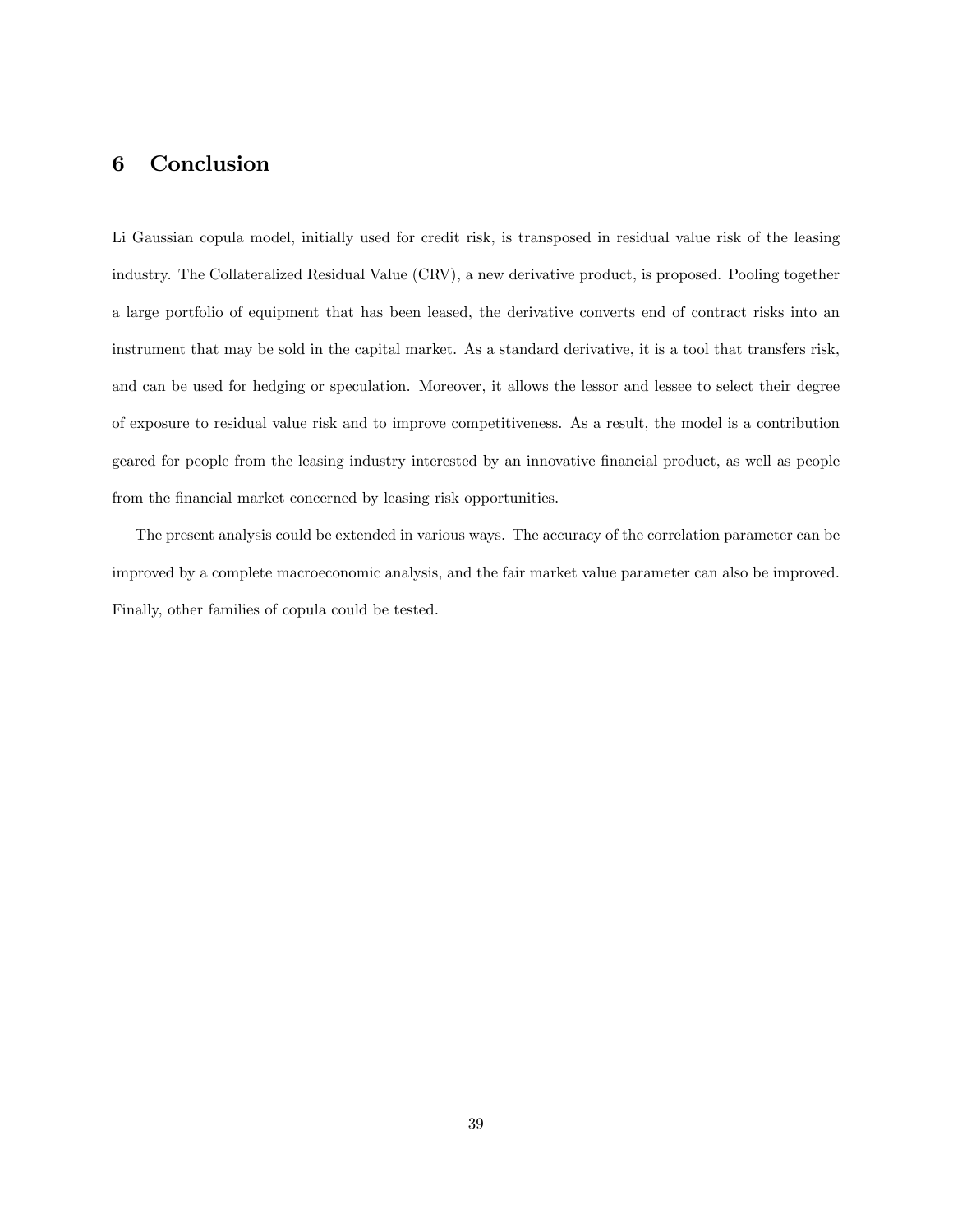## APPENDIX:



Figure 13



Figure 14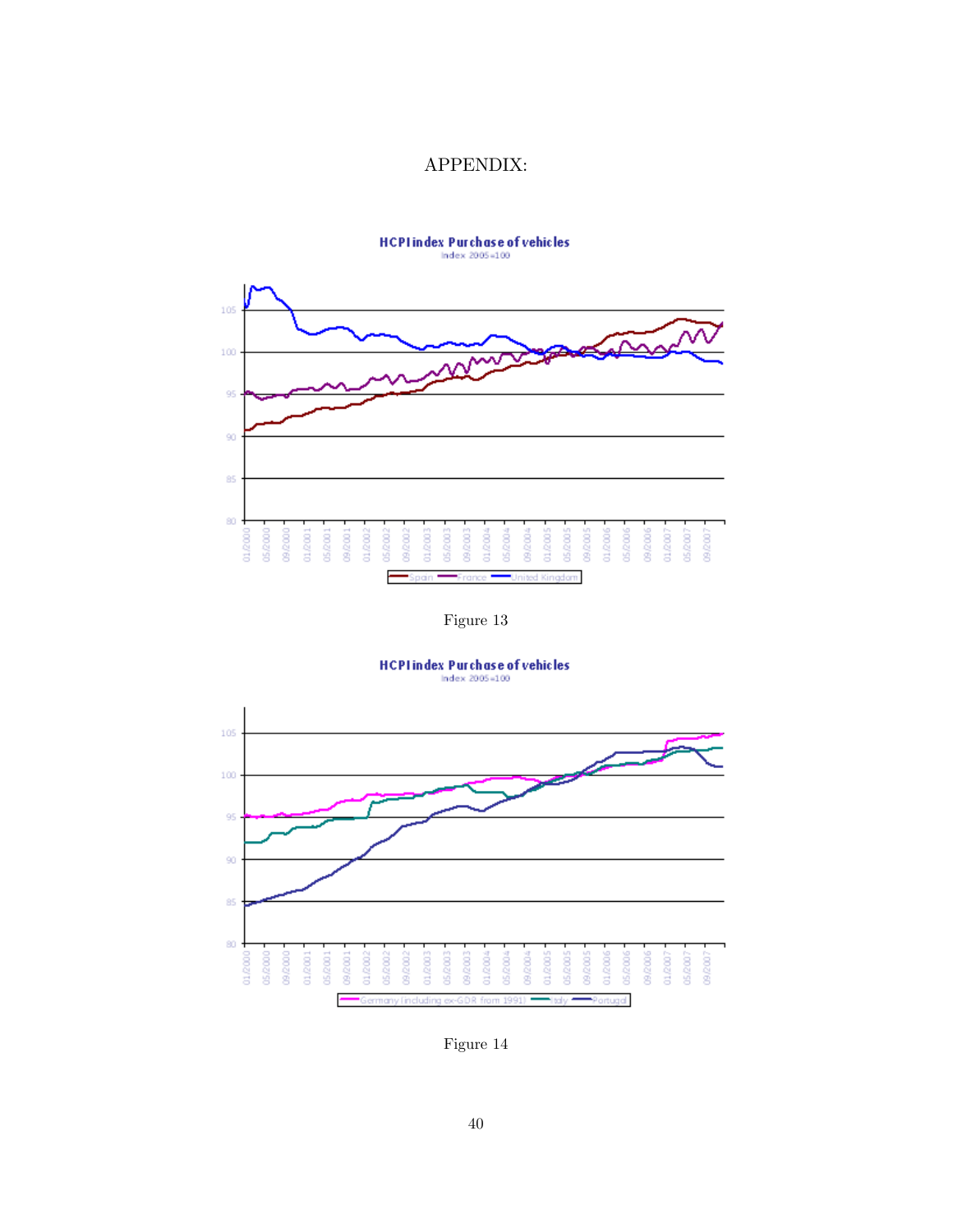

Figure 15: HCPI YoY variance



Figure 16: HCPI YoY variance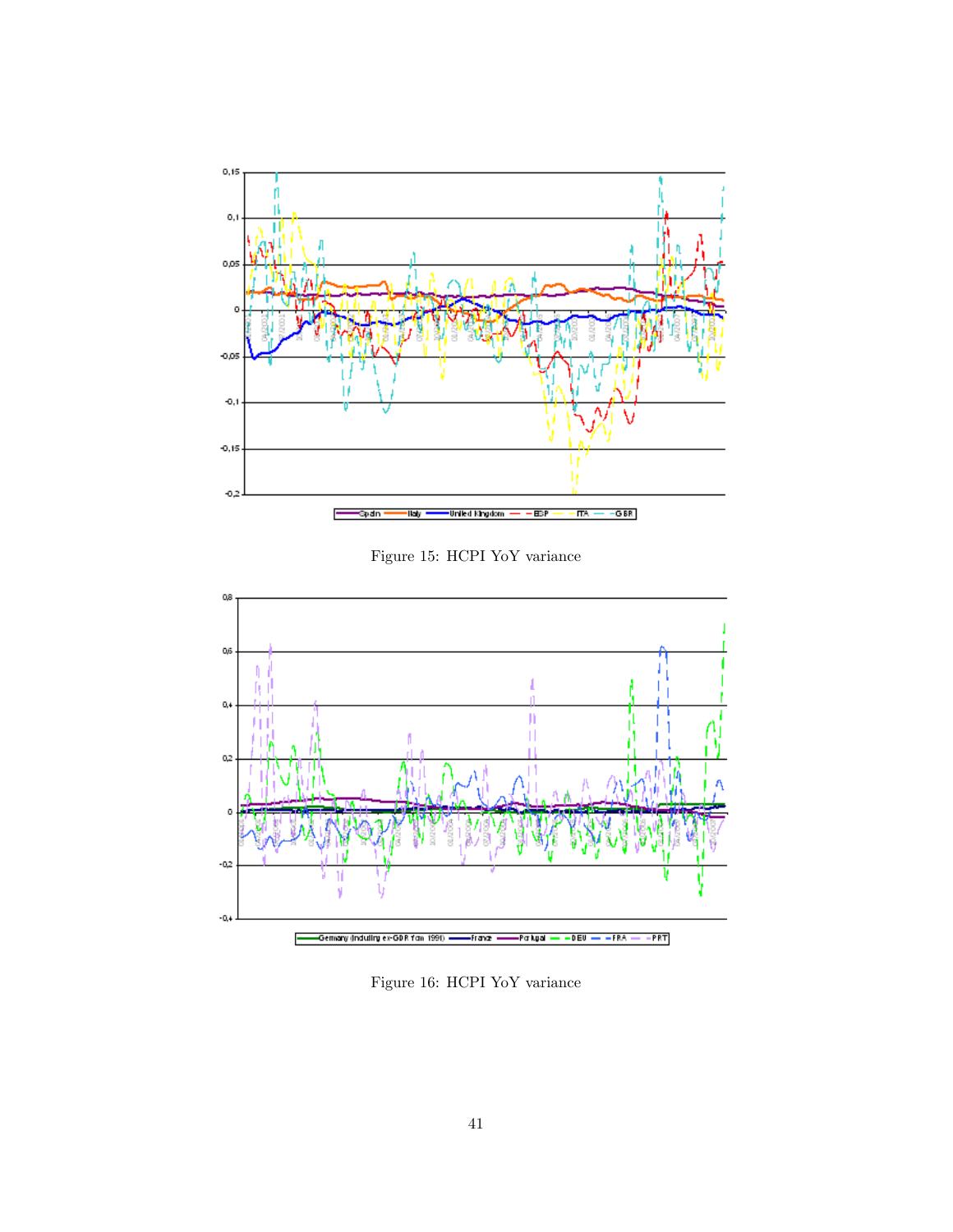|                                                                                                                          | Mileage                                                                                                       |
|--------------------------------------------------------------------------------------------------------------------------|---------------------------------------------------------------------------------------------------------------|
|                                                                                                                          | 1.[0,9] month<br>2.19, 15] month                                                                              |
| 1.10,450001km<br>2.]46000,75000jkm<br>3.175000,1050001km<br>4.1105000,1450001km<br>5.]145000,175000]km<br>6.1175000,+lkm | 3.]15,21]month<br>4.]21,27]month<br>5.127,331 month<br> 6.]33,39] month<br>7.]39,45] month<br> 8.]45,51]month |
|                                                                                                                          | 9.]51,57]month<br>91.]57,+[month                                                                              |

Figure 17: Age and Mileage buckets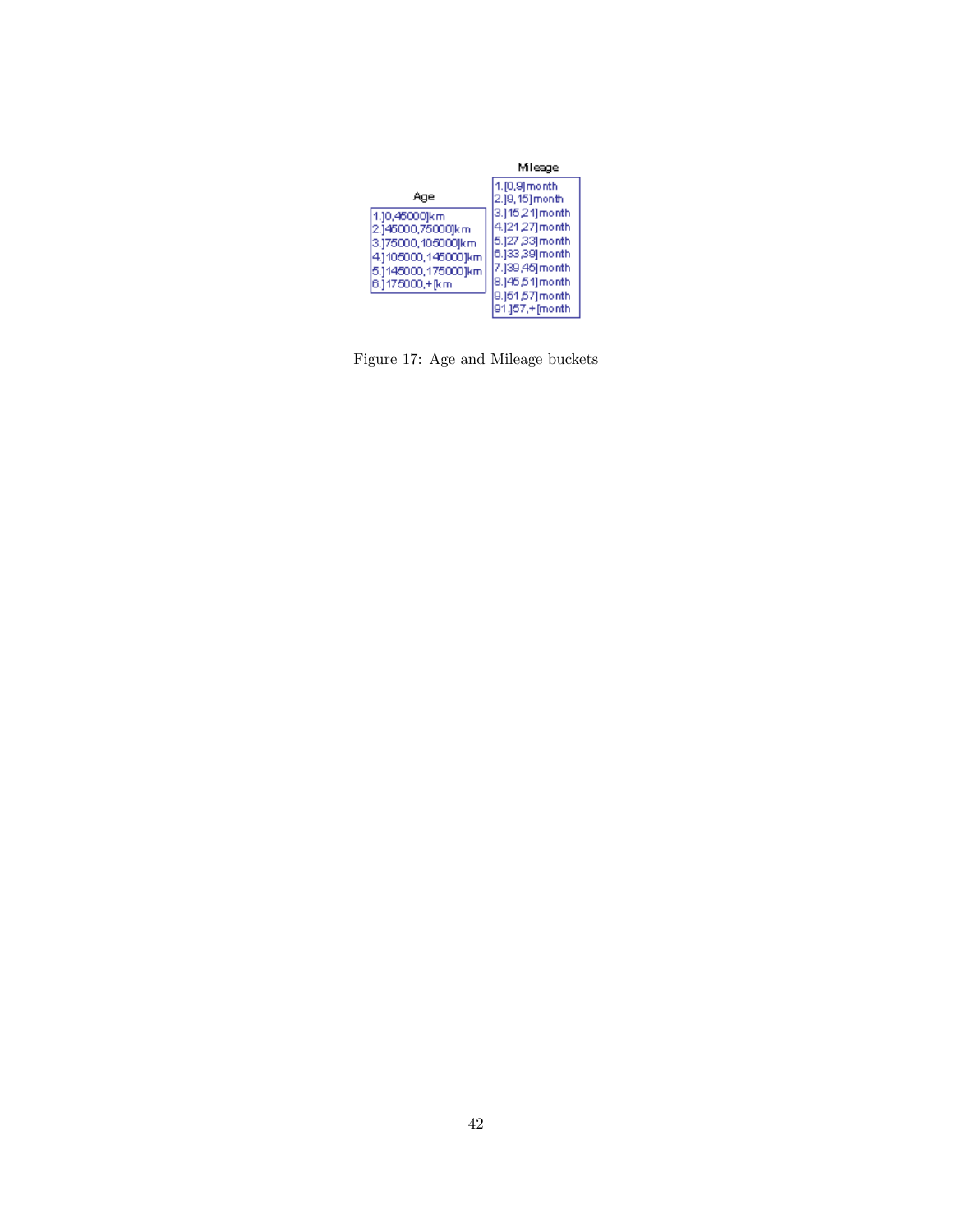#### REFERENCES:

## References

- [1] Andersen L., Sidenius J., & Basu S. (2003). All your hedges in one basket. Risk, 16, 67-72.
- [2] Bluhm C. Overbeck L., & Wagner C. (2003). An Introduction to Credit Risk Modeling. Chapman & Hall/CRC Financial Mathematics Series.
- [3] Cherubini U, Luciano E, & Vecchiato W. (2004). Copula Methods in Finance. New York: John Wiley & Sons.
- [4] Copeland T.e., & Weston J. (1982). A note on the evaluation of cancellable operating leases. Financial Management, 11, 60-67.
- [5] Cousseran O., & Rahmouni I. (2006). Le marché des CDO Modalités de fonctionnement et implications en termes de stabilité financière. Banque de France, Revue de la stabilité Financière, 6,47-67.
- [6] DEMETRA 2.1 documentation and freeware available form circa.europa.eu/irc/dsis/eurosam/info/data/demetra.htm.
- [7] Gibson M.S. (2004). Understanding the risk of synthetic CDOs. Federal Reserve Board. Finance and economic Discussion Series paper, 36.
- [8] Gordon M.M. (2001). Retreat is sounded as those leasing residual losses mount. Ward's dealer Business. March 1 2001.
- [9] Grenadier S.R. (1995). Valuing lease contracts A real-options approach. Journal of Financial Economics, 38, 297-331.
- [10] Halladay S. D., & Amembal S. P. (1998). The Handbook of Equipment Leasing. A&H. Vol I-II .
- [11] Hull J. (2005).Options, Futures, and Other Derivatives (6th ed.).Credit derivatives Chapter 21.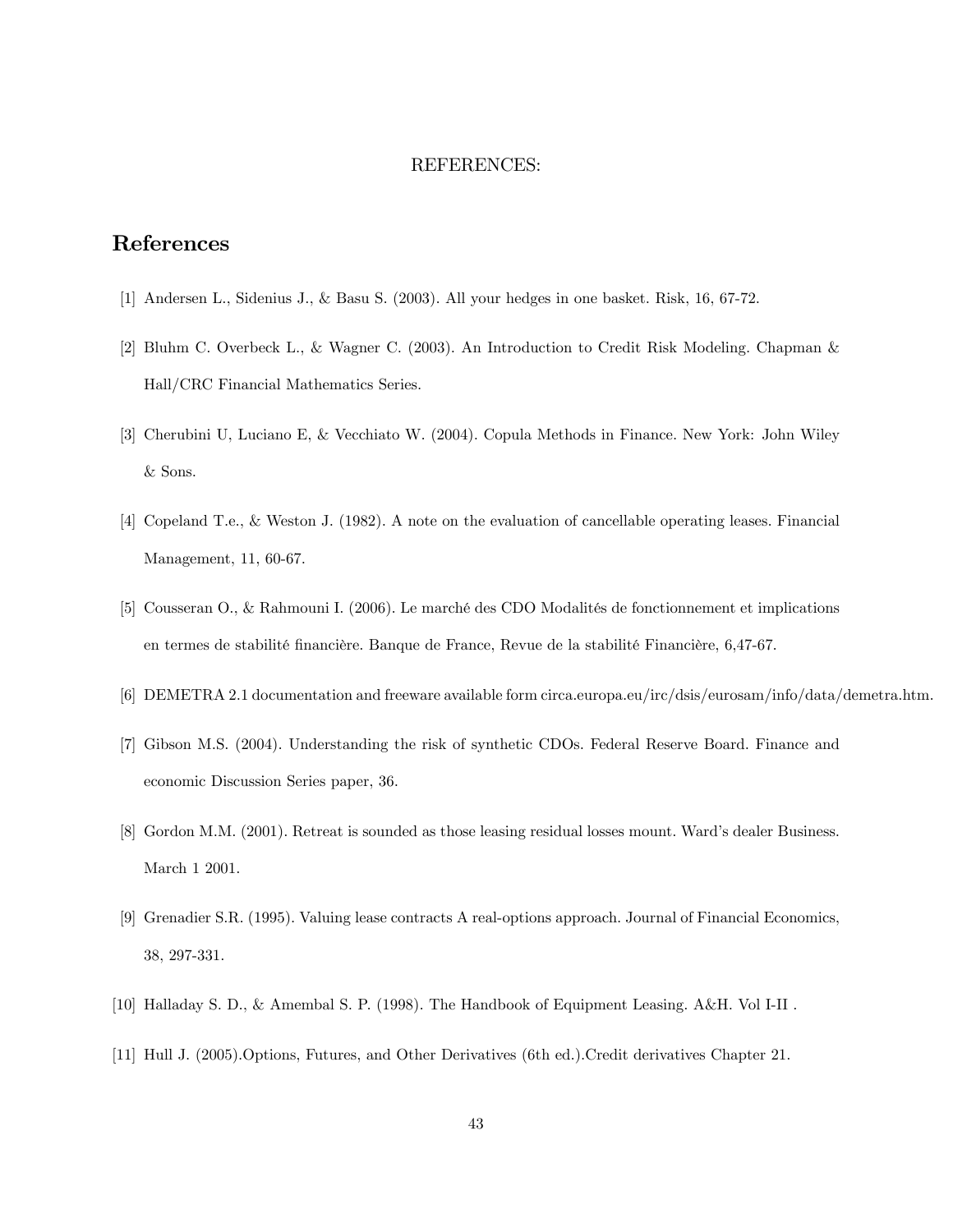- [12] Hull J., & A. White (2004).Valuation of a CDO and an n-th to Default CDS Without Monte Carlo Simulation. Journal of Derivatives, 12, 8-23.
- [13] Irotte H., Schmit M., & Vaessen C. (2004). Credit risk mitigation evidence in Auto leases: LGD and residual value risk. Working Paper. Retrieved from http://www.solvay.edu/EN/Research/Bernheim/documents/wp04008.pdf
- [14] Jost A., & Franke A. (2005). Residual value analysis. Paper presented at the 23rd International Conference of the System Dynamics Society.
- [15] Laurent M.P., & Schmit M. (2007). An empirical approach to estimate residual value risk and its interconnection with credit risk the case of automotive leases. Working Paper. Retrieved from http://affi2007.u-bordeaux4.fr/Actes/178.pdf
- [16] Lasfert M., & Mario L. (1998). The determinants of leasing decisions of small and large companies. European Financial Management, 4.
- [17] Li D.X. (2000), On default correlation: a copula approach. Journal of Fixed Income, 9, 43-54.
- [18] Lucko G. (2003). Statistical Analysis and Model of Residual Value of different type of Heavy Construction Equipment.Thesis. Virginia Polytechnic institute and state University.
- [19] Lucko G., Anderson-cook C., & Vorster M.C. (2006). Statistical considerations for predicting residual value of heavy equipment. Journal of construction engineering and management, 132, 723-732.
- [20] Meneguzzo D., & Vecchiato W. (2004). Copula sensitivity in collateralized debt obligations and basket default swaps. Journal of Futures Markets, 24(1), 37-70.
- [21] Merton, R. (1974). On the pricing of corporate debt: the risk structure of interest rates. Journal of Finance, 29, 449-470.